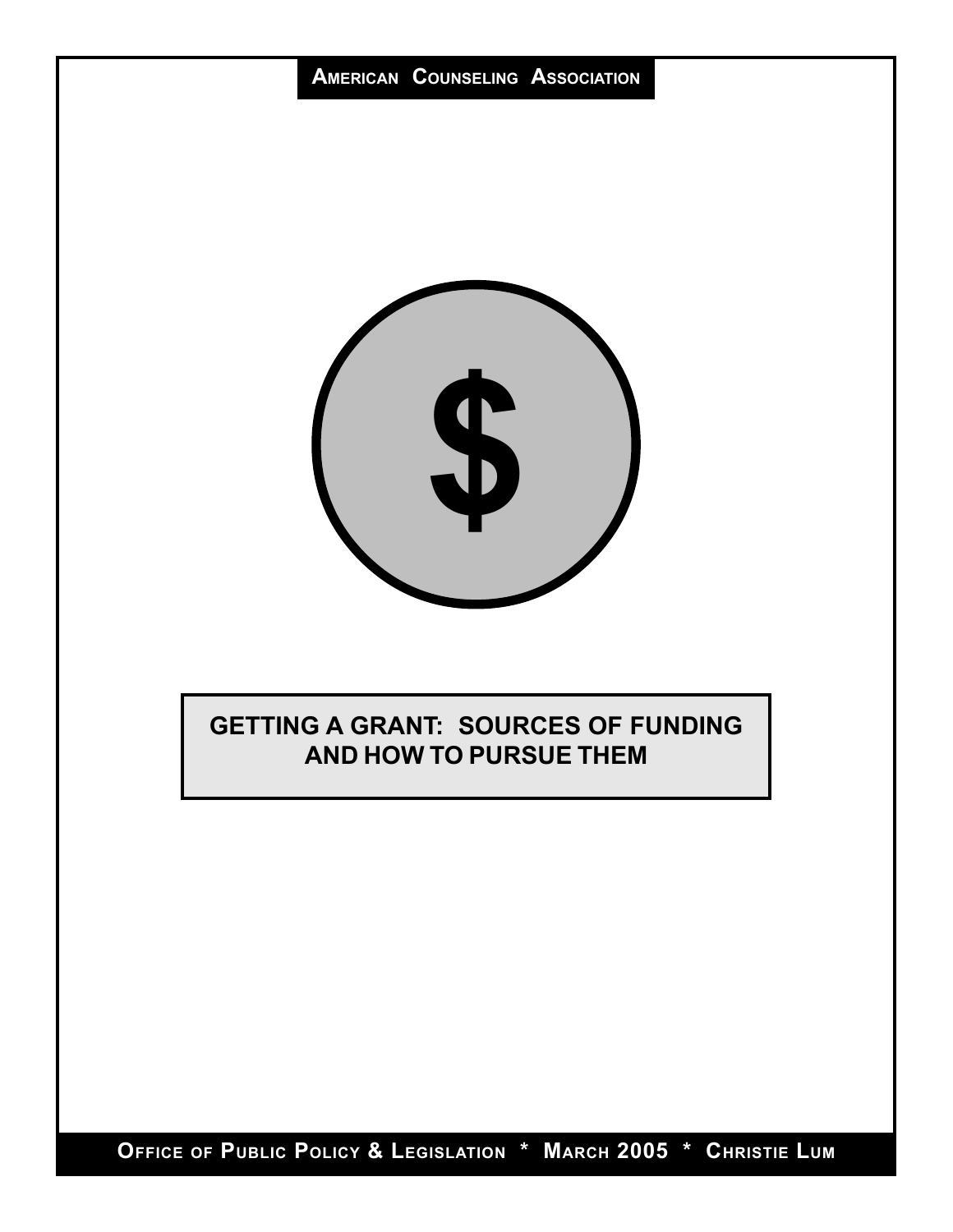# **ABOUT THE INFORMATION IN THIS REPORT**

The information in this report was compiled through extensive internet searches, phone calls, and other research. Due to the broad range of information provided in this report and the varying timelines of government agency activities, we cannot guarantee that all the information included is up to date. Readers are invited to bring any errors, omissions, or changes to our attention at the ACA Office of Public Policy & Legislation. We also encourage you to suggest any additional programs that should be included in this report.

Copyright © 2005 by American Counseling Association 5999 Stevenson Avenue, Alexandria, Virginia 22304

Permission is granted to reproduce and adapt only with attribution.

For additional information on a particular program, please contact the agency indicated.

> **American Counseling Association Office of Public Policy and Legislation 5999 Stevenson Avenue Alexandria, VA 22304 (800) 347-6647 www.counseling.org**

|                                                         | sbarstow@counseling.org  |
|---------------------------------------------------------|--------------------------|
| Chris Campbell, Government Relations Representativex241 | ccampbell@counseling.org |
|                                                         | dalpert@counseling.org   |
|                                                         | clum@counseling.org      |

Single copies of this publication are free to members of the American Counseling Association. Non-members may purchase this publication for \$10. Please call (800) 347-6647, x222 to obtain a copy.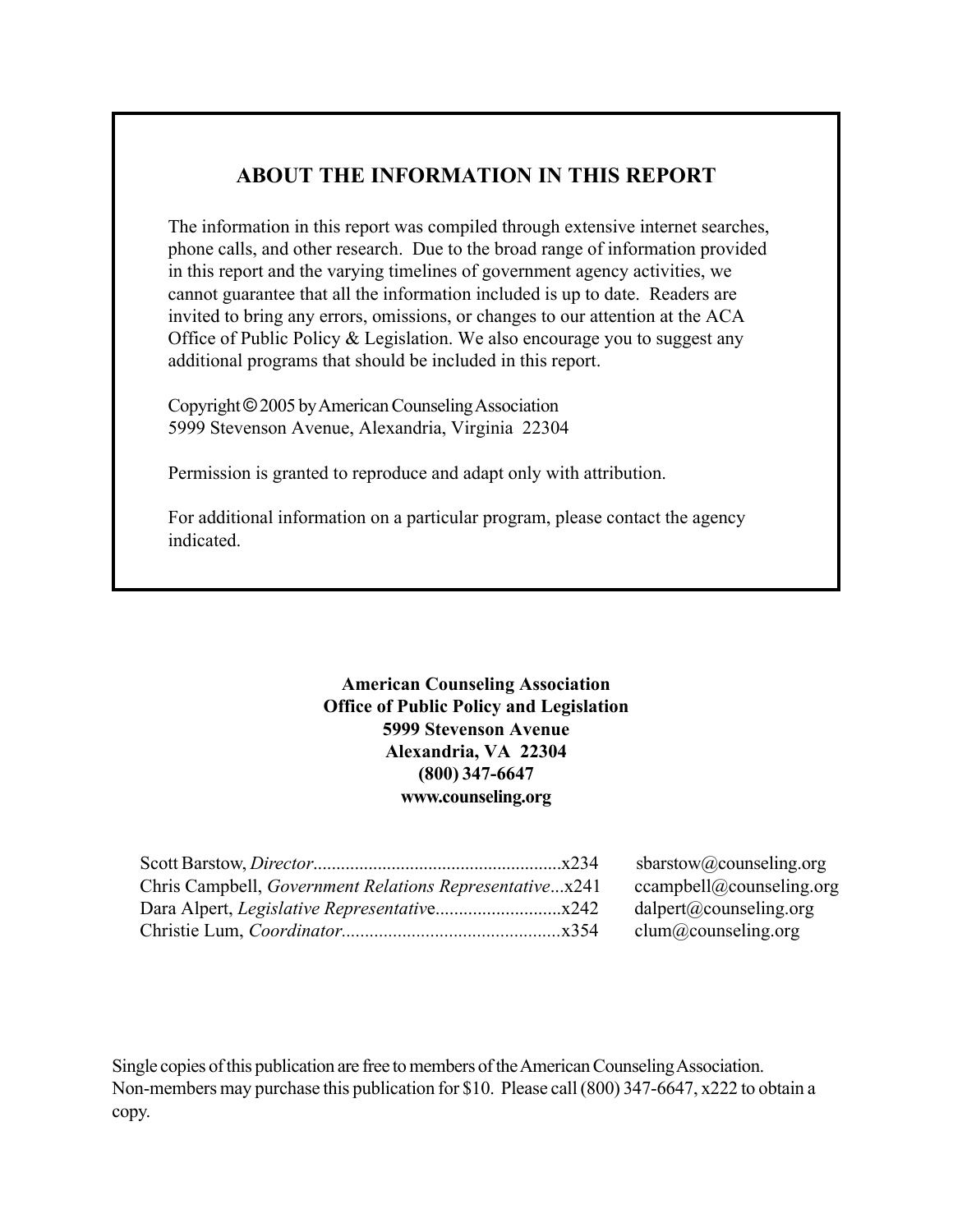# **Table of Contents**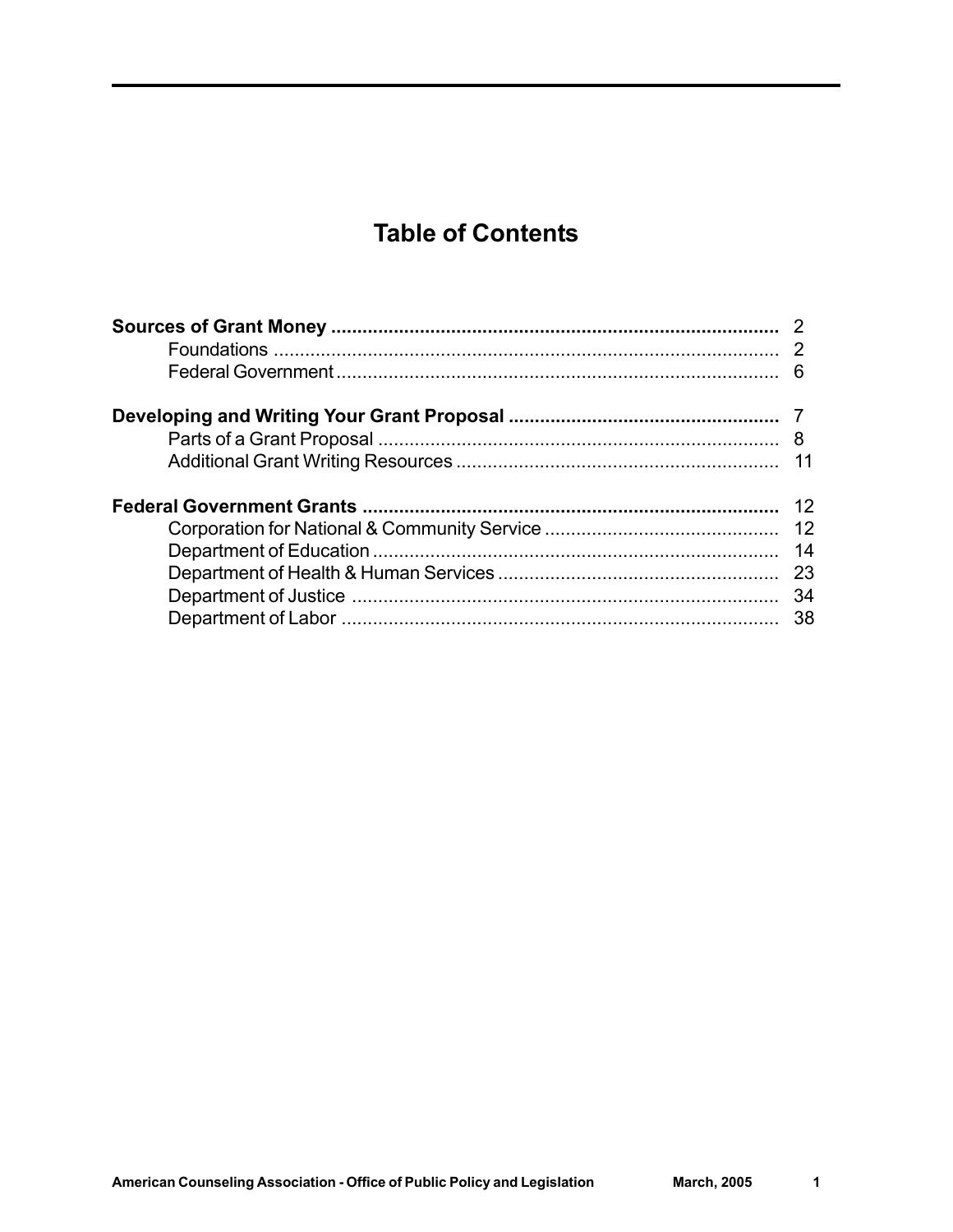# **Sources of Grant Money**

There are many different agencies and organizations which provide funding for those involved in research, community development, education, the provision of health and social services, and other activities. This publication is designed to serve as an introduction for counselors to sources of grant funding and particular grant programs, and to the grant application and dissemination process.

There are three major sources of grant funding: foundations, state and local governments, and the federal government. Although some information regarding foundations as sources of grant funding is provided, the report focuses primarily on the federal government. For those interested in exploring state and local sources of grant funding, contact the relevant state agencies as resources listing state funding opportunities are limited.

# **Foundations**

Foundations are non-governmental, nonprofit organizations that award grants according to their interests and concerns. A majority of the grants provided by foundations revolve around the issues of education, religion, social and health services, and the environment. Today, there are more than 65,000 foundations in the U.S. that award grants, and they continue to grow each year. In total, foundations gave out \$29.7 billion in grants in 2003, a slight decrease from 2002. This amount is expected to have increased in 2004 (stats not yet available). Foundations provide grants primarily to nonprofit organizations.

There are five types of foundations:

#### Independent foundations

Independent foundations are the most prevalent kind of foundation, with over 58,000 currently existing in the U.S. They are usually established by a single source of funding and provide grants based on the interest of the donor(s) and on the geographic area in which they are active. They are also the chief provider of grants in the foundation world, spending \$22.5 billion alone on grants in 2003. One of the largest private independent foundations is the Bill & Melinda Gates Foundation, which gives away over \$1 billion a year.

#### Family foundations

Family foundations fall under independent foundations. These foundations have been on the rise the last few years and currently there are about 31,000 that exist. Family foundations differ from independent foundations in that they are managed and/or influenced by the original donor or the donor's family. These foundations account for more than \$11 billion a year in grants.

#### Operating foundations

These foundations are like independent foundations in that they are considered private foundations. However, they usually do not award grants, and instead invest in their own programs and/or operations. There are nearly 4,000 operating foundations today that give out over \$1 million each year. Getty Trust and the Carnegie Endowment for International Peace are examples of operating foundations.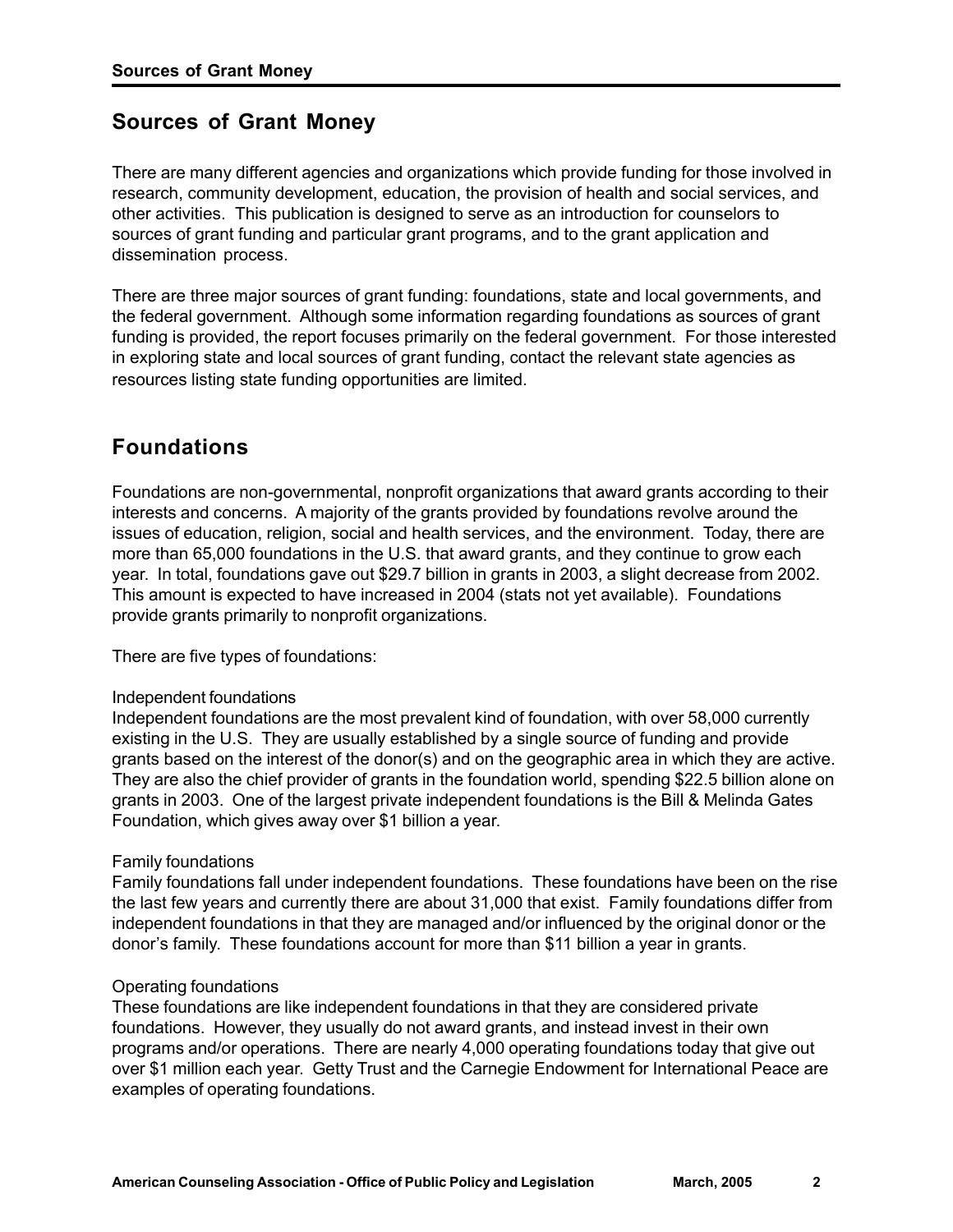#### Corporate foundations

Corporate foundations are the second leading contributor of grants among foundations. This type of foundation is sponsored by a profit-making company, but remains a separate entity and is considered a private foundation. There are over 2,000 corporate foundations, and in 2003, they were responsible for \$3.4 billion dollars in grants. The largest giving corporate foundations are the Aventis Pharmaceuticals Health Care Foundation and the Walmart Foundation.

#### Community foundations

Classified as public foundations, community foundations are the smallest in number, with only 700 in existence today. They are different from independent foundations in that they have several funders instead of only one. Typically, they are also more limited in their grant funding and tend to focus only on local projects. In 2003, community foundations funded an estimated \$2.57 billion in projects. NY Community Trust is one of the largest grant contributor in this category.

 $\sqrt{2}$  To find the community foundations in your area, visit *www.communityfoundationlocator.com*

Although it is not common for foundations to award grants to individuals, there is one option to pursue. The Foundation Center suggests that individuals who want to pursue foundation funding should partner up with a nonprofit organization in order to increase their eligibility with the additional support. The nonprofit organization would then "act as the individual's fiscal sponsor, receiving and administering the grant funds." For more information on this, see the Foundation Center's website below. They now have a section devoted to grants for individuals.

Individuals interested in receiving a foundation grant to pay for their higher education should research other options first. Contact the school or university you plan to attend for information on direct financial assistance, subsidized and unsubsidized loans and grants, work-study programs, and foundation grants. Foundations usually grant money to colleges/universities that can then be distributed to students rather than directly handing over money to the individual. Therefore, foundation funding should be used as a last resort.

#### **The Foundation Center**

79 Fifth Avenue/16th Street New York, NY 10003 (800) 424-9836 / (212) 620-4230 *www.fdncenter.org*

The Foundation Center is an independent national service organization that provides an authoritative source of information on foundation giving.

Visit the Foundation Center website to:

- locate the nearest collection library near you (there are currently over 200 locations and there are 5 regional libraries in Atlanta, Cleveland, NY, San Francisco, and Washington, D.C.).
- Use FC's Foundation Finder to find immediate information on foundations if you know the name of the foundation.
- Access the Foundation Center's directories to find foundations that provide grants in your area of specialty/interest.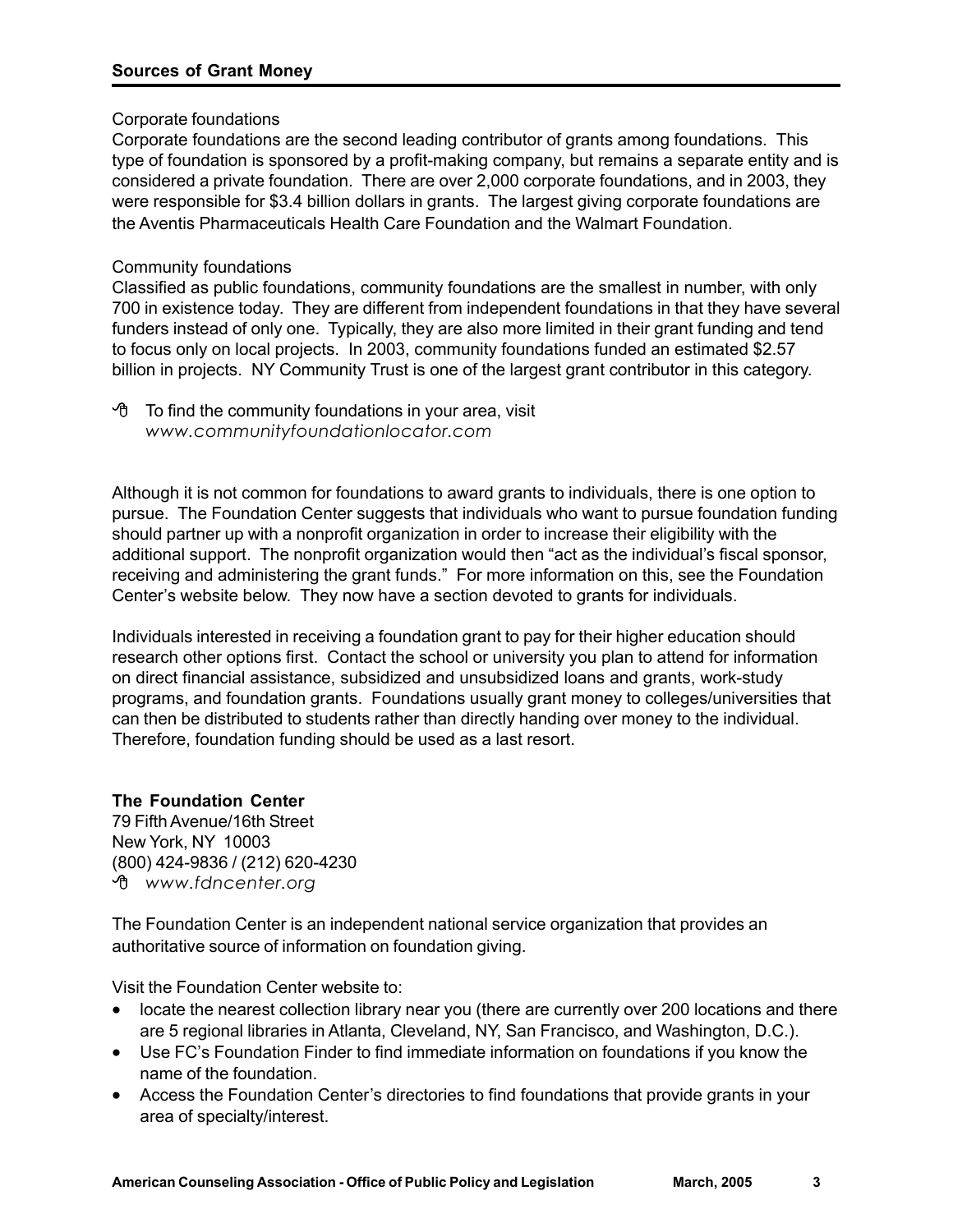- Find links to grantmaker websites and valuable resources, and get information on funding trends and analysis.
- Sign up for training seminars on writing proposals, proposal budgeting, grantseeking on the web, and more. Seminars take place in several different cities around the nation.
- Access free online tutorials such as orientation to grantseeking and a proposal writing short course.
- Sign up for several grant-related electronic newsletters.
- Subscribe to online access to the Foundation Center's *Foundation Grants to Individuals* (requires a fee), or order the book online. This new resource lists more than 6,000 foundation and public charity programs that fund students, researchers, and other individual grantseekers. The direct website is  $\oplus$  http://gtionline.fdncenter.org.

# **Additional Foundation Resources**

### **Websites**

*www.cof.org*

The Council on Foundations is an association for foundations and is not a service for grantseekers. However, they provide a wealth of information on what a grant is, how it is funded, and the different types of foundations there are. Search their directory of "great grants" for projects that have made a huge impact on society.

### **Books**

*The Foundation Directory* (Part 1 and Part 2)

- Provides contact information for the 10,000 largest U.S. foundations. The directory can be found at local libraries or can be purchased in either the CD-ROM or print format.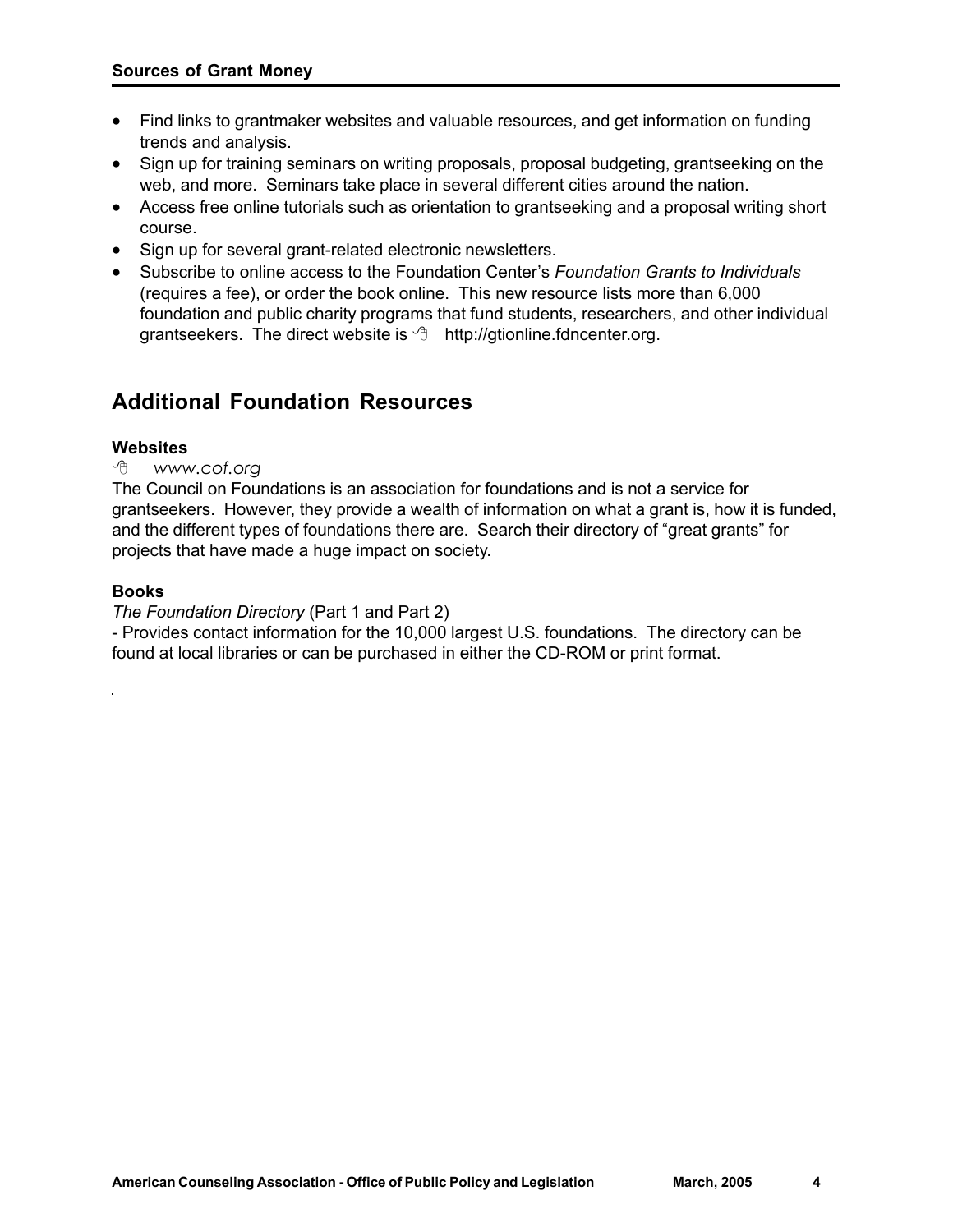# **FOUNDATIONS**

These are just a few foundations that fund programs of interest to counselors and those that work in the mental health field. Please visit the foundation website for more information.

#### **A.L. Mailman Family Foundation - www.mailman.org/national**

This foundation provides grants for programs that focus on early care and education, family support, and moral education and social responsibility. The foundation's initiatives are based on the belief that the quality of early childhood environments and relationships has a profound effect on later ethical, social, and emotional development.

 $-$ 

#### **Annie E. Casey Foundation - www.aecf.org**

--------------------------------------------------------------------------------------------------------

Since 1948 this foundation has been dedicated to improving the lives of disadvantaged children and their families in the U.S. Their projects foster public policies, human service reforms, and community support that more effectively meets the needs of today's vulnerable children and families. The foundation's work is split up into three areas: improving major systems serving disadvantaged children and family, transforming communities, and promoting accountability and innovation.

#### **Archstone Foundation - www.archstone.org**

---------------------------------------------------------------------------------------------------------

The Archstone foundation supports programs that train professionals preparing for a career in gerontology, provide education for those caring for the elderly and information for those creating public policy, and concentrate on key issues such as elder abuse, substance abuse, the human issues of aging, and the systems needed to support an aging population.

#### **John D. & Catherine T. MacArthur Foundation - www.macfdn.org**

--------------------------------------------------------------------------------------------------------

This foundation makes grants through the Program on Human and Community Development, which funds research on mental health and human development with an emphasis on improving mental health treatment and access to services, and improving public awareness and advocacy concerning mental health.

#### **Public Welfare Foundation - www.publicwelfare.org**

-------------------------------------------------------------------------------------------------------- This grantmaking organization supports organizations that help people overcome barriers to full participation in society. Grant areas include criminal justice, disadvantaged elderly and youth, reproductive health, community development, technology assistance, welfare reform and more.

#### **Robert Wood Johnson Foundation - www.rwjf.org/index.jsp**

--------------------------------------------------------------------------------------------------------

This foundation's goal is to assure that all Americans have access to basic healthcare at reasonable cost. Their areas of interest are alcohol and drug abuse prevention and treatment, promoting healthy communities and lifestyles, and solutions to the healthcare needs of disadvantaged families and children.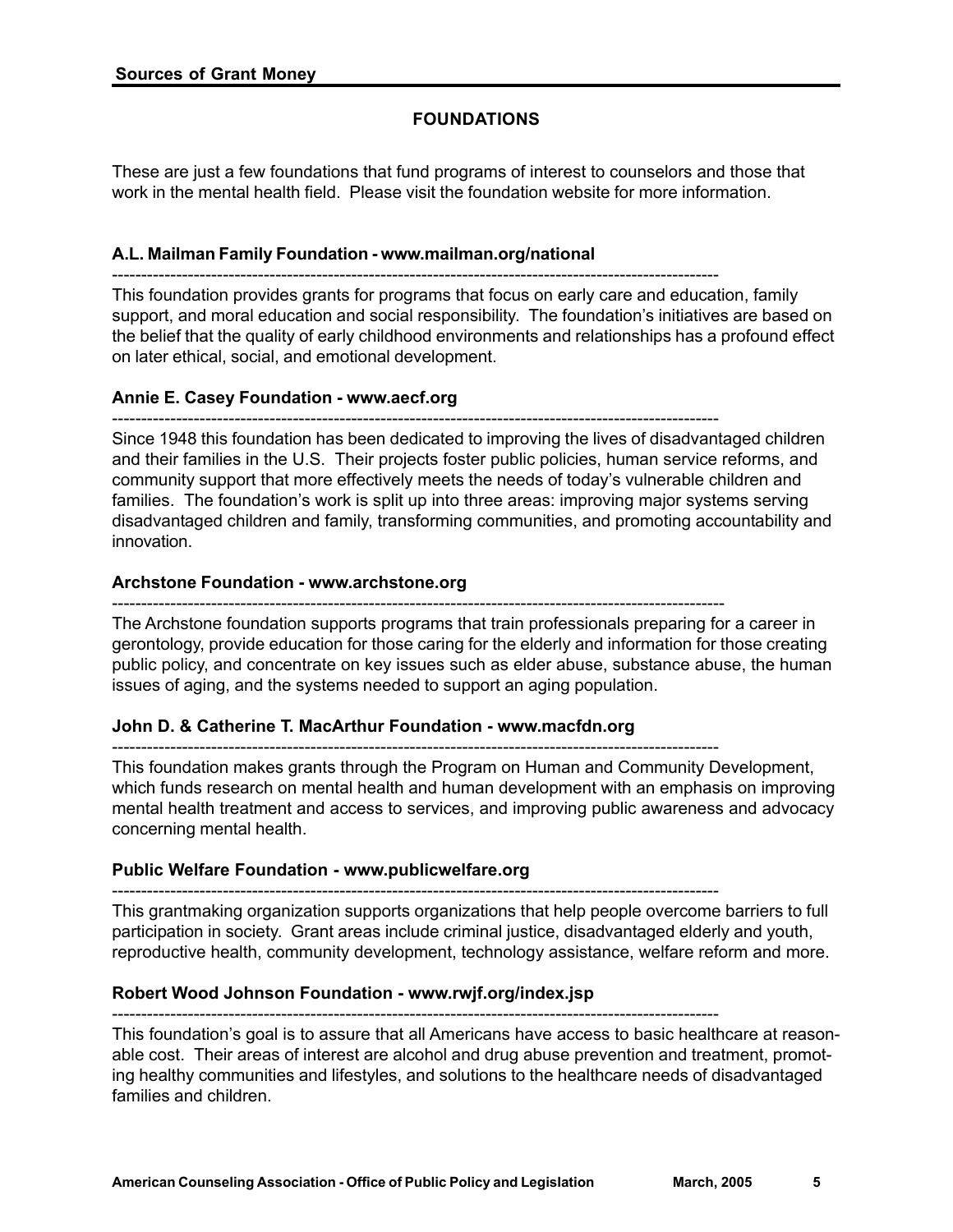# **Federal Government**

According to the Government Services Administration (GSA), the federal government gives away over \$800 billion annually in grants. This is more than the funding provided by foundations, corporations, and individuals combined. When beginning the search for sources of federal grant funds, there are two main resources to consult:

#### **Catalog of Federal Domestic Assistance (CFDA)**

The Catalog of Federal Domestic Assistance is a collection of information regarding the grant programs available from federal agencies with details on program objectives, eligibility requirements, application and award process, criteria for selecting proposals, range and average of financial assistance, examples of funded projects, contact information, and much more. Since it provides such in-depth information, it should be the first resource consulted. It is published annually and can be found at most major libraries.

To view it online, go to the website below. Search federal funding programs by subject, target group, agency/department, or program number.

*www.cfda.gov*

#### **Federal Register**

The Federal Register announces grant programs administered by the federal government. This resource is printed daily, and is available in most public libraries.

 $\Theta$  The Federal Register can also be found on the web at *www.gpoaccess.gov/fr/index.html*

If you see a particular project or agency of interest while consulting one of the resources listed, also visit the agency website for more information. It is often the case that a grant program will have subgrants targeting different populations. This information is usually only obtained from the agency itself and is not listed in the CFDA or the Federal Register.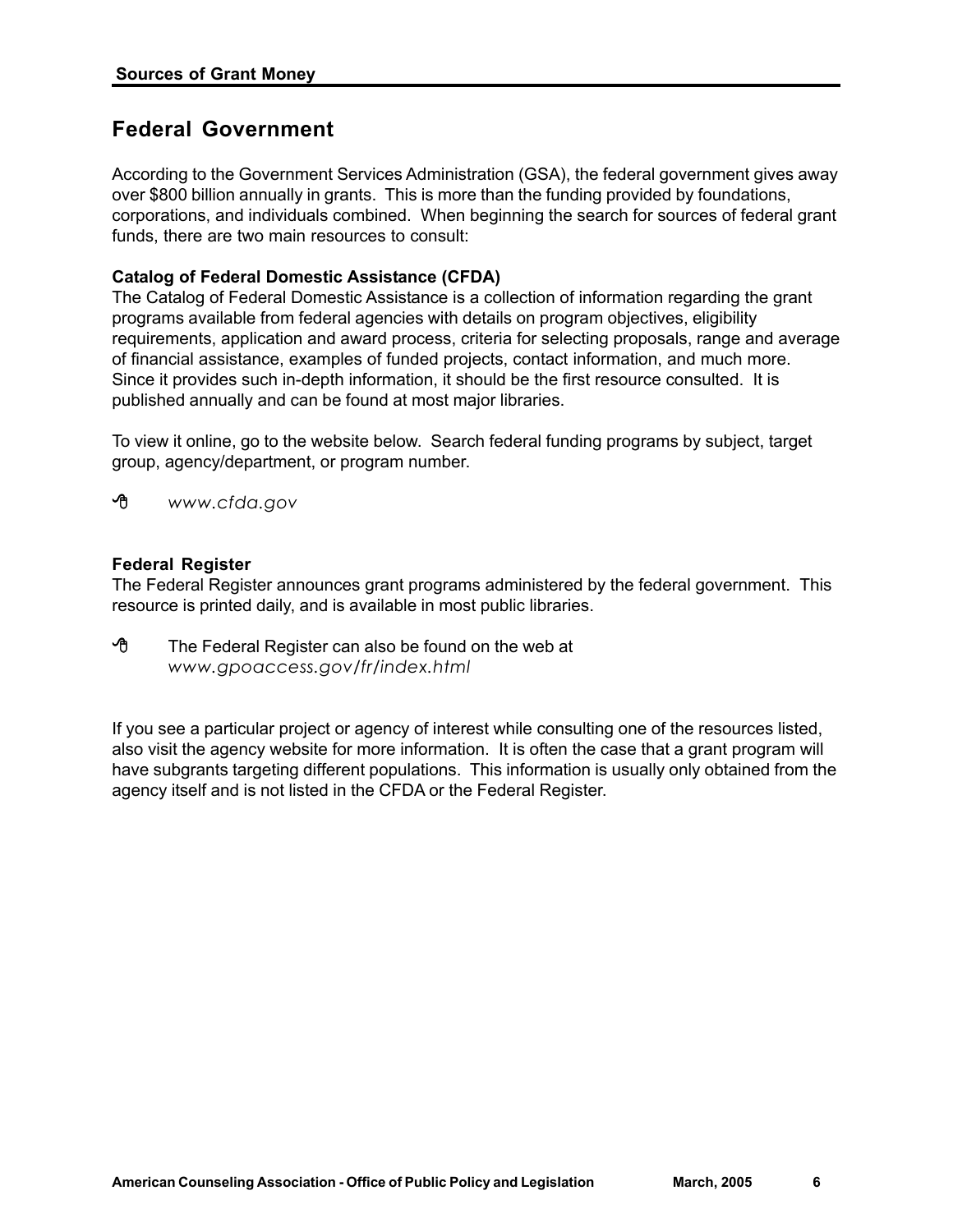# **Developing and Writing Your Grant Proposal**

When seeking a grant, it is important first and foremost to have all of the details of your project worked out before you start searching for possible grant funders. What is most important is to match your project with the priorities of the granter. This will most likely require you to tailor your project in order to closely match the granting entities purposes. Try to familiarize yourself with the structure and organization of the agencies or foundations you have targeted, as most have subordinate organizations or departments that vary in their area of funding or specialization. By understanding the structure of an organization or agency, you will be better able to identify the agency or department which matches your needs, and which are most likely to be interested in your project.

Remember, once you find a particular project or agency of interest while consulting one of the federal grant resources listed on page 6, visit the appropriate agency website for more information.

If you already have a specific project in mind, try to ensure that the project has not already been done before in your area. Consulting the Federal Register and CFDA can aid in this process.

Once you have fully developed your project and have identified potential funders, there are four steps you should take before you begin writing the proposal (adapted from *A Guide to Proposal Writing* by Lynn and Jeremy Miller, Greenwood Press, 2003):

**Step 1: Call or write to the program officer** briefly stating your interest in their grant program, explain that your project idea matches their interests, and request a copy of the grant applications and proposal guidelines. It is also useful to request information regarding past grantees and grant reviewers. In cases where this is not possible, ask information about what type of reviewers are picked - such as their background, professional identification, and training so that you can get an idea of your target audience. Some organizations publish the names of reviewers.

**Step 2: Contact a past grantee.** Ask to speak with the proposal writer or the project director to inquire about the step-by-step process they went through, budget issues, and any other helpful hints that will increase the chances of getting your project funded. They may also be able to suggest helpful resources to use and suggest ways of avoiding mistakes.

**Step 3: Contact a past reviewer** to learn more about the actual reviewing process. This also enables you to identify ahead of time any pitfalls or oversights that may sink your application. Ask the reviewer how much time is allotted for proposal review, what type of scoring system is used, and the number of proposals they usually receive. Some agencies have this information on their website.

**Step 4: Contact the Program Officer again** for any last minute questions. Ask specific questions to confirm that your goals are the same as those of the granting organization or agency, and identify areas of difference so you can modify your project to better meet their needs. Inquire about the budget allowance for the project and how many applicants have applied for grants under the program, and ask again what common mistakes are found in proposals. Program Officers may be able to offer additional suggestions, such as what aspects of the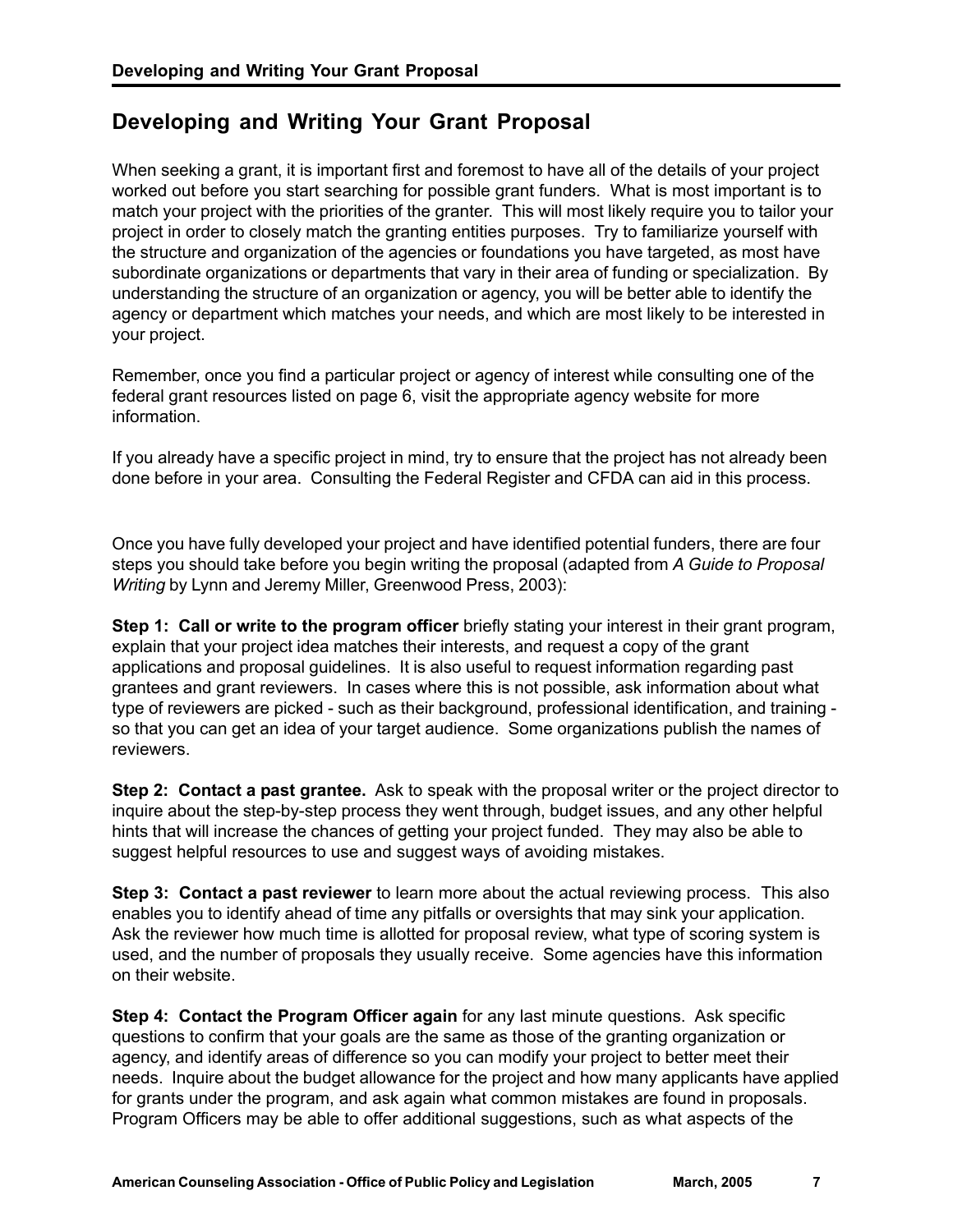program or of the applications received are most important to the funder(s). Ask for a copy of a successful proposal, and if it would be possible to submit a draft proposal in order to get feedback. This last contact with the Program Officer also gives him or her the opportunity to ask questions about your project and how it will fulfill the intended goals.

Although grant programs have different procedures and requirements for their applications, most require the following:

- cover letter
- title page
- abstract
- introduction
- need/problem statement
- statement of objectives
- statement of methods
- proposed evaluation process
- proposed budget
- description of prospects for future funding
- appendix

These sections are reviewed briefly below. A dissemination section is sometimes included, depending on proposal requirements, or may be included in the methods section. Foundations are typically less formal in their grant making processes, and require less content and documentation in grant proposals than do government agencies.

In the Catalog of Federal Domestic Assistance, agencies will list the most important criteria used in evaluating applications, in the section entitled "Criteria for Selecting Proposals". Such criteria may include how closely the proposed project relates to the agency's mission, the quality and feasibility of project goals, the qualifications of applicants, and the cost-effectiveness of the project.

#### **Cover Letter and Title Page**

Cover letters should be concise, and should simply introduce the applicant and highlight one or two noteworthy aspects of the grant application or the population served. The title page should include the name of the applicant and contact information, and should be followed by a table of contents.

#### **Abstract (or Summary)**

The abstract lays out in brief format the entire project. Many successful grant writers recommend that the abstract be written last, in order to adequately capture the key components of the project. Included in the abstract should be a description of the target group, the problem being addressed, the solution, the importance of the project, and the expected outcome(s). The abstract should be no longer than 500 words. Remember that the abstract is the first thing read by the reviewers, and weighs heavily on their immediate impression of the project and whether or not it should be considered for funding.

#### **Introduction**

The introduction should tell the reviewers why you are qualified to carry out the proposed project. Establish your credibility by explaining your experience in the subject area, past research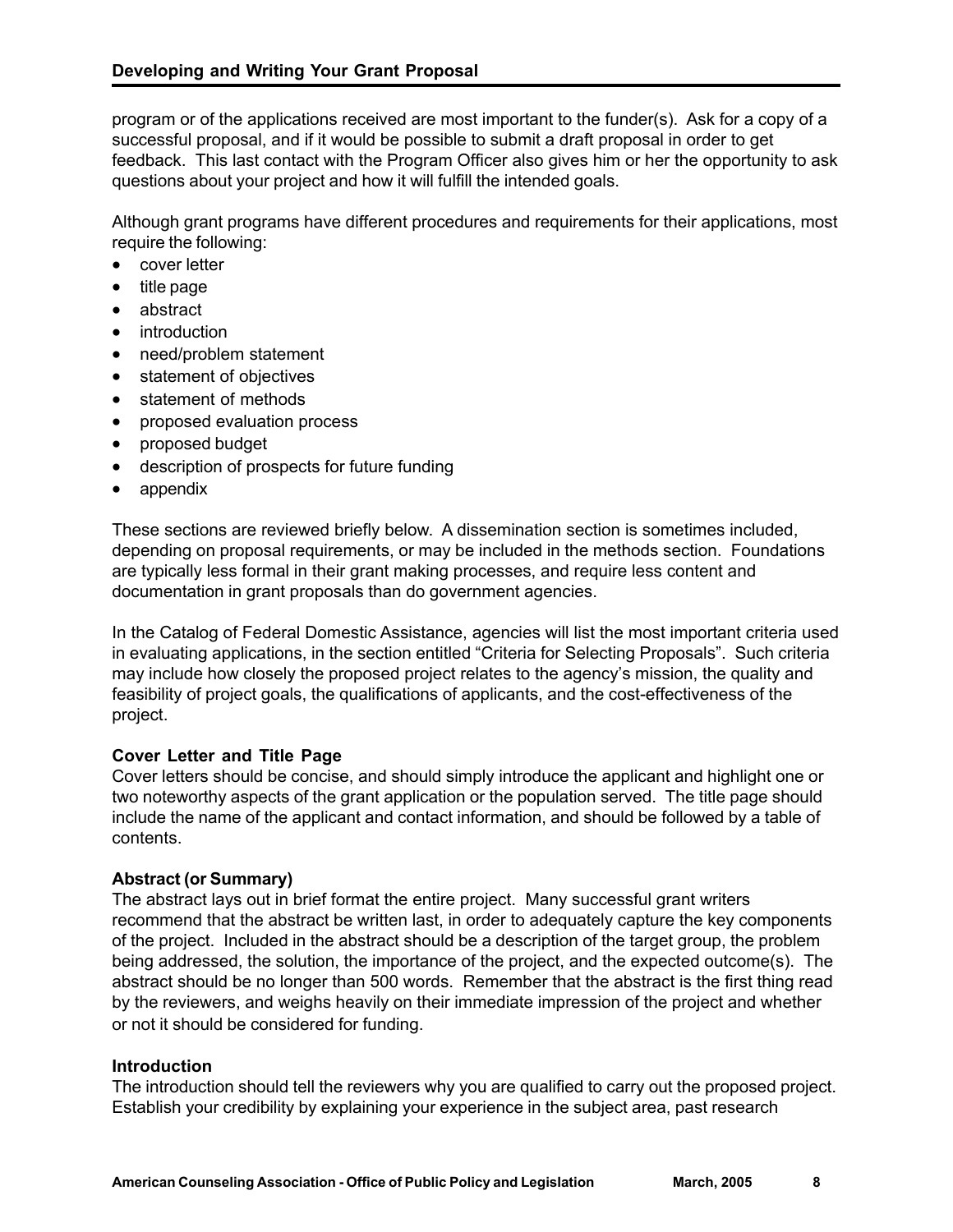experience, key accomplishments, and include your resume and letters of reference if available. Like a resume or resume cover letter, it is important to make this section brief but interesting. Foundations usually require a more lengthy introduction section.

#### **Need/Problem Statement**

Identify the need or problem to be addressed, and explain why and how your project can solve it. This means emphasizing the importance and relevance of your experiment to the goals of the grant program. Explain how those targeted by your project will benefit from your approach, and provide evidence supporting this claim, such as descriptions of other completed programs, past experience, research, statistics, or literature reviews.

#### **Objectives**

The objectives are the outcomes expected as a result of your actions. Your project will most likely have more than one objective; list each of these, and try to be specific in describing the expected changes in observable outcomes.

#### **Methods**

This section details the step-by-step processes involved in carrying out the project. This should include a description of the necessary staff, office equipment, and supplies. It should also include a description of how you will carry out each objective, who will be responsible for the tasks involved, where they will take place, and the sequence of tasks. Ideally, a justification should be given for each item included in this section.

#### **Evaluation**

This section describes the means by which it can be determined if the project met its objectives. Discuss what techniques you will use to evaluate your progress, and at which points during the project evaluations will be conducted. It is important to be specific with the planned evaluation methods, because it is important for funders to be able to determine if their grant money was used effectively. Try to develop an evaluation method for each objective, and specify how and when the funder will be updated on the evaluation results.

Dissemination often falls under this section. Funders want to know how you plan to distribute your findings so tell them how, when, and where you plan to do this. This part is especially significant to foundations because of the publicity it elicits for them.

#### **Budget**

This is one of the most important components of any proposal. The budget should include both direct and indirect costs. Direct costs are those which are easily identifiable, such as personnel costs, equipment, supplies, travel, and utilities used. Indirect costs may be harder to identify. Since each granting organization varies in its indirect costs policy, the Program Officer can be of assistance here. Also, be aware that some grant announcements specify "allowable budget categories". In this situation, those items which do not fit in the categories listed cannot be paid for through grant funding.

#### **Future Funding**

Funders usually like to know that a funded project or program will continue after the grant is over. If possible, state how you plan to continue your project through future sources of funding. This is an often underemphasized portion of grant applications. Options for financial support include local businesses or institutions, other federal or state agencies, or depending on the type of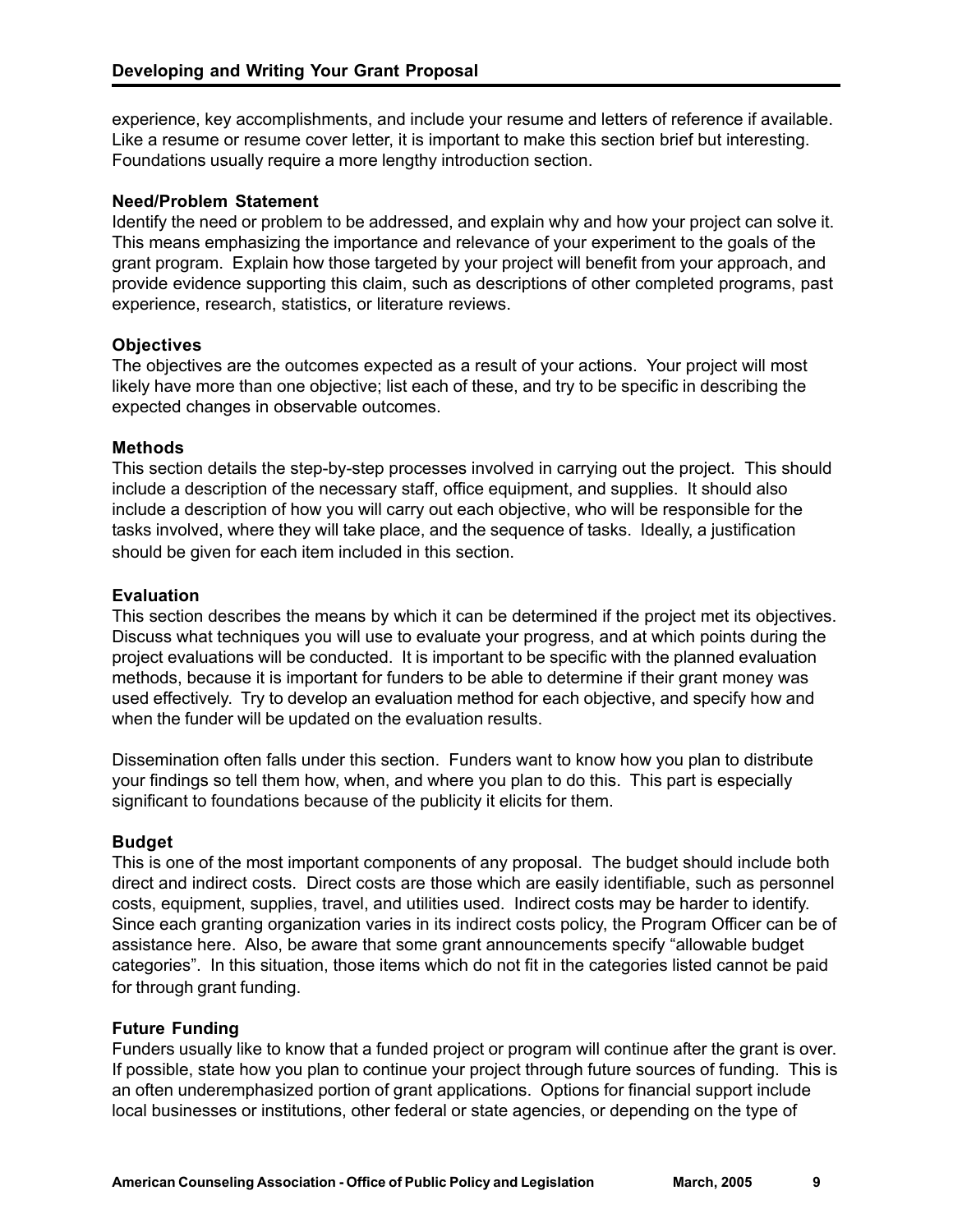project, product sales, donations, or fees. Try not to rely on getting the grant renewed or continued later on, as most funders usually prefer one-time or new projects. The program announcement often will specify whether or not continuation grants are allowed.

#### **Appendices**

Appendices include information that support the hypothesis and other components of the proposal such as research articles and data, case histories, agency publications, charts, definitions, resumes, and letters of support. Anything that supports and elaborates your ideas or experiences in the subject area can be included in this section.

#### **Additional Hints**

- Write "persuasively" and clearly. Demonstrate your need for funding by showing the uniqueness, importance, and relevance of your project. Structure the proposal so that it is well-organized and is easy to follow. Use an active rather than a passive voice.
- Have someone read your proposal before submitting it to make sure it is clear, coherent, and that there are no mistakes or missing information.
- Provide research to support your hypothesis, ideas, and other components of the proposal.
- Review the proposal guidelines more than once in order ensure that you have followed the **instructions**

#### **Reasons Proposals Get Rejected**

Sometimes there's just not enough money to go around, or the competition is simply too tough. You can improve your odds, though, by avoiding these pitfalls:

- vague, unclear descriptions
- lack of significance
- unrealistic goals
- project has already been done before
- ideas not valid or backed up with scientific research
- budget unreasonable, unjustifiable, or insufficiently specific
- inadequate evidence of applicant's experience or background

#### **After the Project is Over**

Congratulations! You've received a grant! However, even after your project under the grant is completed, this does not mean the work is. There are three types of requirements that need to be fulfilled after a grant project is over: reports, audits, and records. The CFDA lists the specific post-assistance requirements for each grant. You should be prepared to meet these requirements for foundation grants, as well.

**Reports:** Depending on the project and agency, one report or several periodic reports may be required both during and after the project has terminated.

**Audits:** Audits may be performed annually during the project, in more frequent on-site inspections, at the close of the project, or all of the above. Refer to the grant announcement for more information.

**Records:** As a general rule, keep all records and receipts of grant money funded to you for at least 3 years after the submission of the final financial support. Inspection of these records is allowed during the project and during the 3 years following its end.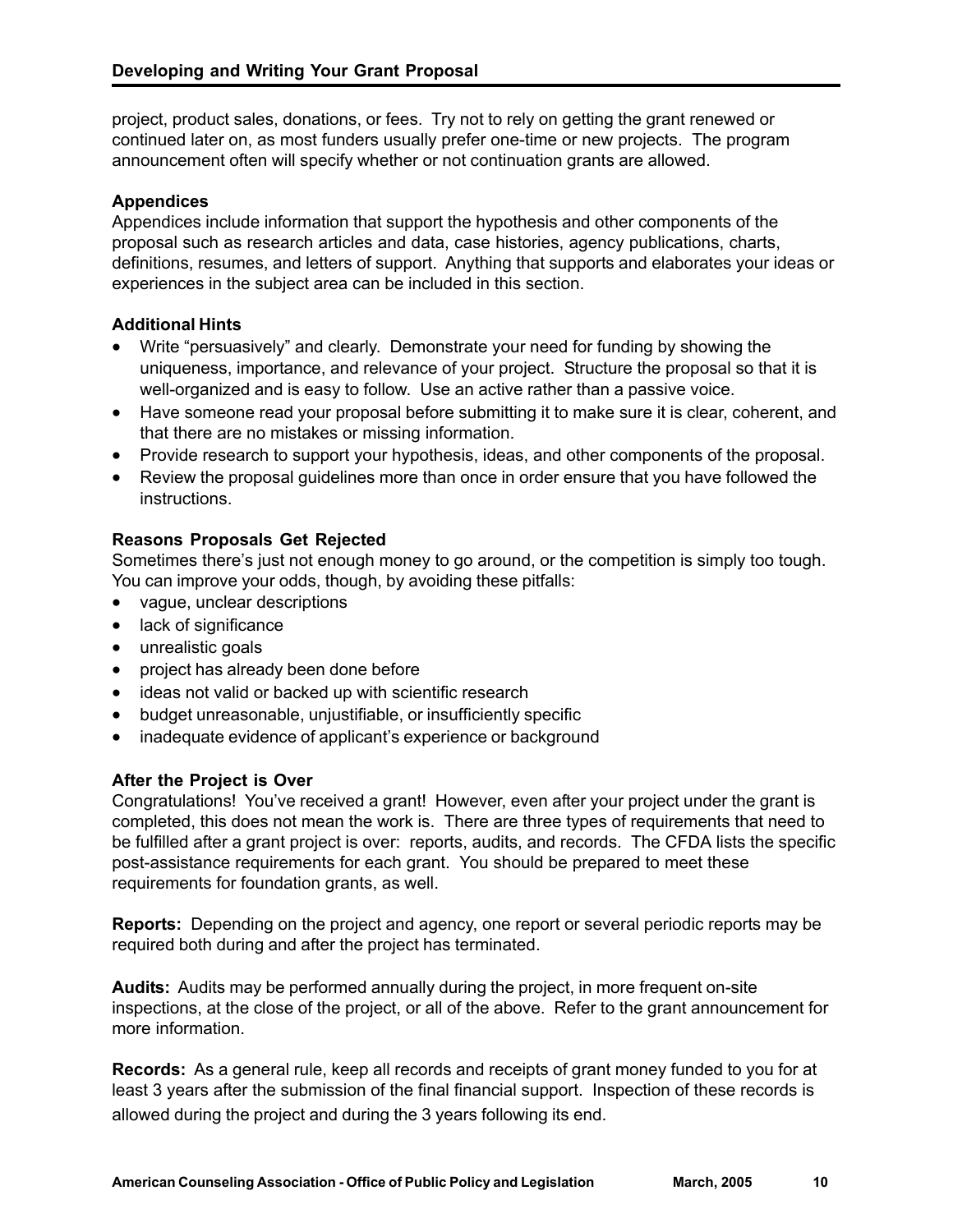# **Additional Grant Resources**

*http://209.61.189.163/gs/miner.htm*

Access this website for a condensed version of a *Guide to Proposal Planning and Writing* by Lynn and Jerry Miner (Greenwood Press, 2003).

*www.polarisgrantscentral.net*

Grant information, resources, and links are available here.

#### *govspot.com*

This site provides information for beginning grantseeksers, links to available grant opportunities and grant writing resources, and access to sample proposals.

#### *www.hhs.gov/grantsnet*

Developed by the Department of Health and Human Services, this site contains information and resources on federal grants and provides access to applications.

*www.ed.gov/fund/landing.jhtml?src=rt*

The Department of Education's grant information page discusses the application process, review process, and lists current and future grant opportunities.

#### *www.schoolgrants.org*

This website provides a wealth of information on K-12 school grants. Grant opportunities from the federal government, state agencies, and foundations are listed. The site also includes a very worthwhile section on grant writing. Visit the website to subscribe to the bimonthly SchoolGrants newsletter that contains tips on pursuing grants, resources, updates on school related legislation, upcoming grant deadlines, and grant announcements.

## *www.cfda.gov*

Besides providing descriptions of all federal grants, this website provides a quick overview of how to develop and write a grant proposal, budget tips, proposal guidelines, and explains how the review process works. Also, access the Standard 424 Applying for Federal Assistance Form which is required when applying for any Federal Grant. Other forms are usually required, but this will get you started.

#### *www.grants.gov*

In partnership with the Department of Health and Human Services, this website allows organizations to electronically find and apply for grants from all of the Federal grantmaking agencies. Also, sign-up to receive federal grant announcements via email.

 *www.library.wisc.edu/libraries/Memorial/grants/indiv2.htm* Additional information and resources for those pursuing grants.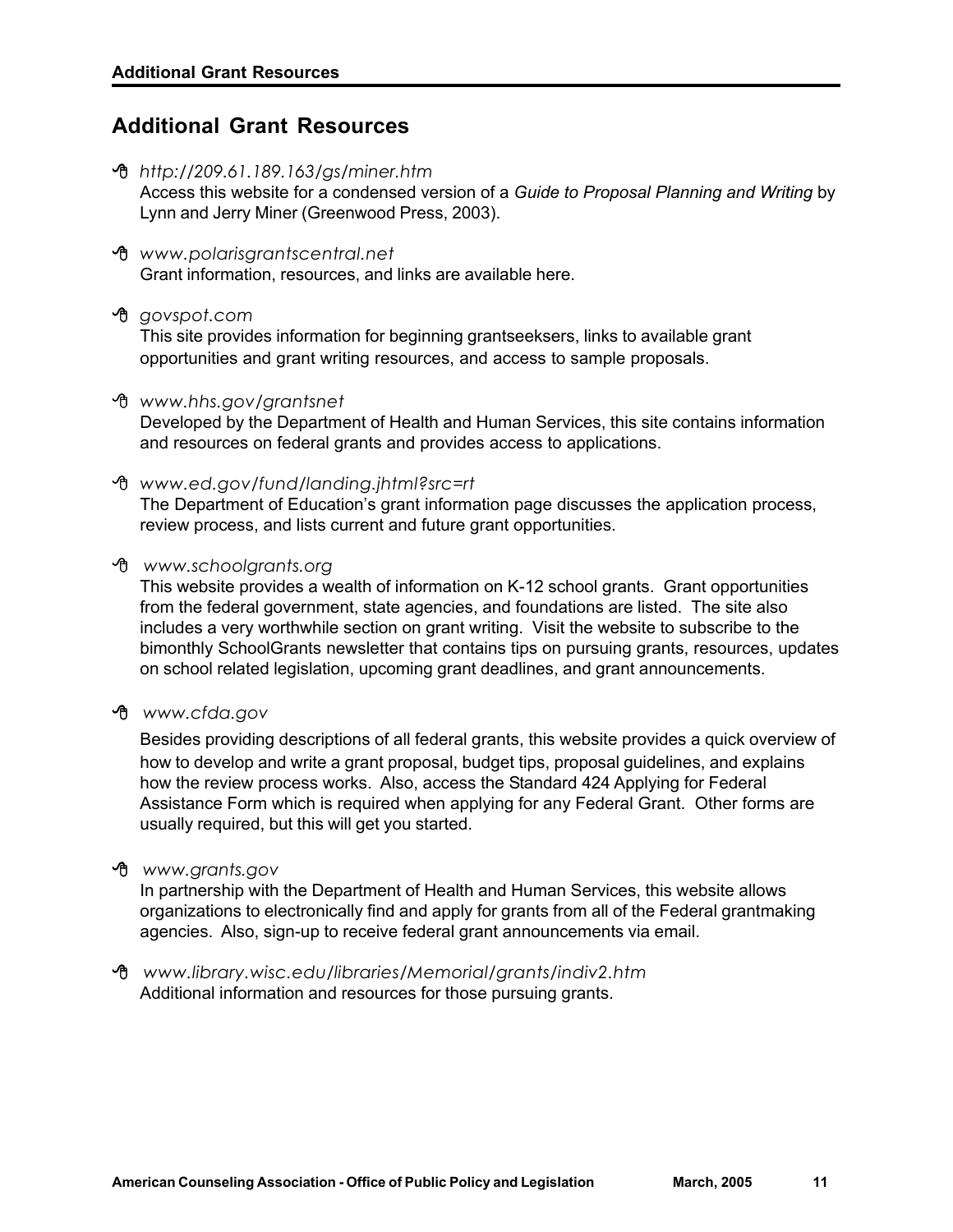# **Federal Government Grants**

Following is a listing of various grant opportunities of potential interest to counselors, administered by some of the major agencies of the Federal Government, and taken from the Catalog of Federal Domestic Assistance. Program descriptions and the range and average of financial assistance or obligations for the year 2005 are provided, as well as application deadlines and contact information, where known.

For a more detailed description of a grant program consult the Catalog of Federal Domestic Assistance (CFDA) or the Federal Register directly. Information on how to access the CFDA and the Federal Register is provided on page 6 of this report. It is also recommended that you visit the website of the office/agency the grant falls under for more information and details on how to apply, as well as access to application forms, instructions, and more.

The numbers listed for the grant programs below (for example, "94.004" for the Learn and Serve America program) are those assigned to the program to make identification easier. On the CFDA web site, programs may be searched for by either title or by this number.

#### **Corporation for National and Community Service**

Corporation for National and Community Service 1201 New York Avenue, NW Washington, DC 20525 (202) 606-5000 / TTY (202) 565-2799 *www.cns.gov*

The Corporation for National and Community Service was founded in 1993 to fund community development projects. It does this through three national service organizations: Americorps (including Americorps VISTA and Americorps NCCC), the Senior Corps, and Learn and Serve America.

#### **Americorps**

Americorps projects are aimed at strengthening communities in the areas of education, public safety, human services, and/or the environment. After completing a year of full-time service, members receive an education award of \$4,725.00 to help finance college, graduate school, vocational programs, or to pay back qualified student loans. This award can be used for up to 7 years. Loan forbearance is an option during service. There are two national projects under Americorps:

#### **Americorps VISTA**

Americorps - Volunteers in Service to America (VISTA) is devoted to improving the quality of life in low-income, underprivileged communities. This program requires one year of full-time service in which members are assigned to a nonprofit organization that undertakes projects based on the needs of the community. Those taking part may choose a cash payment of \$1,200 instead of the \$4,725.00 education award.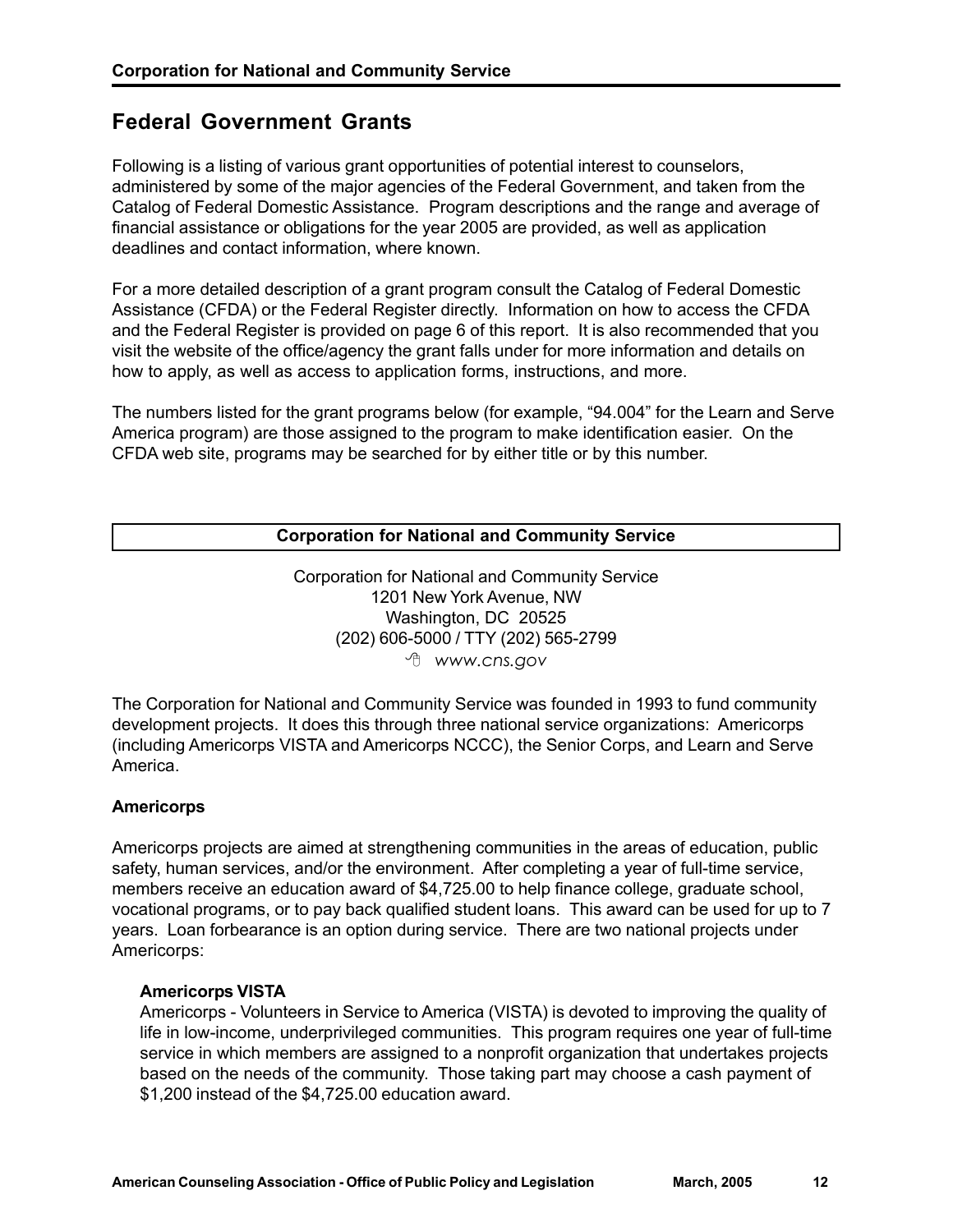Applicants: Individuals who are at least 18 years old and already have a Bachelor's degree or 3 years of work or volunteer experience.

#### **Americorps NCCC**

Americorps National Civilian Community Corps is a 10 month residential national service program for women and men 18-24 years old. After a 3 week training program, members are assigned to teams and begin working on projects that can last up to 6 weeks in the areas of environmental improvement, disaster relief, education, and public safety. There are five campuses, each in a different region of the United States, where members live during their service. These are located in Charleston, SC; Denver, CO; Sacramento, CA; Perry Point, MD; and Washington, DC. Members of Americorps NCCC receive transportation to the campus and back home when service is completed, a modest living allowance, limited health insurance, uniforms, and room and board. Child care costs will also be covered for those who have dependent children.

Deadlines: There are two start cycles: the fall and winter. The application deadline for the fall cycle is March 15; for the winter cycle it's July 15. Fall cycle campuses are Charleston, Sacramento, and Washington, D.C. The winter cycle campuses are in Perry Point, MD and Denver, CO.

Applicants: Women and men 18-24 years old.

For applications or more information regarding either Americorps VISTA or Americorps NCCC, contact Americorps or visit their website:

- Phone: 1-800-942-2677 / TTY 1-800-833-3722
- **<sup>t</sup>** Email: questions@americorps.org
- Website: *www.americorps.org*
- Online application: *https://recruit.cns.gov/applyform.asp*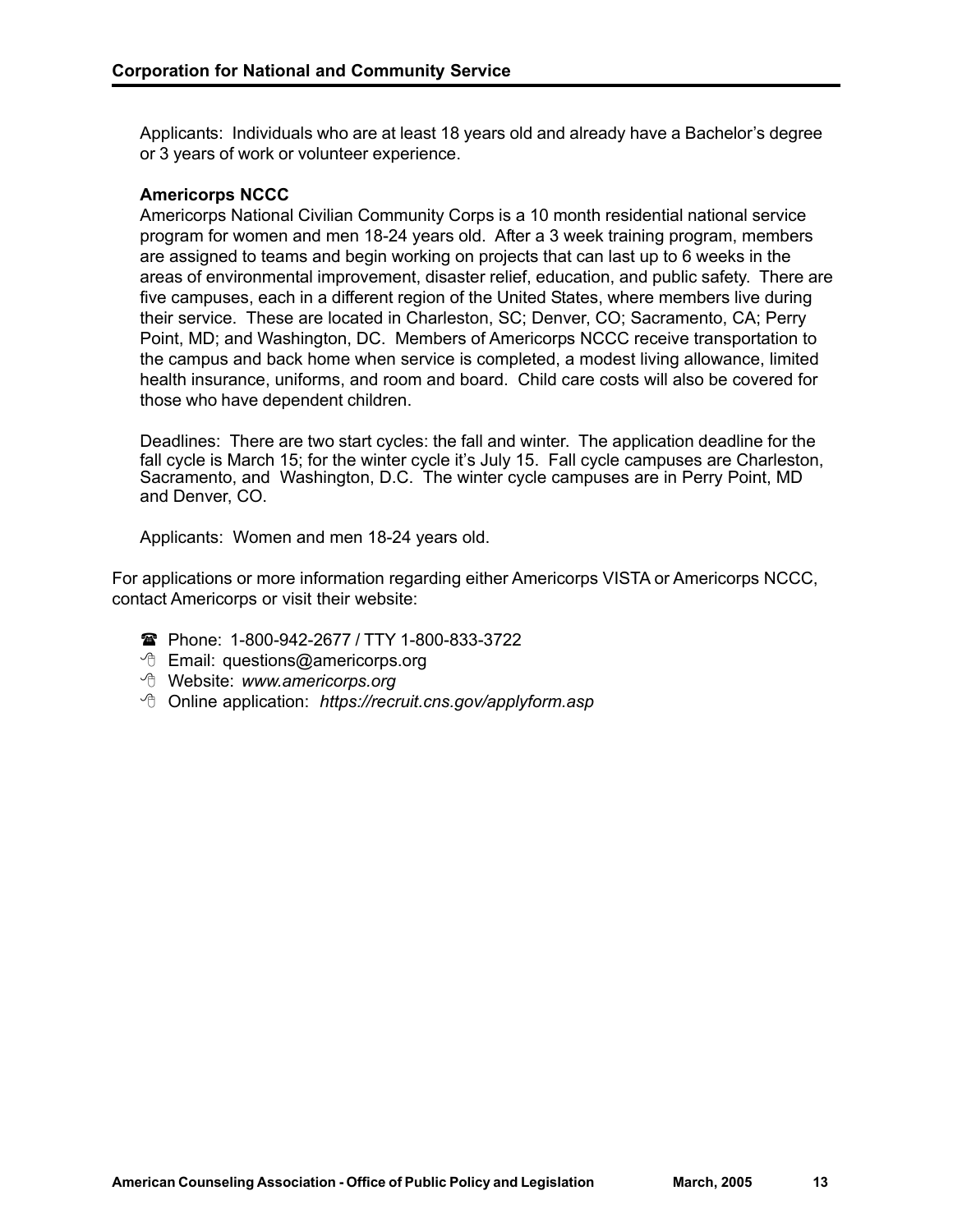# **Department of Education**

Department of Education 400 Maryland Avenue, SW Washington, DC 20202 (800) 872-5327 / 1-800-USA-LEARN / TTY (800) 437-0833 *www.ed.gov/*

The Department of Education has hundreds of grant programs available to students, higher education institutions, state and local educational agencies, public and private organizations, and individuals. Due to the wealth of programs available, not all of them could be listed.

- *www.ed.gov/news/fedregister/announce/index.html* The Department of Education section of the Federal Register
- *www.ed.gov/GrantApps/* Access application packets of current grant programs
- *e-grants.ed.gov/eghome.asp* Apply for specific Department of Education grants online
- *www.ed.gov/news/newsletters* Sign up for the EDInfo newsletter to be updated on DOE funding opportunities.

There are ten main program offices that are responsible for funding grants within the Department of Education.

#### **Office of Federal Student Aid**

*www.ed.gov/about/offices/list/fsa*

The Office of Federal Student Aid (OFSA) administers financial assistance programs that provide over \$60 billion a year to college students. The agency is also responsible for supplying information on financial aid for those who are pursuing postsecondary education. For more information, visit their website or call 1-800-433-3243 / TTY (800) 730-8913.

#### **Office of Elementary and Secondary Education**

*www.ed.gov/about/offices/list/oese*

The Office of Elementary and Secondary Education (OESE) promotes academic excellence and educational opportunities to ensure equity for all of America's children and families, and works to improve the quality of teaching and learning.

#### **84.083 Women's Educational Equity Act Program**

Overseen by the Equity and Educational Excellence Division, this program is designed to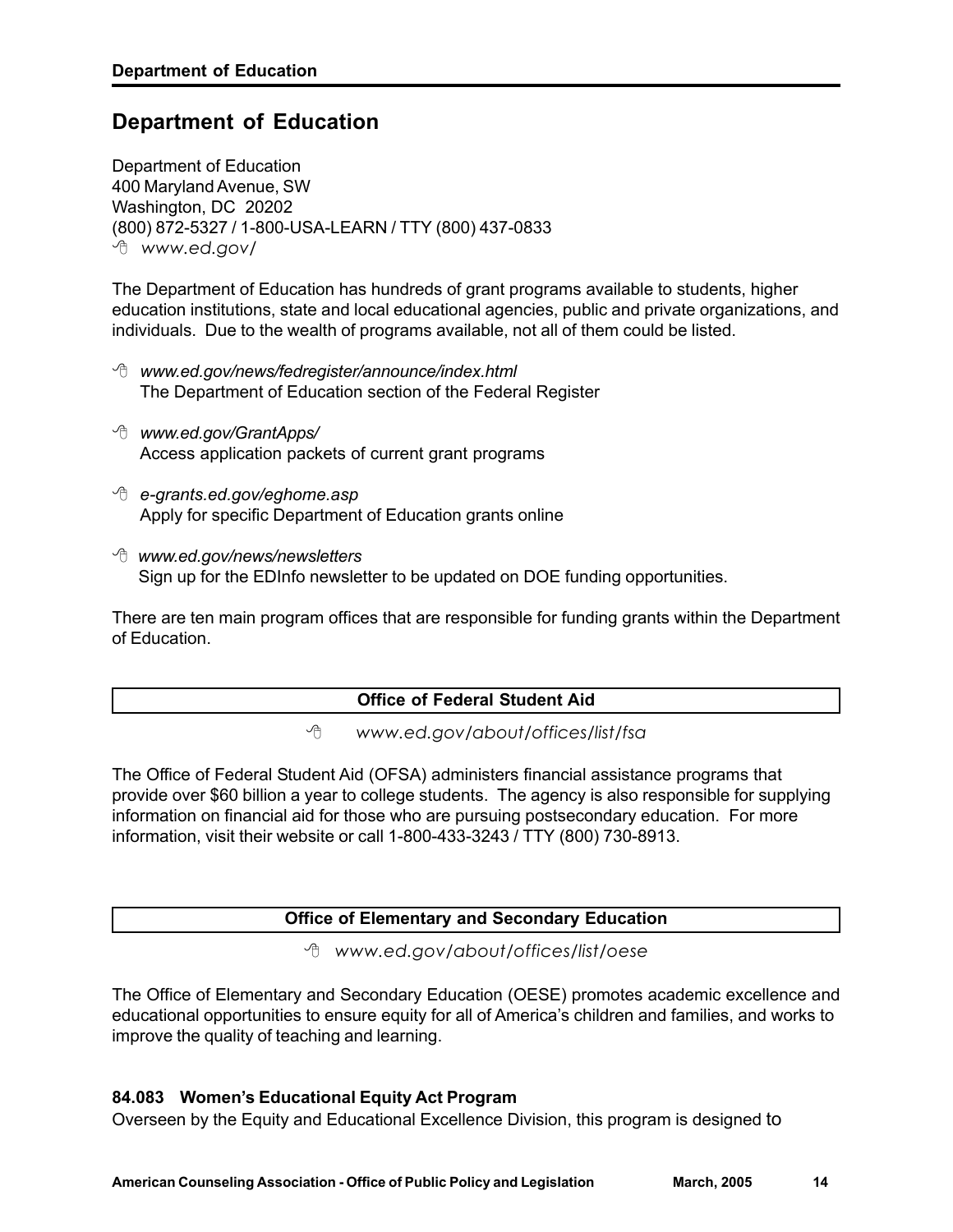promote equity in education for women and girls who suffer from multiple forms of discrimination based on sex, race, ethnic origin, limited-English proficiency, disability, or age, and to provide financial assistance to enable educational agencies and institutions to meet the requirements of Title IX of the Educational Amendments of 1972.

Applicants: Public agencies, private nonprofit agencies, institutions, organizations, student groups, community groups, and individuals may apply.

Average Financial Assistance Award: \$154,000 (program has not been funded for 2005)

Contact: Frances Yvonne Hicks at (202) 260-0964 or frances.hicks@ed.gov

#### **Office of Postsecondary Education**

*www.ed.gov/about/offices/list/ope*

OPE provides information and resources for students, parents, institutions, educators, policymakers, and the general public on postsecondary education. This agency also develops and oversees federal postsecondary education policy and administrative programs to provide assistance to institutions of higher education and students pursuing postsecondary programs.

#### **84.042 TRIO Student Support Services**

This TRIO program provides supportive services to disadvantaged college students to enhance their potential for successfully completing the postsecondary education program in which they are enrolled and increase their transfer rates from 2-year to 4-year institutions. It also seeks to foster an institutional climate supportive of the success of disadvantaged college students. Funds may be used to provide personal counseling, academic counseling, career guidance, instruction, mentoring, tutoring, projects that provide services to students of limited English proficiency, and more.

Applicants: Institutions of higher education and combinations of institutions of higher education may apply.

Average Financial Assistance Award: \$441,000

Contact: Deborah Walsh or Dorothy Marshall at (202) 502-7734 or trio@ed.gov

#### **84.044 TRIO Talent Search**

The objective of this program is to identify disadvantaged youths and potential for postsecondary education, to encourage them in continuing in and graduating from secondary school and in enrolling in programs of postsecondary education, to publicize the availability of student financial aid, and to increase the number of secondary and postsecondary dropouts who reenter an education program.

Applicants: Institutions of higher education, public and private agencies and organizations, or a combination of these, and in exceptional cases, secondary schools may apply.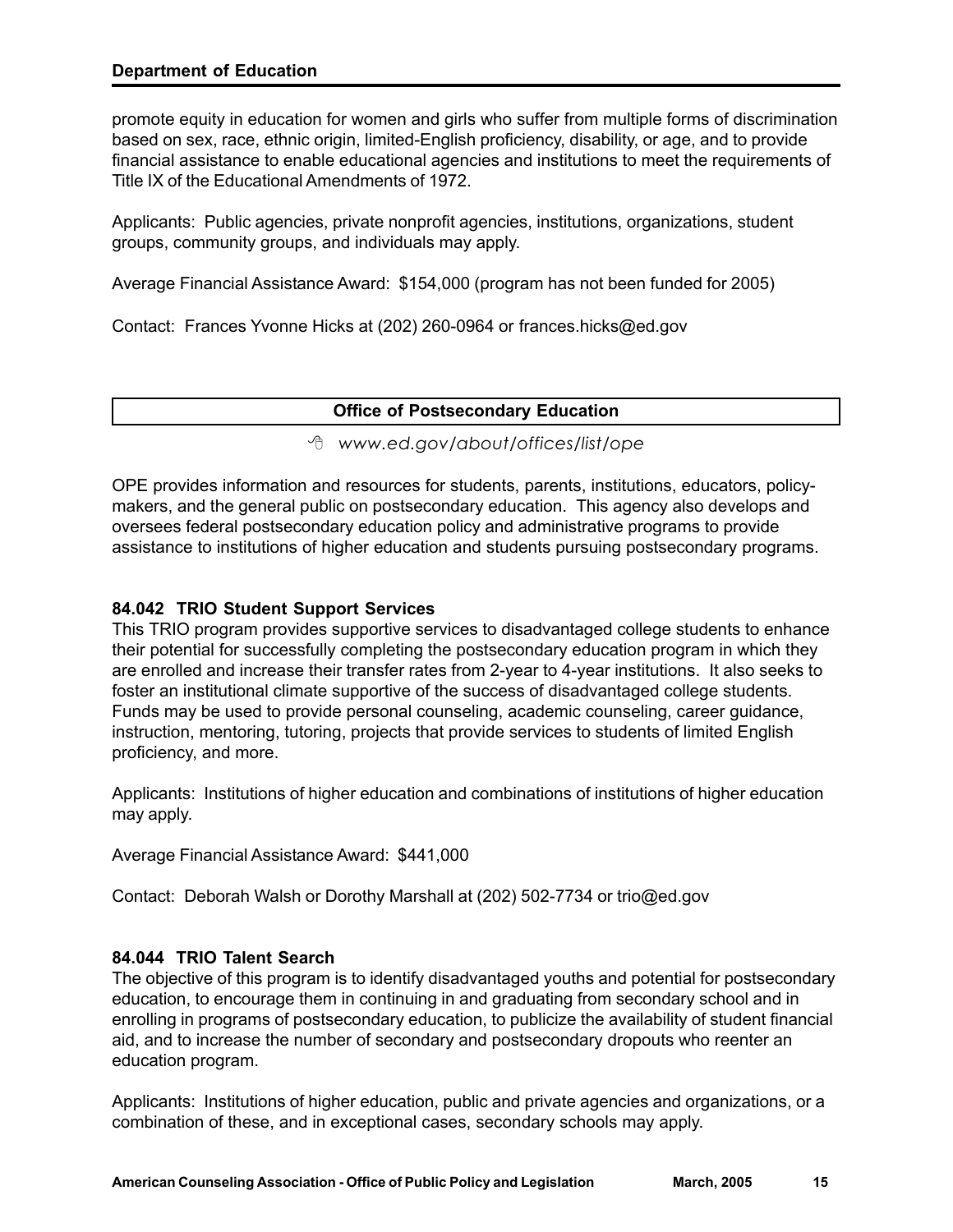Average Financial Assistance Award: \$329,000

Contact: Loretta Brown at (202) 502-7539 or trio@ed.gov

#### **84.047 TRIO Upward Bound**

This program's goal is to generate skills and motivation necessary for success in education beyond high school among low-income and potential first-generation college students and veterans. Funds may be used to provide personal counseling, academic counseling, career guidance and special instruction to prepare participants for careers in which person from disadvantaged backgrounds are underrepresented, tutoring, and more.

Applicants: Institutions of higher education, public and private not-for-profit agencies, or a combination of these, and in exceptional cases, secondary schools may apply.

Average Financial Assistance Award: \$310,000

Contact: Gaby Watts at (202) 502-7545 or trio@ed.gov

#### **84.170 Javits Fellowships**

This program provides fellowships for graduate study in the arts, humanities, and social sciences to individuals of superior ability. Awardees are selected on the basis of demonstrated achievement, financial need, and exceptional promise.

Applicants: Applicants must be enrolled or eligible to be enrolled in a graduate program in an approved field of study at an accredited institution of higher education.

Average Financial Assistance Award: \$30,000

Contact: Cosette Ryan at (202) 502-7767 or ope-javits-program@ed.gov

#### **84.333 Demonstration Projects to Ensure Students with Disabilities Receive a Higher Education**

This program supports model demonstration projects to provide technical assistance or professional development for faculty in higher education, and to help provide students with disabilities a quality postsecondary education.

Applicants: Institutions of higher education may apply.

Average Financial Assistance Award: \$258,000

Contact: Shedita Ford at (202) 502-7808 or shedita.ford@ed.gov

#### **84.334 Gaining Early Awareness and Readiness for Undergraduate Programs (GEAR-UP)**

The GEAR-UP program helps eligible entities in providing or maintaining guarantee of financial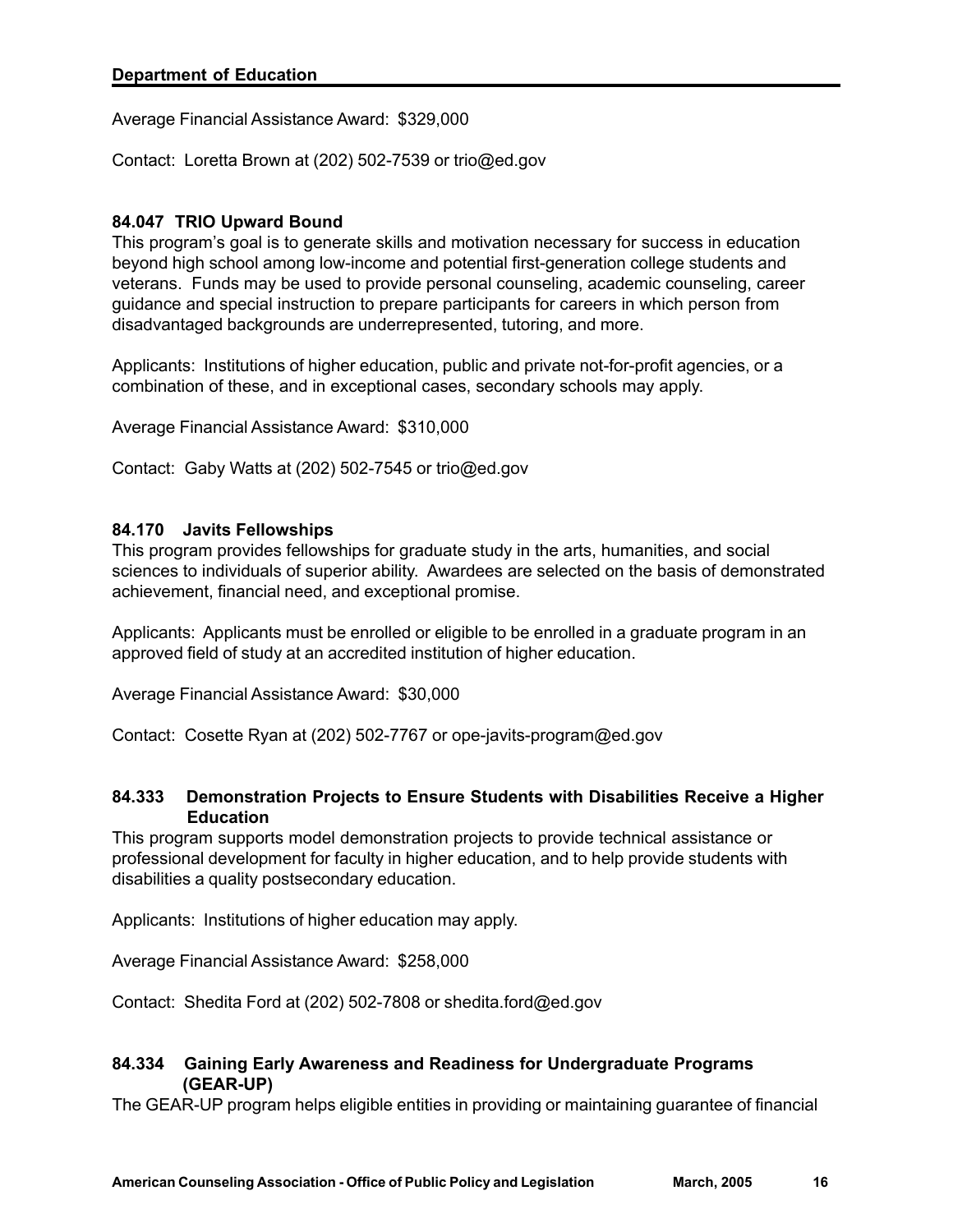assistance to eligible low-income students to assist them in pursuing a diploma. In addition, it supports eligible entities in providing additional counseling, mentoring, academic support, outreach, and supportive services to elementary, middle, and secondary school students who are at risk of dropping out.

Applicants: A state, a partnership of one or more local agencies, one or more degree granting institutions of higher education, or at least two community organizations such as businesses, professional associations, community-based organizations, philanthropic organizations, state agencies, parent groups, and/or nonprofit organizations may apply.

Average Finance Assistance Award: partnership grant \$709,000; state grant \$2,610,000

Contact: James Davis or Sylvia Ross at (202) 502-7676 or gearup@ed.gov

**Office of Safe and Drug-Free Schools**

*www.ed.gov/about/offices/list/osdfs*

OSDFS provides financial assistance for drug violence and prevention activities that promote the health and well being of students in elementary and secondary schools and institutions of higher education. The office also participates in the development of ED program policy, legislative proposals, administration policies related to violence and drug prevention, and collaborates with other federal agencies in the development of a national research agenda for drug and alcohol prevention.

Many of their grants are subgrants, meaning they fall under larger, general grants and cannot be found on the Catalog of Federal Domestic Assistance (CFDA) website. For example 84.184H below has a letter after the number and indicates that it's a subgrant that falls under 84.184. Please visit the OSDFS website for information on these grant programs.

## **84.184 Safe and Drug-Free Schools and Communities: National Programs**

This program seeks to enhance the nation's efforts to prevent the illegal use of drugs and violence among, and promote safety and discipline for, students at all educational levels.

Applicants: Public and private nonprofit organizations and individuals may apply.

FY 05 Obligation: \$275,069,000

Contact: William Modelski at (202) 260-3954

### **84.184H Grant Competition to Prevent High-Risk Drinking and Violent Behavior Among College Students**

This program provides funds to develop or enhance, implement, and evaluate campus-based alcohol, other drugs, and violence prevention strategies. Grantees will focus attention on and develop solutions to reduce high-risk drinking among college students (specifically student athletes, first-year students, or students attending two-year institutions) and/or prevent violent behavior by college students.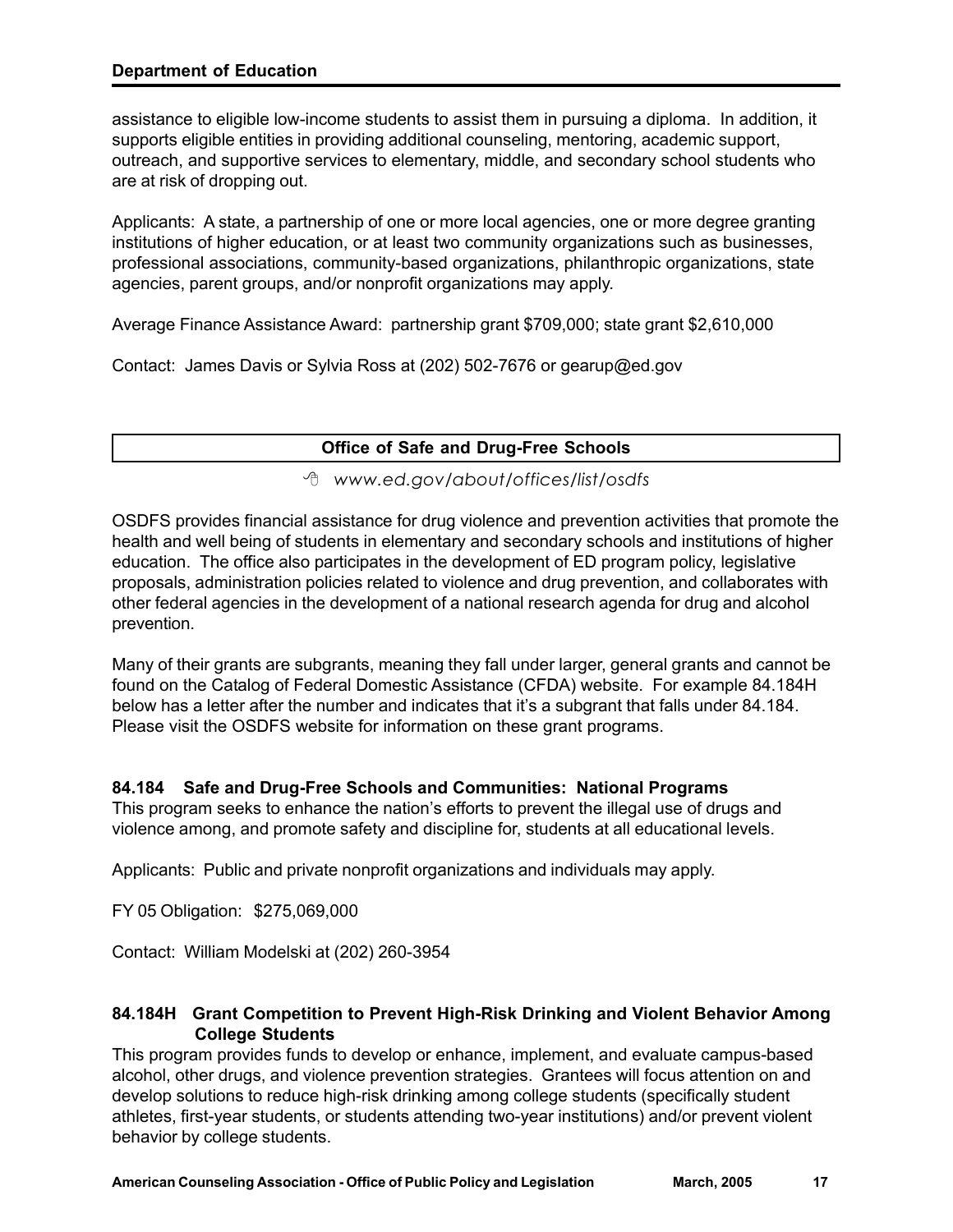Applicants: Individuals, institutions of higher education, and nonprofit organizations may apply.

Range and Average of Financial Assistance Award: \$1,000 - \$150,000; \$127,000

Contact: Richard Lucey, Jr. at (202) 205-5471 or richard.lucey@ed.gov

#### **84.215E Elementary & Secondary School Counseling Discretionary Grants**

This grant seeks to enable local educational agencies to establish or expand elementary and secondary school counseling programs. Grants will be given to applicants who demonstrate the greatest need for new and additional counseling services for the children in the school served, propose the most promising and innovative approaches for initiating or expanding school counseling and show the greatest potential for replication and dissemination. Applicants: Local education agencies may apply.

Range and Average of Finance Assistance Award: \$250,000 to \$400,000; \$335,000

Contact: Loretta McDaniel at (202) 260-2661 or loretta.mcdaniel@ed.gov

#### **Office of Special Education and Rehabilitative Services**

 *www.ed.gov/offices/OSERS*

OSERS supports programs that assist in educating children with special needs, provide for the rehabilitation of youth and adults with disabilities, and support research to improve the lives of individuals with disabilities. There are three components of this agency that aid in this mission:

the National Institute on Disability and Rehabilitation Research (NIDRR) *www.ed.gov/about/offices/list/OSERS/NIDRR* phone: (202) 245-7640 / TTY (202) 245-7316

the Office of Special Education Programs (OSEP) *www.ed.gov/about/offices/list/OSERS/OSEP* phone: (202) 245-7459

the Rehabilitation Services Administration (RSA) *www.ed.gov/about/offices/list/OSERS/RSA* phone: (202) 245-7488

#### **84.129 Rehabilitation Long-Term Training**

This grant program support projects that provide academic training in areas of personnel shortages identified by the Secretary to increase the number of personnel trained in providing vocational rehabilitation services to individuals with disabilities. Previously funded projects included graduate scholarships in rehabilitation counseling and undergraduate scholarships in the rehabilitation service.

Applicants: Institutions of higher education, state vocational rehabilitation agencies (including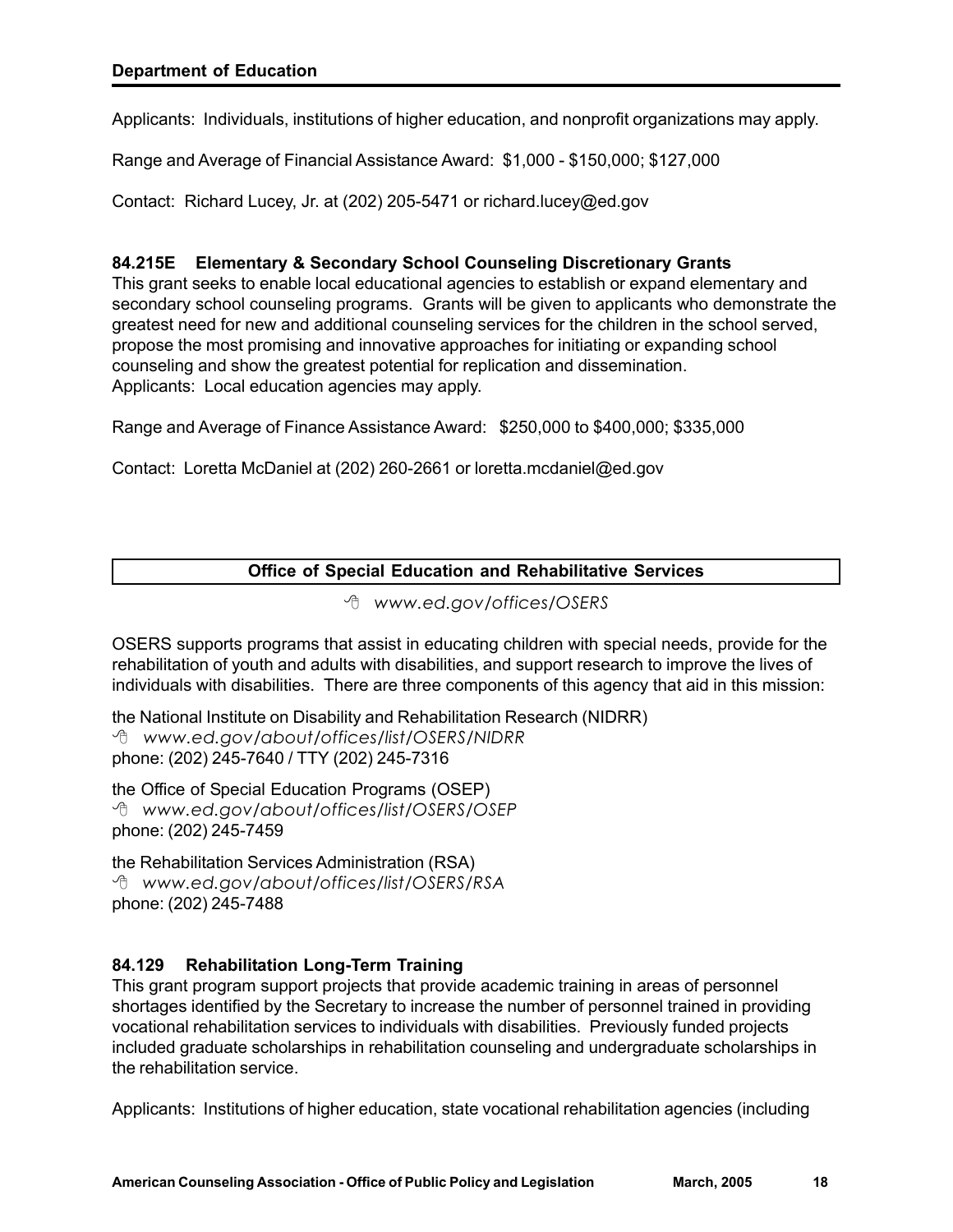territories/possessions) and other public and nonprofit agencies and organizations may apply.

Average Financial Assistance Award: \$100,000

Contact: Tim Muzzio at (202) 245-7458 or tim.muzzio@ed.gov

#### **84.187 Supported Employment Services for Individuals with Severe Disabilities** This program provides grants for time-limited services leading to supported employment for individuals with the most severe disabilities.

Applicants: State vocational rehabilitation agencies (including territories/possessions) designated in the state plan to administer the Vocational Rehabilitation Program may apply. Range of Financial Assistance Award: \$300,000 to \$4,121,066

Contact: Roseann Ashby at (202) 205-8719 or roseann.ashby@ed.gov

#### **84.235 Rehabilitation Services Demonstration and Training Programs**

This program provides financial assistance to projects and demonstrations for expanding and improving the provision of rehabilitation and other services authorized under the Act, including related research and evaluation activities.

Applicants: States and public or nonprofit organizations may apply.

2005 Obligation: \$18,784,000

Contact: Tim Muzzio at (202) 245-7458 or tim.muzzio@ed.gov

#### **84.246 Rehabilitation Short-Term Training**

This program supports special seminars, institutes, workshops, and other short-term courses in technical matters relating to the delivery of vocational, medical, social, and psychological services.

Applicants: State vocational rehabilitation agencies and other public or nonprofit agencies or organizations, including institutions of higher education may apply.

Range of Financial Assistance Award: \$100,000 to \$250,000

Contact: Timothy Muzzio at (202) 245-7458 or tim.muzzio@ed.gov

#### **84.263 Rehabilitation Training: Experimental and Innovative Training**

This program is designed to develop new types of training programs for rehabilitation personnel and to demonstrate the effectiveness of these training programs in providing rehabilitation services to individuals with disabilities.

Applicants: State vocational rehabilitation agencies, including territories and other public and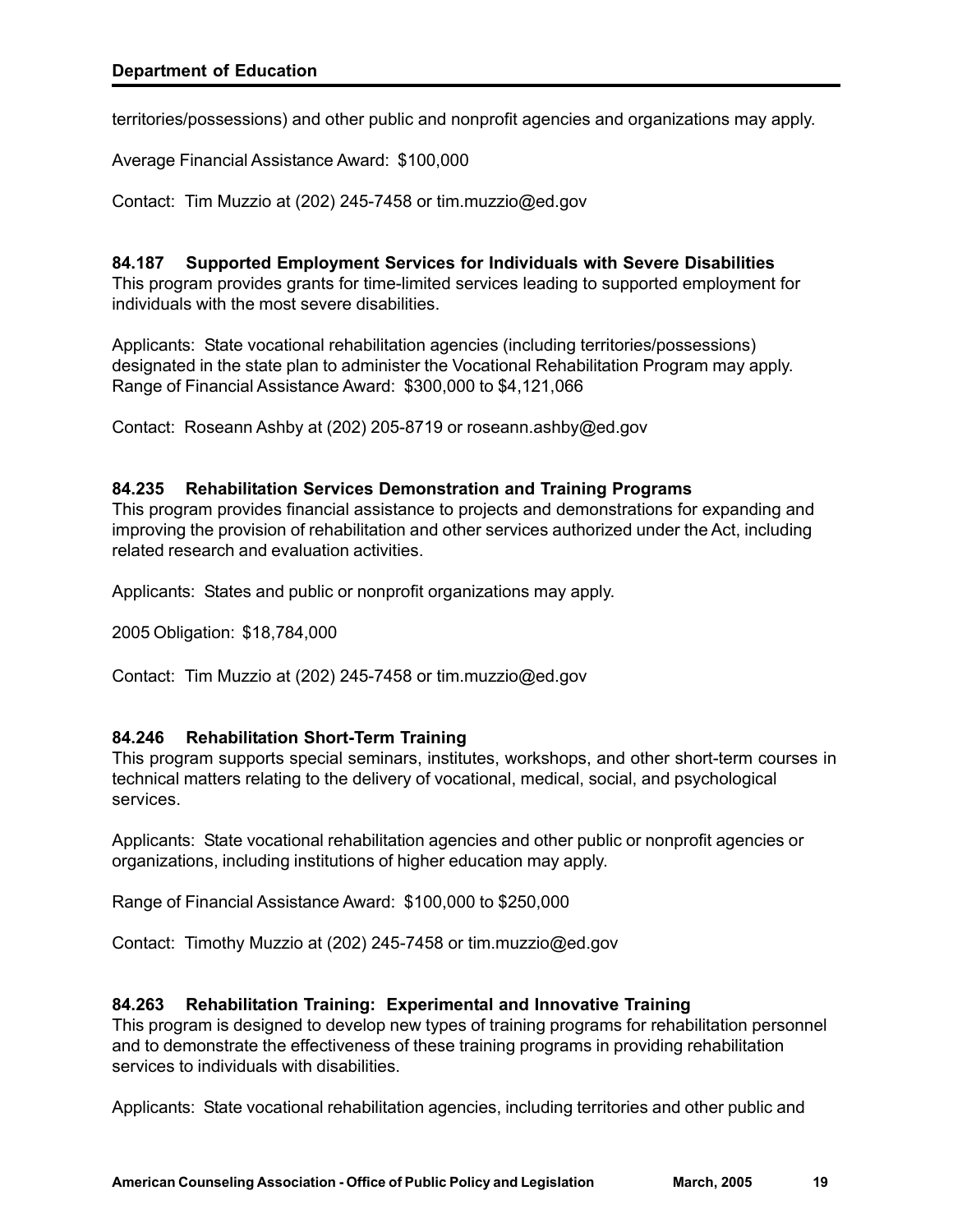nonprofit agencies and organizations, as well as institutions of higher education may apply.

2005 Obligation: \$500,000

Contact: Timothy Muzzio at (202) 245-7458 or tim.muzzio@ed.gov

### **84.264 Rehabilitation Training: Continuing Education**

This grant supports training centers that serve either a federal region or other geographical area, and provides support for a broad, integrated sequence of training activities that focus on meeting recurrent and common training needs of employed rehabilitation personnel. Training grants are limited to support continuing education programs for personnel such as rehabilitation counselors, administrators, independent living specialists, audiologists, rehabilitation teachers for individuals who are blind, and rehabilitation technology specialists who provide vocational, independent living, and client assistance services to individuals with disabilities.

Applicants: Eligible to apply are institutions of higher education, state vocational rehabilitation agencies and other public or nonprofit agencies and organizations.

Range and Average of Financial Assistance Award: \$271,000 to \$498,000; \$384,000

Contact: Timothy Muzzio at (202) 245-7458 or tim.muzzio@ed.gov

### **84.265 Rehabilitation Training: State Vocational Rehabilitation Unit In-Service Training**

This program supports special projects for training state vocational rehabilitation personnel in program areas essential to the effective management of the services provided, or in skill areas that enable staff personnel to improve their ability to provide services. It also focuses on recruitment and retention of qualified rehabilitation professionals.

Applicants: State vocational rehabilitation agencies, including territories/possessions may apply.

Range and Average of Financial Assistance Award: \$7,400 to \$240,000; \$70,000

Contact: Timothy Muzzio at (202) 245-7458 or tim.muzzio@ed.gov

#### **84.275 Rehabilitation Training Training: General Training**

This program seeks to ensure skilled personnel are available to provide rehabilitation services to individuals with disabilities through vocational, medical, social, and psychological rehabilitation programs, supported employment programs, and independent living client assistance programs. The program also supports projects to maintain and upgrade basic skills and knowledge of personnel employed and increase the number of qualified personnel trained in providing rehabilitation services. Training grants are limited to support education programs for rehabilitation counselors, administrators, independent living specialists, audiologists, rehabilitation teachers for individuals who are blind, and rehabilitation technology specialists.

Applicants: State vocational rehabilitation agencies, and other public or nonprofit agencies and organizations, including institutions of higher education may apply.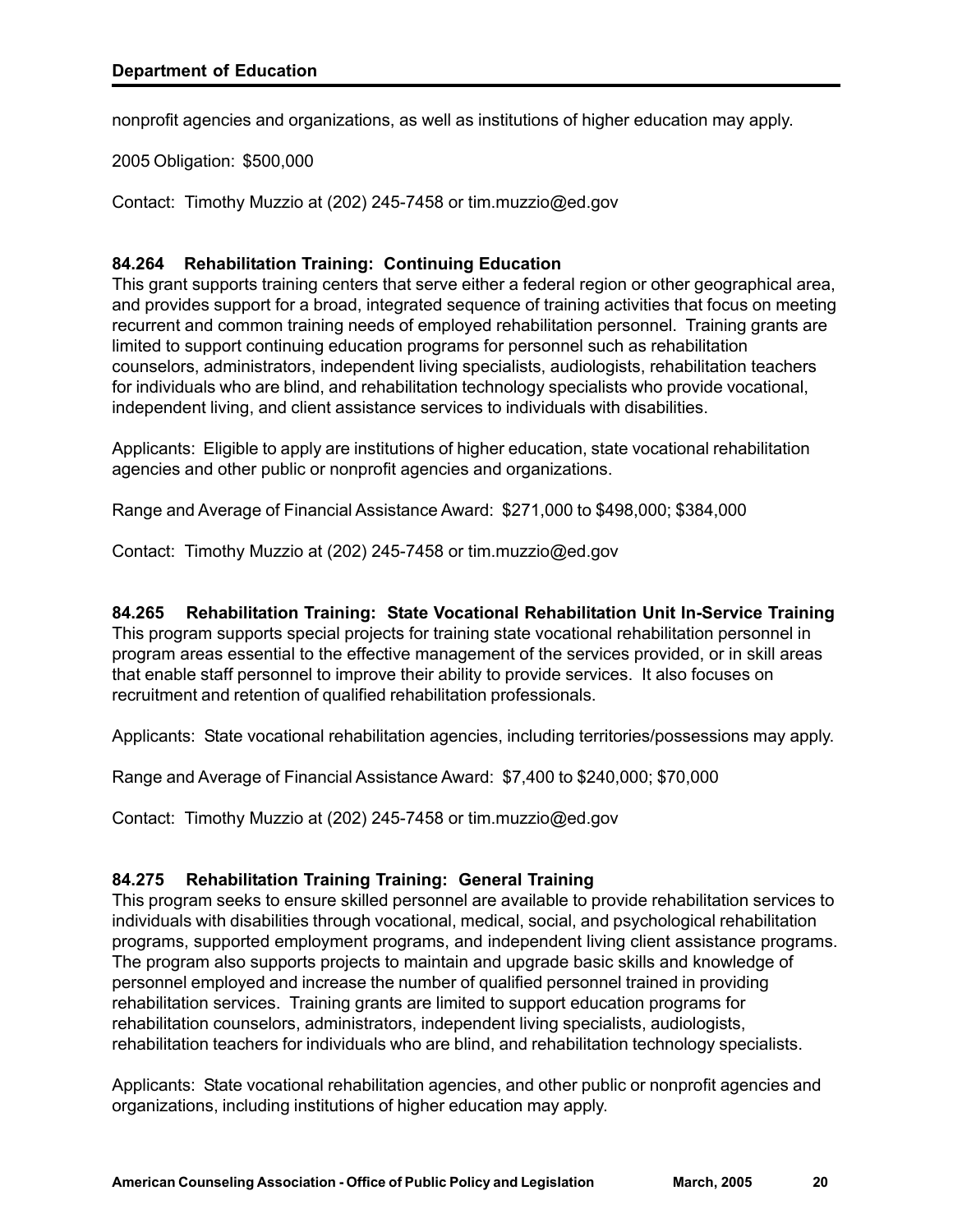FY 05 Obligation: \$300,000

Contact: Timothy Muzzio at (202) 245-7458 or tim.muzzio@ed.gov

#### **84.324 Special Education: Research and Innovation to Improve Services and Results for Children with Disabilities**

As its name implies, this program funds research projects to improve services provided under the Individuals with Disabilities Education Act, including the practices of professionals and others involved in providing services to children with disabilities. This program also seeks to improve educational and early intervention results for children with disabilities.

Applicants: Institutions of higher education as well as any agency or organization may apply.

Range of Financial Assistance Award: \$150,000 to \$1,000,000

Contact: Barbara Edelen at (202) 245-7329 or barbara.edelen@ed.gov

#### **Office of Vocational and Adult Education**

#### *www.ed.gov/about/offices/list/ovae*

The Office of Vocational and Adult Education's mission is to help young people and adults gain the knowledge and skills necessary for successful careers and productive lives. OVAE supports a number of different programs and activities to further this goal, and provides funding for secondary and postsecondary vocational education programs authorized under the Carl D. Perkins Vocational and Technical Education Act of 1998.

#### **84.255 Literacy Programs for Prisoners**

This program assists persons incarcerated in a prison, jail, or detention center to achieve functional literacy, and helps reduce prisoner recidivism through the development and improvement of life skills necessary for reintegration into society.

Applicants: A state or local correctional agency, or state or local correctional education agency may apply.

Average Financial Assistance Award: \$393,500 (program has not been funded for 2005)

Contact: John Linton at (202) 219-1806 or john.linton@ed.gov

#### **84.331 Grants to States for Incarcerated Youth Offenders**

This program assists and encourages incarcerated youths to acquire functional literacy, life, and jobs skills through the pursuit of postsecondary education.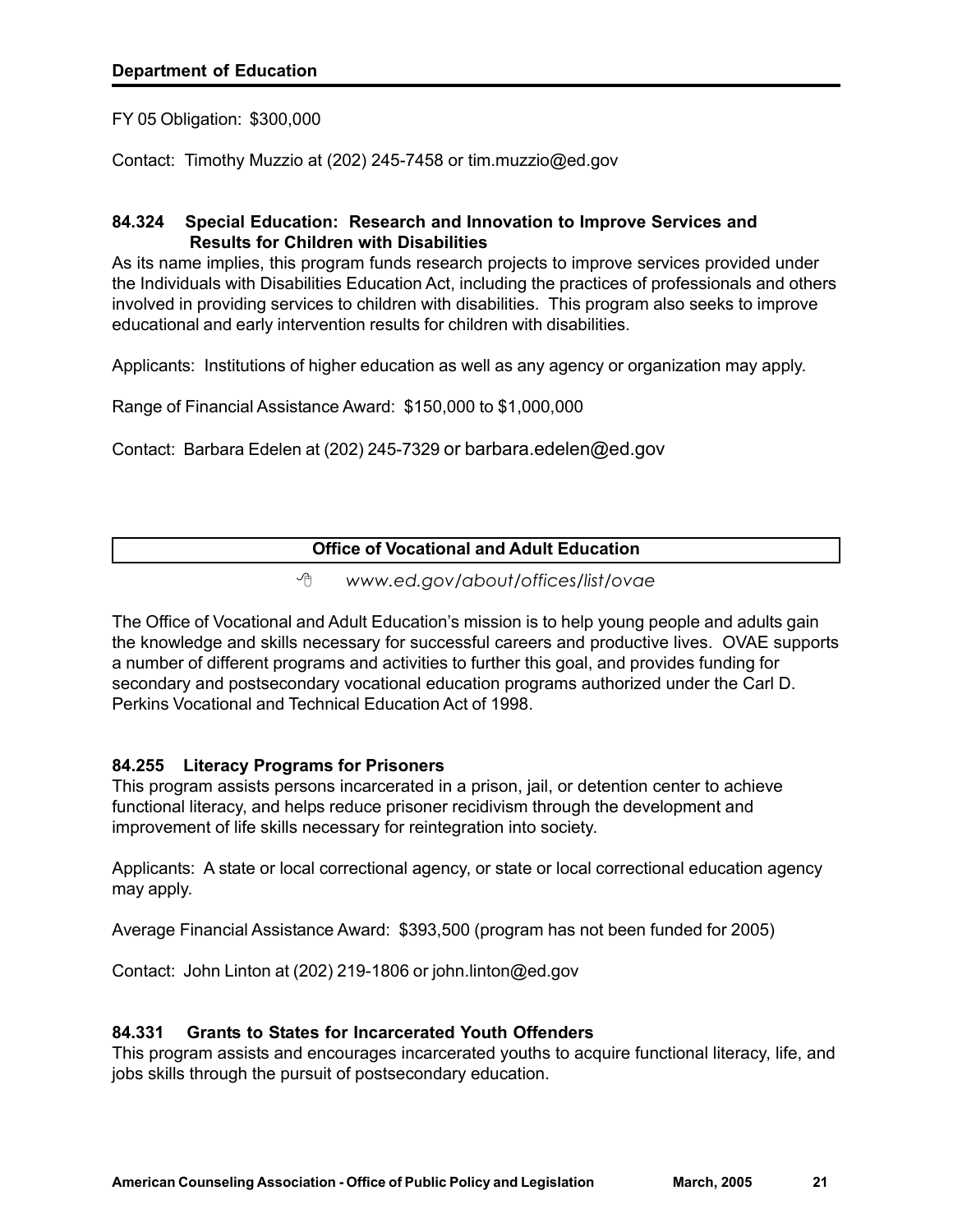Applicants: Only the State Correctional Education Agency designated by the Governor of each state or territory may apply.

Range of Financial Assistance Award: \$25,000 - \$1,940,000 (program has not been funded for 05)

Contact: Carlette Huntley at (202) 219-1743 or carlette.huntley@ed.gov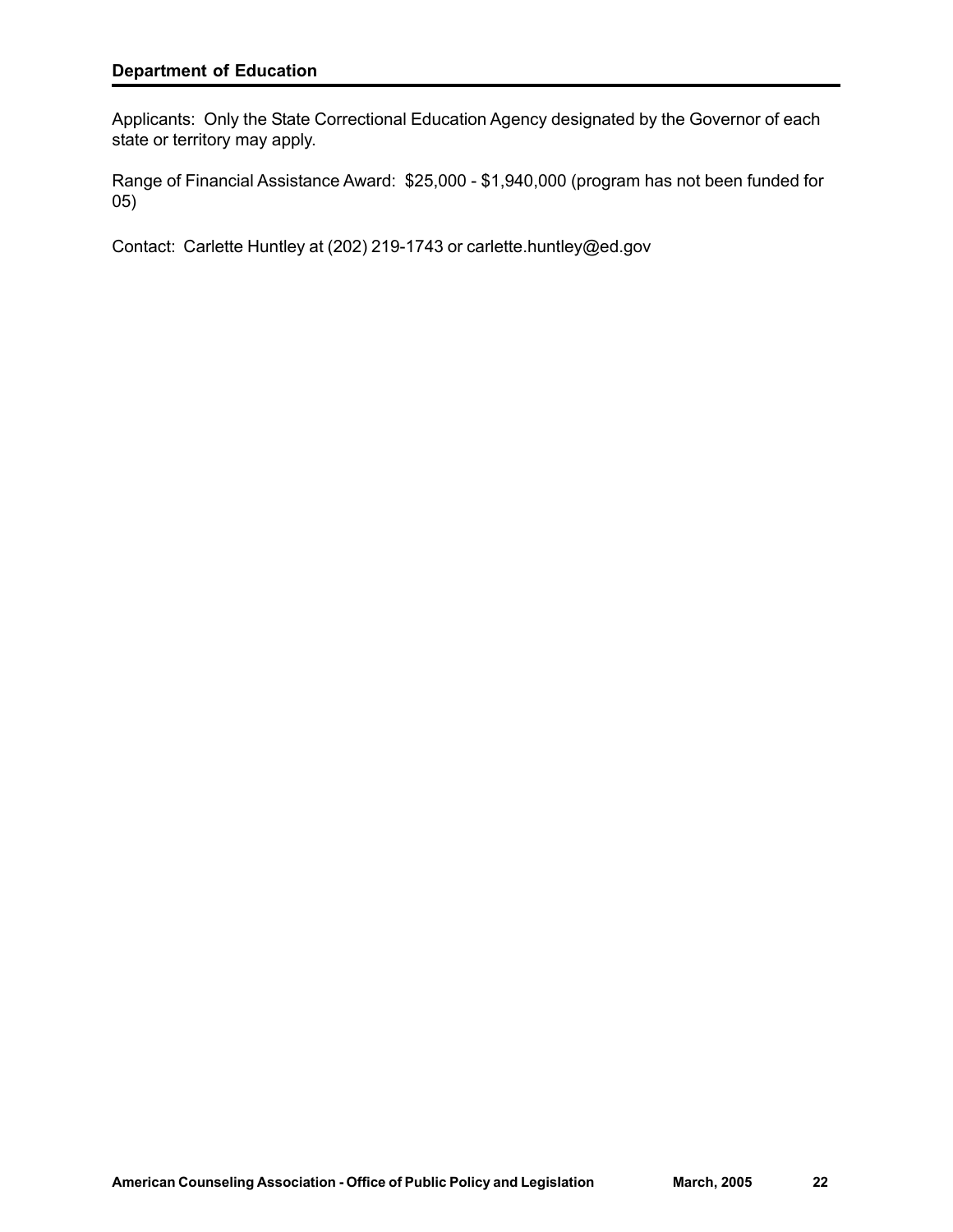# **Department of Health & Human Services**

Department of Health & Human Services 200 Independence Avenue, SW Washington, DC 20201 (877) 696-6775 or (202) 619-0257 *www.hhs.gov*

Most of the grant programs operated by the Department of Health and Human Services (DHHS) can be found in the CFDA or the Federal Register, with the exception of the National Institutes of Health (which publishes its grant announcements weekly in the "NIH Guide for Grants and Contracts") and the Agency for Healthcare Research and Quality (grant announcements can be found on the AHRQ website). As of 2005, the Substance Abuse and Mental Health Services Administration (SAMHSA) does not publish its program announcements in the Federal Register. Please see the SAMHSA section for more information on their grants.

- The NIH Guide for Grants and Contracts: *grants.nih.gov/grants/guide/index.html*
- AHRQ Grants: *www.ahrq.gov/fund/grantix.htm*

The Department of Health and Human Services has 11 distinct offices and departments which conduct a total of over 300 grant programs each year. Following is a listing of some of those which may be of interest to counselors.

#### **Administration on Aging**

#### *www.aoa.dhhs.gov/*

AOA works to improve the quality of life for older persons by maintaining and increasing their independence and creating opportunities for them to contribute to society. AOA supports referral and outreach programs, research, and efforts to educate older persons on services and support available to them.

#### **93.048 Special Programs for the Aging: Title IV & Title II: Discretionary Projects**

This program funds projects that focus on the development and testing of innovative programs, services, and systems of support that respond to the needs of the nation's growing elderly population, improving knowledge of the problems and needs of the elderly, helping ensure adequately trained personnel in the field of aging, and demonstrating better ways of improving the quality of life for the elderly.

Applicants: Any public or nonprofit private agency, organization, or institution may apply.

Range and Average of Financial Assistance Award: \$6,000 to \$1,176,701; \$250,000

Contact: AOA at (202) 619-0724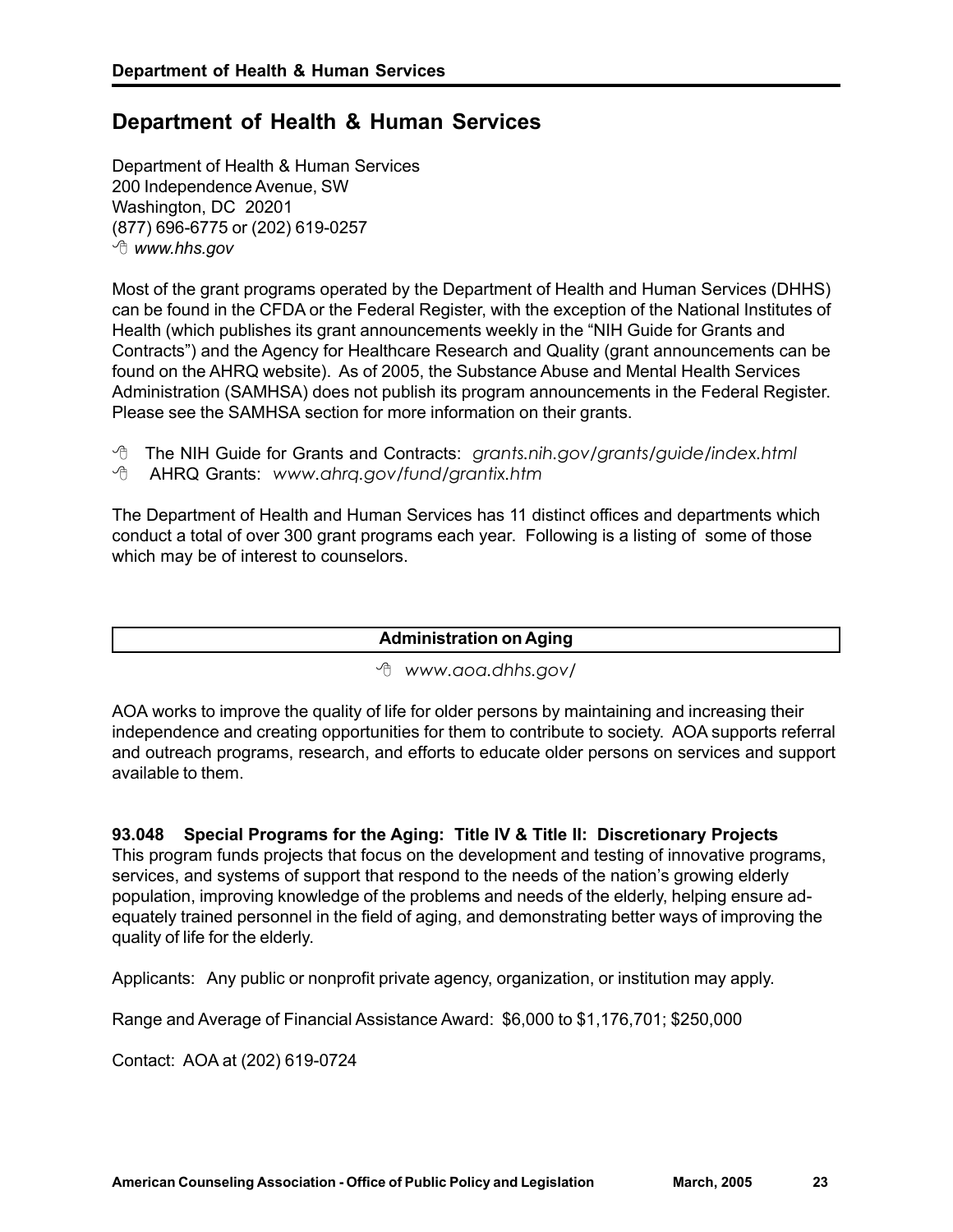#### **Administration for Children and Families**

*www.acf.hhs.gov*

The Administration for Children and Families (ACF) is responsible for federal programs that promote the economic and social well-being of families, children, individuals, and communities.

#### **93.557 Education and Prevention Grants to Reduce Sexual Abuse of Runaway, Homeless and Street Youth**

The Street Outreach Program (SOP) funds projects that provide street-based services to runaway, homeless, and street youth who have been subjected to, or at risk of being subjected to, sexual abuse, prostitution, or sexual exploitation. Examples of previously funded projects include research on treatment and counseling prevention, individual assessment, crisis intervention, information and referral, and follow-up support.

Applicants: Any private, nonprofit agency may apply. This includes nonfederally recognized Indian tribes and urban Indian organizations.

Range and Average of Financial Assistance Award: \$100,000 - \$200,000; \$100,000 \* It is estimated that 139 grants will be awarded in 2005

Contact: Harry Wilson at (202) 205-8102

#### **93.591 Family Violence Prevention and Services: Discretionary Grants for Battered Women's Shelters**

These grants fund a wide range of discretionary activities for the purpose of preventing family violence, protecting victims and their dependents, improving the design, delivery, and coordination of services to address family violence, gathering information on the incidence of family violence, and increasing knowledge and understanding of the issue through research, demonstration, and evaluation projects. Outreach activities to underserved and diverse populations is an example of a funded project.

Applicants: Depending on the project and statutory requirements, public and private agencies, federally-recognized Indian tribes, and Alaska Native villages or nonprofit Alaska Native Regional Corporations may apply.

Range and Average of Financial Assistance Award: \$30,000 to \$1,494, 779; \$260,142

Contact: William Riley at (202) 401-5529

#### **93.595 Welfare Reform Research, Evaluations and National Studies**

This program supports research on the benefits, effects, and costs of different welfare reform interventions; funds studies on the effects of different programs on welfare dependency, illegitimacy, teen pregnancy, employment rates, child well-being, and related areas; assists in the development and evaluation of innovative approaches for reducing welfare dependency and increasing the well-being of minor children in welfare families; and studies and analyzes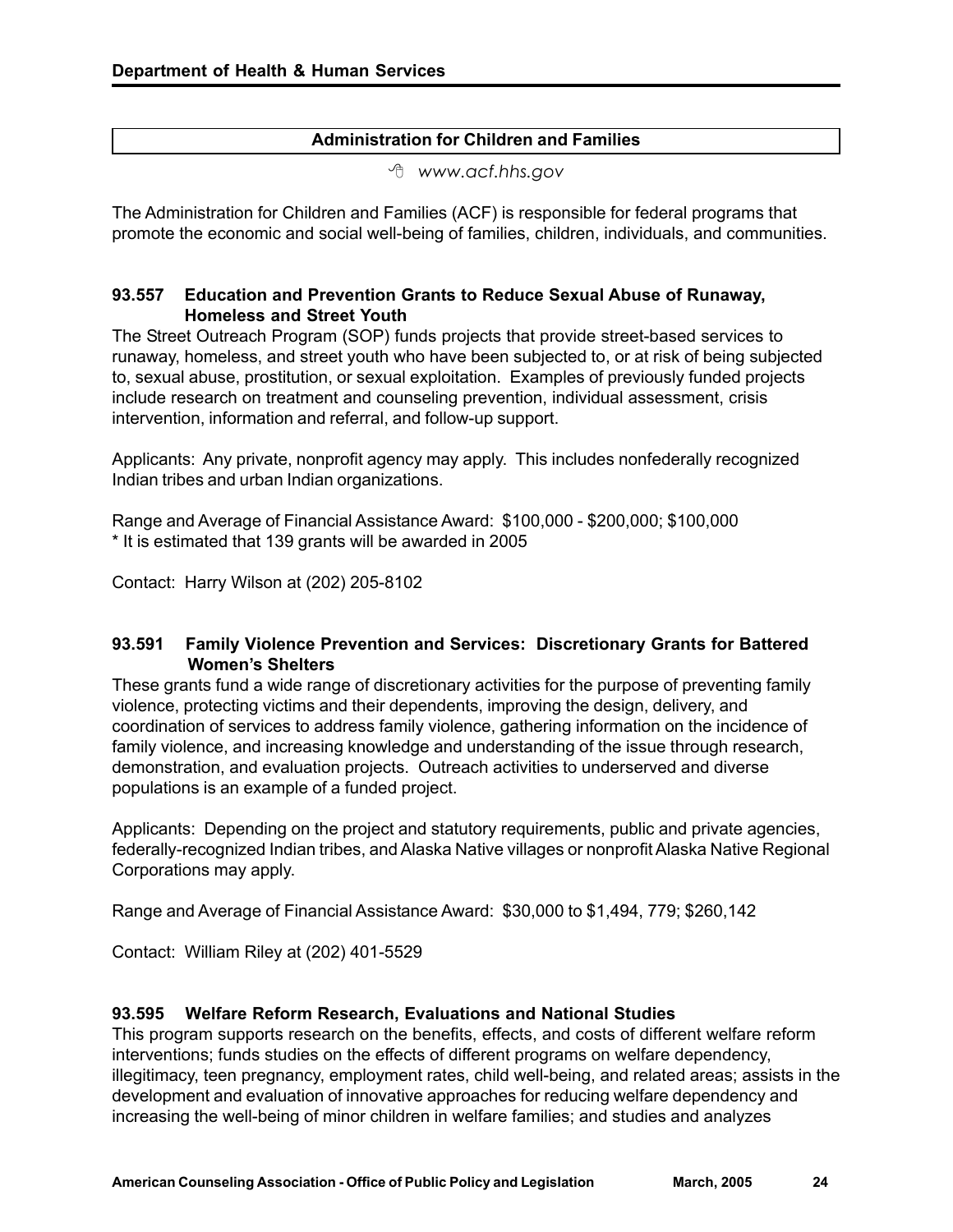outcome measures for evaluating the success of the states in moving individuals out of the welfare system into employment.

Applicants: Governmental entities, colleges/universities, and nonprofit and for-profit organizations may apply.

Range and Average of Financial Assistance Award: \$10,000 to \$2,000,000; \$505,000

Contact: Karl Koerper at (202) 401-4535 or kkoerper@acf.hhs.gov

#### **Agency for Healthcare Research and Quality**

*www.ahrq.gov*

The Agency for Healthcare Research and Quality (AHRQ), formerly the Agency for Health Care Policy and Research, supports and carries out research to improve the quality of health care, to increase access to services (especially for hard to reach populations), and to reduce the cost of delivering health care services. The agency also provides information to the public on health care and the health care system.

Please visit their grants website to view current programs: *www.ahrq.gov/fund/grantix.htm*

#### **PA-99-001 Economic Evaluation in HIV and Mental Disorders Prevention**

This program supports research demonstrating the cost-effectiveness of preventive interventions addressing HIV/AIDS and mental disorders, with the goal of increasing their recognition as a necessary component of standard health care plans and service delivery systems. Studies can be on existing or planned interventions, and can also focus on preventive interventions to enhance coping, improve quality of life, and minimize hospitalization for those at risk for mental disorders, HIV, and substance abuse. Research is also supported on alternative ways of financing services in these areas to improve accessibility, delivery, utilization, costeffectiveness, and the quality of preventive interventions.

For a full program announcement, go to *www.ahrq.gov/fund/99001.htm*

Applicants: Foreign and domestic, for-profit and nonprofit organizations, both public and private, such as universities, colleges, hospitals, laboratories, units of state and local governments, and eligible agencies of the federal government may apply. Racial/ethnic minority individuals, women, and persons with disabilities are encouraged to apply as principal investigators.

Contact Info: Refer to program announcement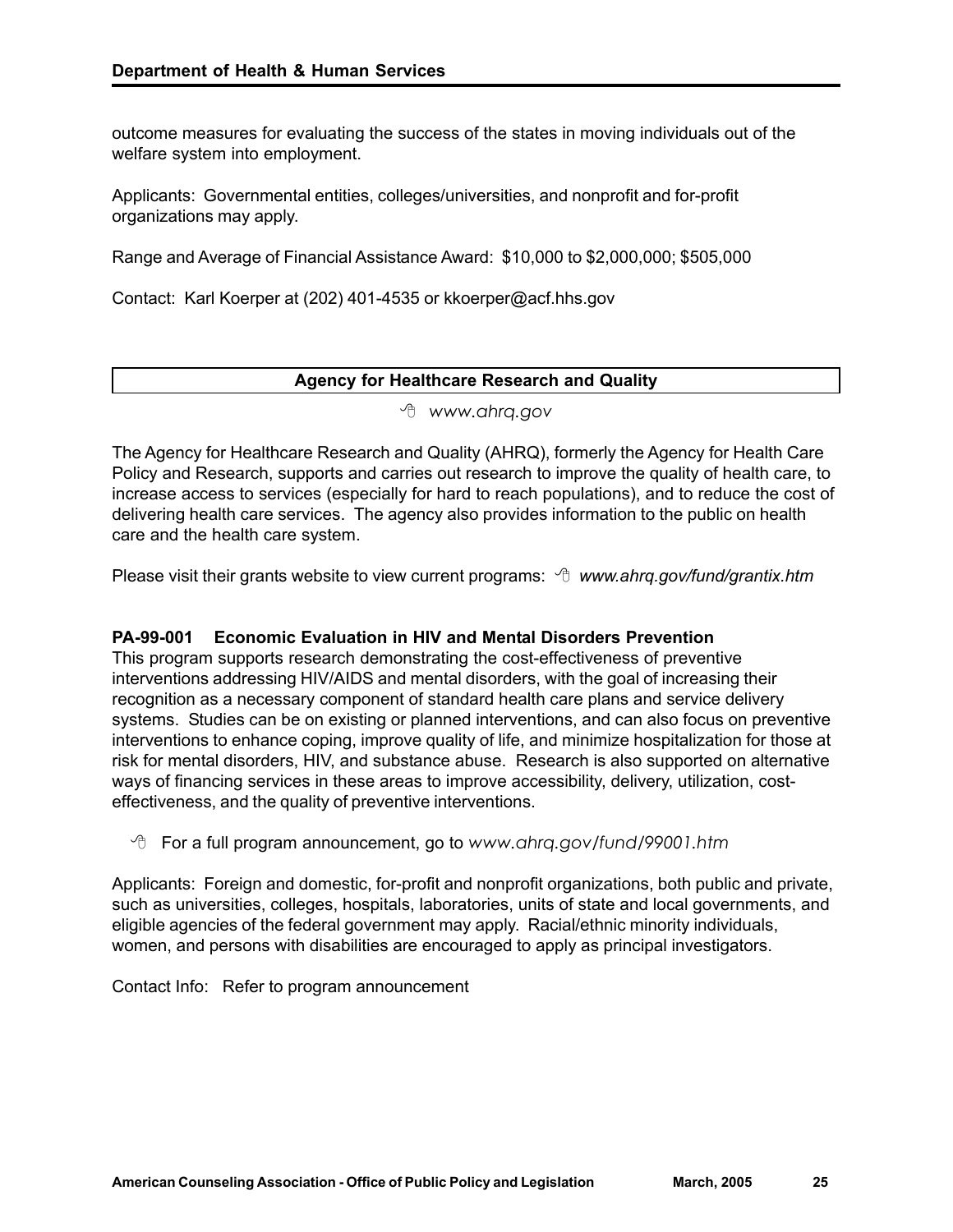### **Health Resources and Services Administration**

*www.hrsa.gov/*

HRSA administers national health programs to bring quality health care to underserved, vulnerable, and special-needs populations. This includes programs which seek to improve the geographic distribution of health care professionals and increase the supply of providers in underserved areas. HRSA programs are carried out under a few different subsidiary agencies that include the Bureau of Primary Health Care, the Bureau of Health Professions, the Maternal and Child Health Bureau, the HIV/Aids Bureau, and the Office of Special Programs.

Please visit their grants website or contact them to access additional information: Website: *www.hrsa.gov/grants/preview* Grants Application Center:  $\mathbf{\hat{m}}$  1-800-477-2123 OR  $\theta$  hrsagac@hrsa.gov

### **93.151 Health Center Grants for Homeless Populations**

This program awards grants for the delivery of primary health services and substance abuse services to homeless individuals, including children. Grant funds must be used to provide the following services, directly or through contract: primary health care and substance abuse services at locations accessible to homeless individuals; 24-hour emergency primary health and substance abuse services; referral, as appropriate to medical facilities, for necessary hospital services; referral of homeless individuals who are mentally ill to entities that provide mental health services; outreach services to inform homeless individuals of the availability of primary health and substance abuse services; and aid in establishing eligibility for assistance and in obtaining services under entitlement programs. Federal funds may not supplant existing public or private resources that are currently allocated to assist homeless populations.

Applicants: Eligible grantees include nonprofit private organizations and public entities.

Range and Average of Financial Assistance Award: \$84,500 to \$2,895,000; \$579,000

Contact: Regan Crump at (301) 594-4420

#### **93.153 Coordinated Services and Access to Research for Women, Infants, Children, and Youth**

This program funds projects that support, improve, and expand the system of comprehensive care and social support services for women, infants, children, and youth who are infected with HIV/AIDS, and to provide support services for their affected family members. This program is also intended to link comprehensive care systems with clinical research.

Applicants: Public and nonprofit entities that provide primary care services, either directly or by another entity that is linked with the grantee, may apply.

Range and Average of Financial Assistance Award: \$125,000 to \$2,244,000; \$690,351 \* It is estimated that 88 projects will be funded in 2005

Contact: Wayne Sauseda at (301) 443-9051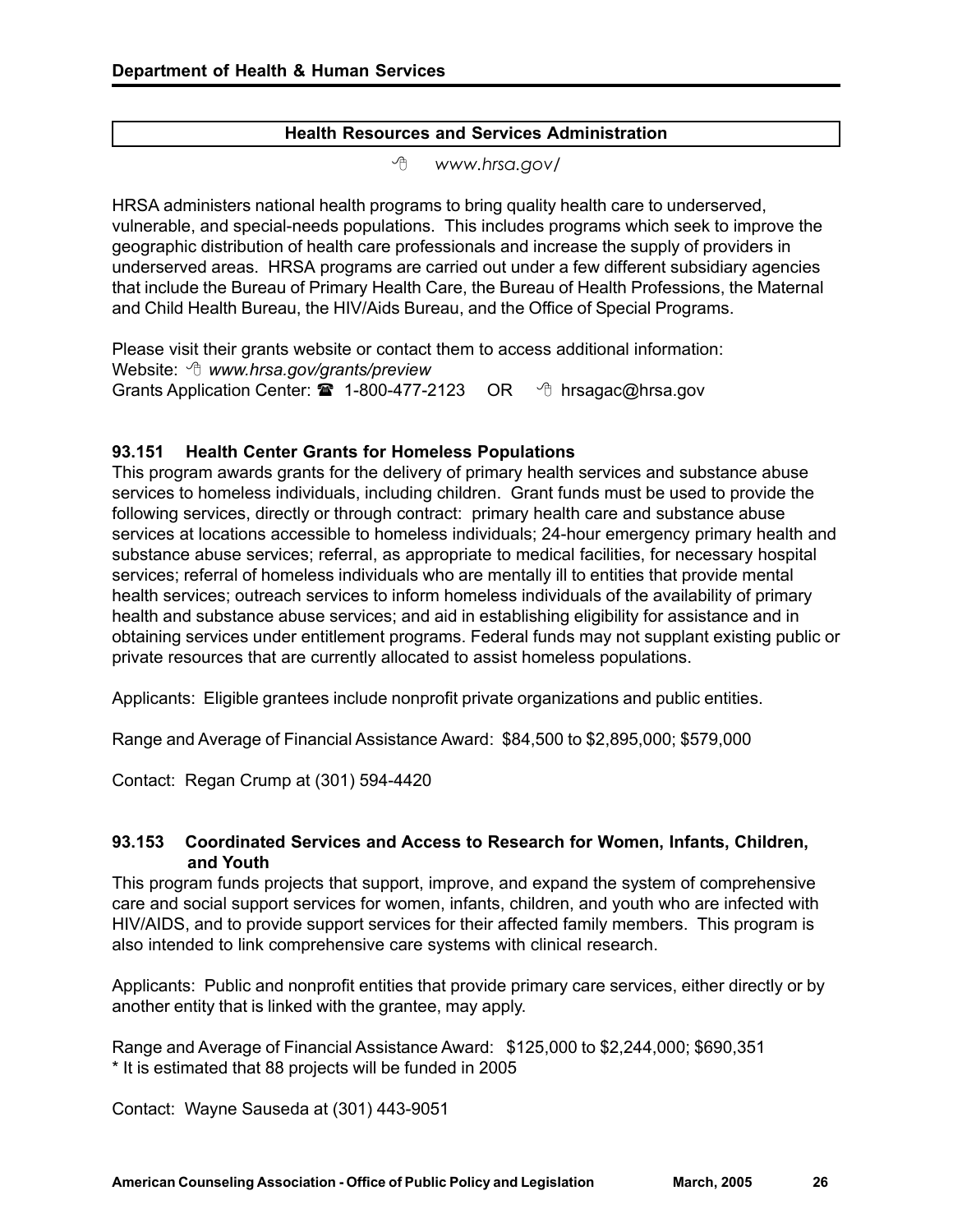#### **93.162 National Health Service Corps Loan Repayment Program**

The National Health Service Corps (NHSC) seeks to ensure that all Americans have access to health care professionals. The NHSC Loan Repayment Program provides for the repayment of educational loans for participants who agree (by written contract) to serve for a two-year period in an approved loan repayment program service site located in a health professional shortage area. The maximum repayment is \$25,000 each year. Applicants may be eligible to continue loan repayment beyond 2 years, 1 year at a time, if they possess unpaid qualifying education loans and continue to serve at the eligible site (maximum repayment is \$35,000 a year). The program is highly competitive; each year only 4 to 6 LPCs across the country receive loan repayment contract awards.

Applicants: To qualify, counselors must either have a master's degree or higher in counseling and at least 2 years of post-master's supervised counseling experience or be certified as a clinical mental health counselor by the National Board for Certified Counselors. Applicants must also have obtained the level of licensure or certification in a state which allows them to practice independently and unsupervised.

Range and Average of Financial Assistance Award: \$2,436 to \$64,644; \$62,509

Deadline: March 25th, 2005 (deadline is in March of every year)

- website: *http://nhsc.bhpr.hrsa.gov/*
- phone: (800) 221-9393
- <sup>t</sup> email: nhsc@hrsa.gov

#### **93.923 Disadvantaged Health Professions Faculty Loan Repayment and Fellowship Program**

This program encourages expansion of disadvantaged representation in health professions faculty positions. The program provides for repayment of education loans up to \$20,000 for each year of service as faculty of an approved school, with a minimum of a 2 year obligation. Schools include those that offer a graduate program in behavioral and mental health practice, clinical psychology, clinical social work, and marriage and family therapy.

Applicants: Individuals from disadvantaged programs who have a degree in one of the areas listed above, are enrolled in an approved graduate training program in one of the areas listed above, and are enrolled as full-time students in accredited institutions described above in the final course of study or program leading to a degree from the institution.

Range and Average of Financial Assistance Award:\$3,575 to \$19,356; \$12,317 for repayment awards and \$34,300 to \$94,132; \$68,226 for the minority faculty fellowships program

Deadline: May 27, 2005

Contact: Loan Repayment Info: Debra Beals at (301) 443-4776 Fellowship Info: Shelia Norris at (301) 443-2100

Website:  $\theta$  http://bhpr.hrsa.gov/dsa/flrp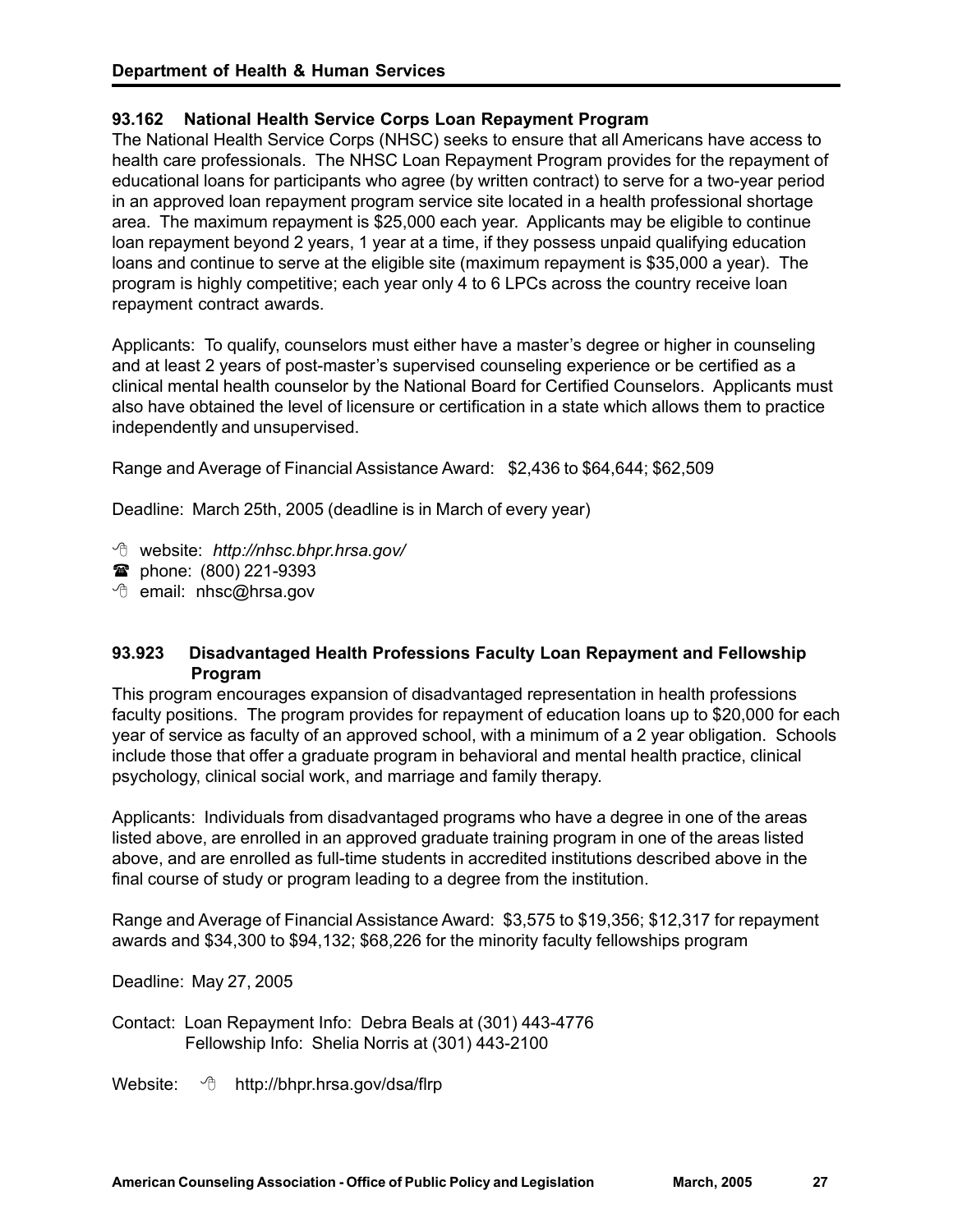#### **93.925 Scholarships for Health Professions Students from Disadvantaged Backgrounds**

This program provides scholarships to full-time, financially needy students from financially disadvantaged backgrounds, enrolled in health professions and nursing programs.

Applicants: Accredited public or private nonprofit schools that offer schools graduate programs in behavioral and mental health practice (includes clinical psychology, clinical social work, marriage and family therapy, and professional counseling).

\* Students interested in this program need to apply for this scholarship at the student aid office of the school they plan to attend. See the website below for more information.

Range and Average of Financial Assistance Award: \$702 to \$650,000; \$102,626 (to institutions)

Contact: Debra Beals at (301) 443-4776

Website: *I*f http://bhpr.hrsa.gov/dsa/sds.htm

#### **93.928 Special Projects of National Significance (SPNS)**

This program seeks to contribute to the advancement of knowledge and skill in the delivery of health and support services to persons with HIV.

Applicants: Public and nonprofit private entities, including community based organizations and hospitals, state or local health departments, institutes of higher education, and national organizations of service providers may apply.

Range and Average of Financial Assistance Award: \$168,998 to \$1,725,000; \$500,000

Contact: Lois Eldred at (301) 443-9976

#### **93.969 Geriatric Education Centers (GECS)**

Grants are available to support the development of Geriatric Education Centers (GECs) collaborative arrangements involving several health professions schools and health care facilities - to train health professional faculty, students, and practitioners in the diagnosis, treatment, prevention of disease, disability, and other health problems of the elderly. Health profession disciplines eligible for this training include professional counselors.

Applicants: Grants may be made to accredited health professions schools, programs for the training of physicians assistants, schools of allied health, or schools of nursing.

Range and Average of Financial Assistance Award: \$108,000 to \$432,000; \$302,542 (this program has not been funded for 2005)

Contact: Jennifer Hannah at (301) 443-0908 or jhannah@hrsa.gov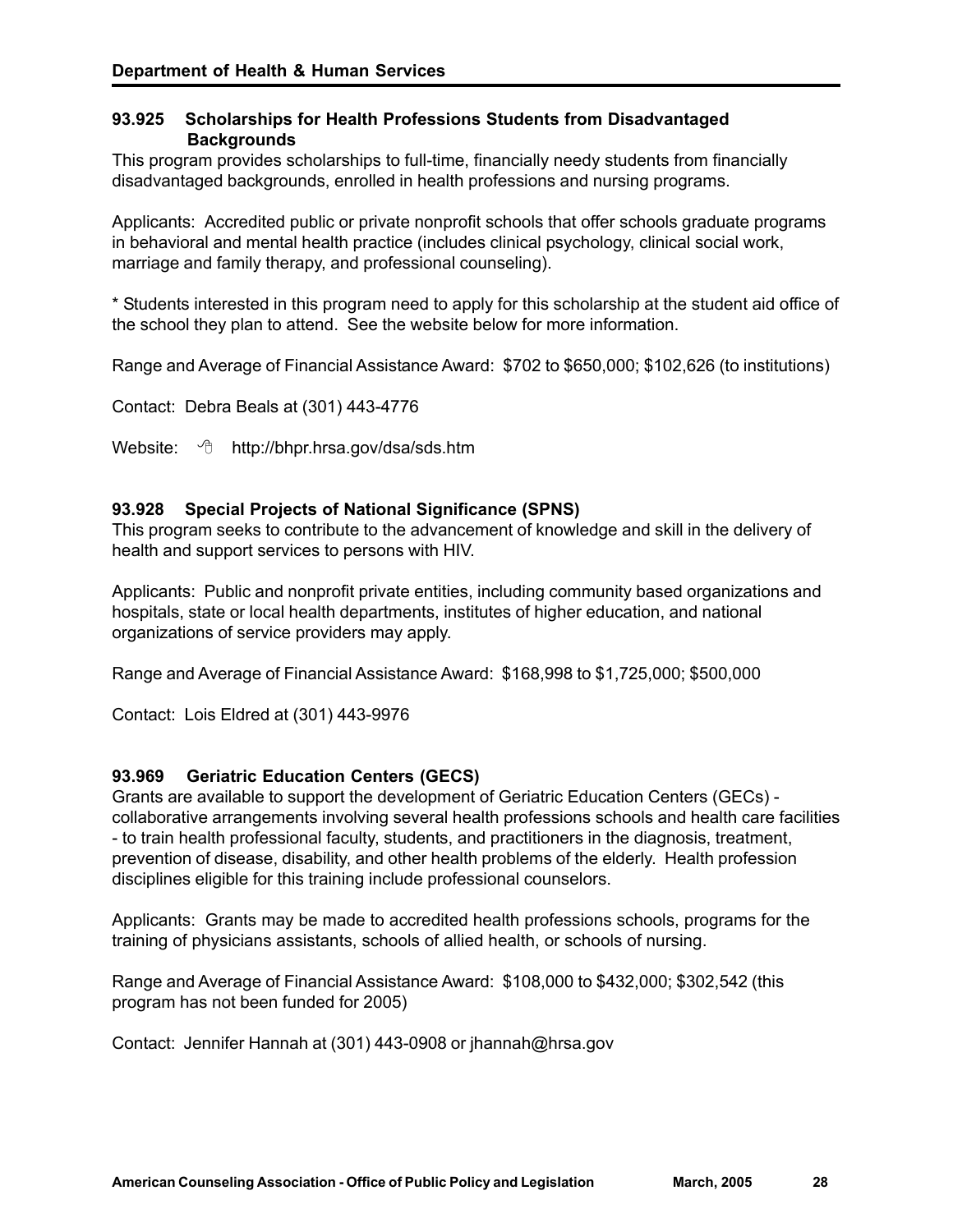### **National Institutes of Health**

*www.nih.gov/*

Comprised of more than twenty distinct organizations, the National Institutes of Health are responsible for conducting and supporting research aimed at improving the prevention, detection, diagnosis, and treatment of disease and disability. In addition to supporting research, NIH assists in the training of research investigators. Research on behavioral disorders is focused within the three institutes described below: the National Institute of Mental Health, the National Institute on Drug Abuse, and the National Institute on Alcohol Abuse and Alcoholism.

NIH institutes support both intramural and extramural research. Intramural research is conducted by scientists who are NIH employees, while extramural research projects are carried out by researchers in settings across the country supported by NIH dollars.

NIH Guide for Grants and Contracts can be found at:

http://grants.nih.gov/grants/guide/index.html

#### **National Institute of Mental Health**

*www.nimh.nih.gov*

The National Institute of Mental Health (NIMH) leads the federal effort to identify the causes of and most effective treatments for mental and emotional disorders. NIMH supports and conducts research focused on the brain and its interactions with its biological, psychological, and social environments.

NIMH supports a wide variety of research projects, including neuroscience, basic behavioral science, clinical research, epidemiology, prevention research, and health services research. Funding opportunity information can be found at the websites below.

*www.nimh.nih.gov/researchfunding/index.cfm* or

*www.grants.nih.gov/grants/oer.htm*

Here are several NIH program announcements. Please visit the website listed under each program for more information.

#### **PA-03-014 Research on Mental Illnesses in Older Adults**

http://grants.nih.gov/grants/guide/pa-files/PA-03-014.html

**PA-03-111 Research on Adherence to Interventions for Mental Disorders**

http://grants.nih.gov/grants/guide/pa-files/PA-03-111.html

## **PA-03-135 Women's Mental Health in Pregnancy & the Postpartum Period**

http://grants.nih.gov/grants/guide/pa-files/PA-03-135.html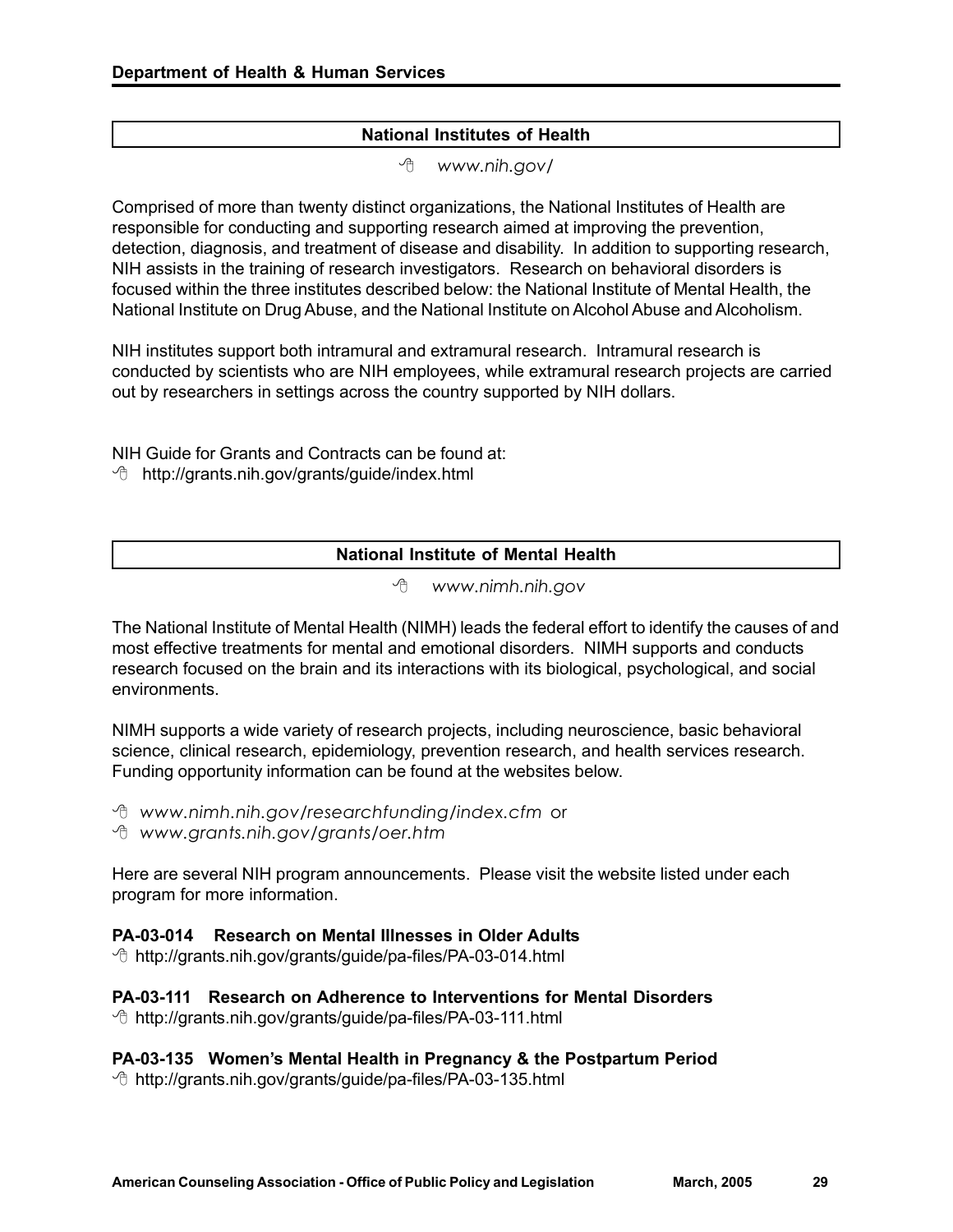#### **PA-03-143 Mental Health and Sex/Gender Differences Research**

http://grants.nih.gov/grants/guide/pa-files/PA-03-143.html

#### **PA-03-161 Research on the Reduction & Prevention of Suicidality**

http://grants.nih.gov/grants/guide/pa-files/PA-03-161.html

#### **PA-04-024 Severe Mental Illness and Homelessness**

http://grants.nih.gov/grants/guide/pa-files/PA-04-024.html

#### **PA-04-061 Research on Rural Mental Health and Drug Abuse Disorders**

http://grants.nih.gov/grants/guide/pa-files/PA-04-061.html

#### **PA-04-075 Mental Health Consequence of Violence and Trauma**

http://grants.nih.gov/grants/guide/pa-files/PA-04-075.html

#### **PA-05-007 Co-Occurring Mental Illness, Alcohol, and/or Drug Abuse and Medical Conditions**

http://grants.nih.gov/grants/guide/pa-files/PA-05-007.html

#### **PA-05-008 Research on Mental Health Economics**

http://grants.nih.gov/grants/guide/pa-files/PA-05-008.html

#### **93.242 Mental Health Research Grants**

This program seeks to increase knowledge of the basic biological and behavioral processes that underlie mental and behavioral disorders, and of the processes that contribute to maintaining mental health; to improve methodologies for research relevant to these disorders; and to conduct research on mental health services. Examples of previously funded grants include basic behavioral studies of cognition, emotion, and social behaviors, treatment studies of mental disorders, and mental health services research for the seriously mentally ill.

Applicants: Eligible applicants include public, private, profit, or nonprofit agencies, universities/ colleges, hospitals, and academic or research institutions. Businesses may apply as well under certain circumstances.

Range and Average of Financial Assistance Award: \$28,432 to \$3,123,704; \$353,400 \* It is estimated that 2,567 grants will be awarded in 2005

Contact: Refer to the CFDA description for contact information

#### **93.281 Mental Health Research Career/Scientist Development Awards**

This program supports research career development relating to causes, risk, diagnosis, prevention, treatment, and services use for mental illness, behavioral disorders, and HIV/AIDS. It also funds projects to raise the level of competence and increase the number of individuals engaged in such research.

Applicants: Domestic research centers, medical schools, departments of psychiatry, nonmedical academic departments, psychiatric hospitals or hospitals with psychiatric services,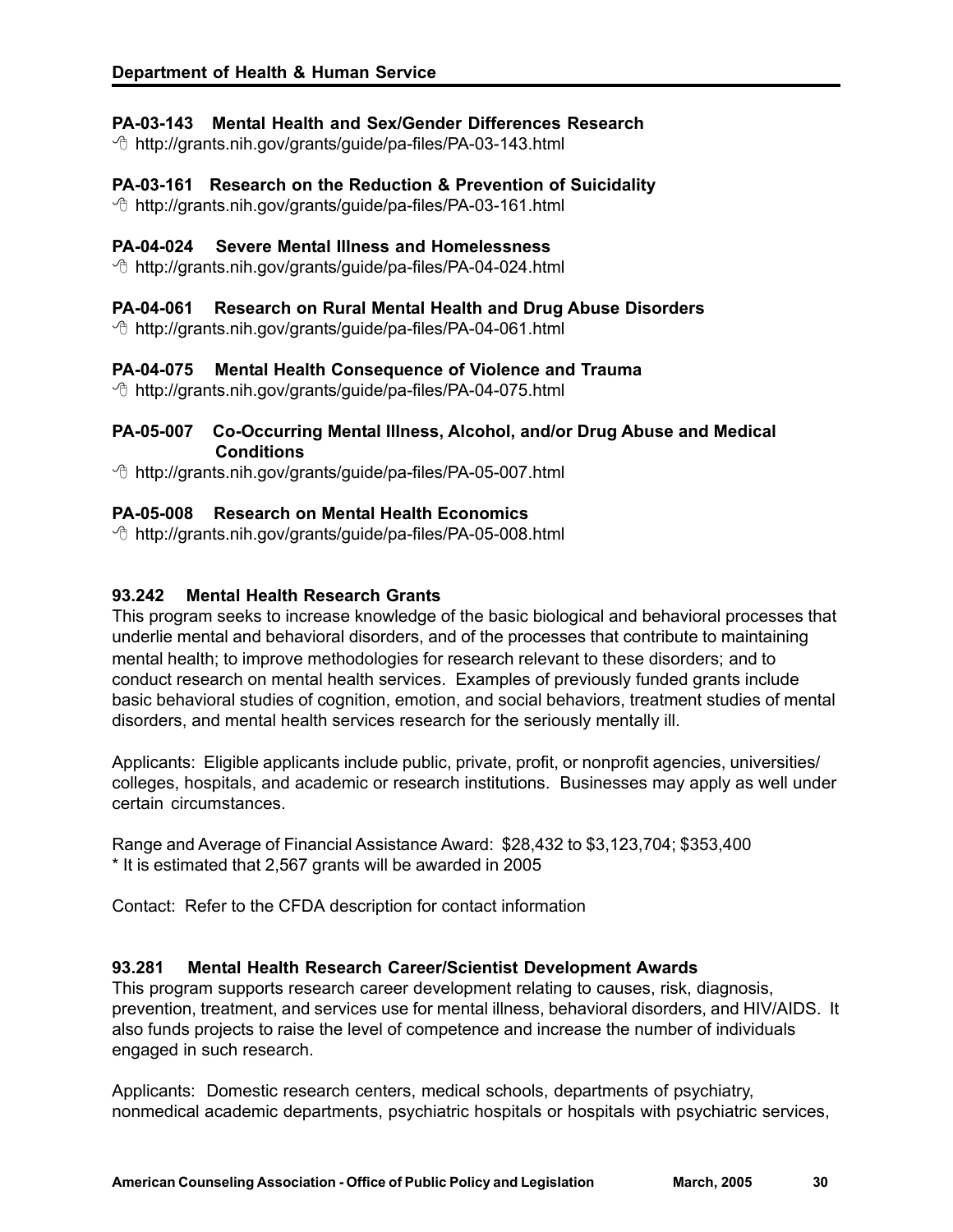community mental health centers, biomedical research institutes, and departments of behavioral science on behalf of individuals may apply.

Range and Average of Financial Assistance Award: \$50,000 to \$199,974; \$138,109

Deadlines: Feb. 1, June 1, and Oct. 1. For AIDS research: Jan. 2, May 1, and Sept. 1

Contact: Refer to the CFDA description for contact information

#### **93.282 Mental Health National Research Service Awards for Research Training**

This program provides grants to help ensure a continuous and adequate supply of well-trained personnel who are able to conduct research on mental health problems. Examples of previously funded projects included studies on understanding mental illness and behavior disorders, mental health service delivery and evaluation and diagnoses, and interventions for mental disorders

Applicants: This program provides training grants to domestic public or nonprofit private institutions or organizations, and fellowships to individuals at both the pre-doctoral and postdoctoral levels.

Range and Average of Financial Assistance Award: pre-doctoral stipends - \$20,772, average; post-doctoral stipends - \$35,568 to \$51,036; COR Honors Undergraduate - \$10,957, average. \* It is estimated that 352 individual grants and 194 institutional grants will be awarded in 2005

Deadlines: Fellowships - April 5, August 5, and Dec. 5; Institutional and short-term training grants - May 10; NIMH Career Opportunities in Research Education and Training (COR) - May 10; AIDS training grants - Jan. 10, May 10, and Sept. 10

Contact: Refer to the CFDA description for contact information

#### **National Institute on Drug Abuse**

 *www.nida.nih.gov*

The mission of the National Institute on Drug Abuse (NIDA) is to lead the nation in bringing the power of science to bear on drug abuse and addiction. This charge has two critical components: the strategic support and conduct of research across a broad range of disciplines, and to ensure the rapid and effective dissemination and use of results of that research to significantly improve drug abuse addiction prevention, treatment, and policy.

#### **93.279 Drug Abuse Research Programs**

This program supports epidemiological, basic, clinical, and applied research to develop new knowledge and approaches related to the prevention, treatment, etiology, and consequences of drug addiction, including HIV/AIDS. An example of a previously funded project focused on epidemiology of drug abuse among minority populations.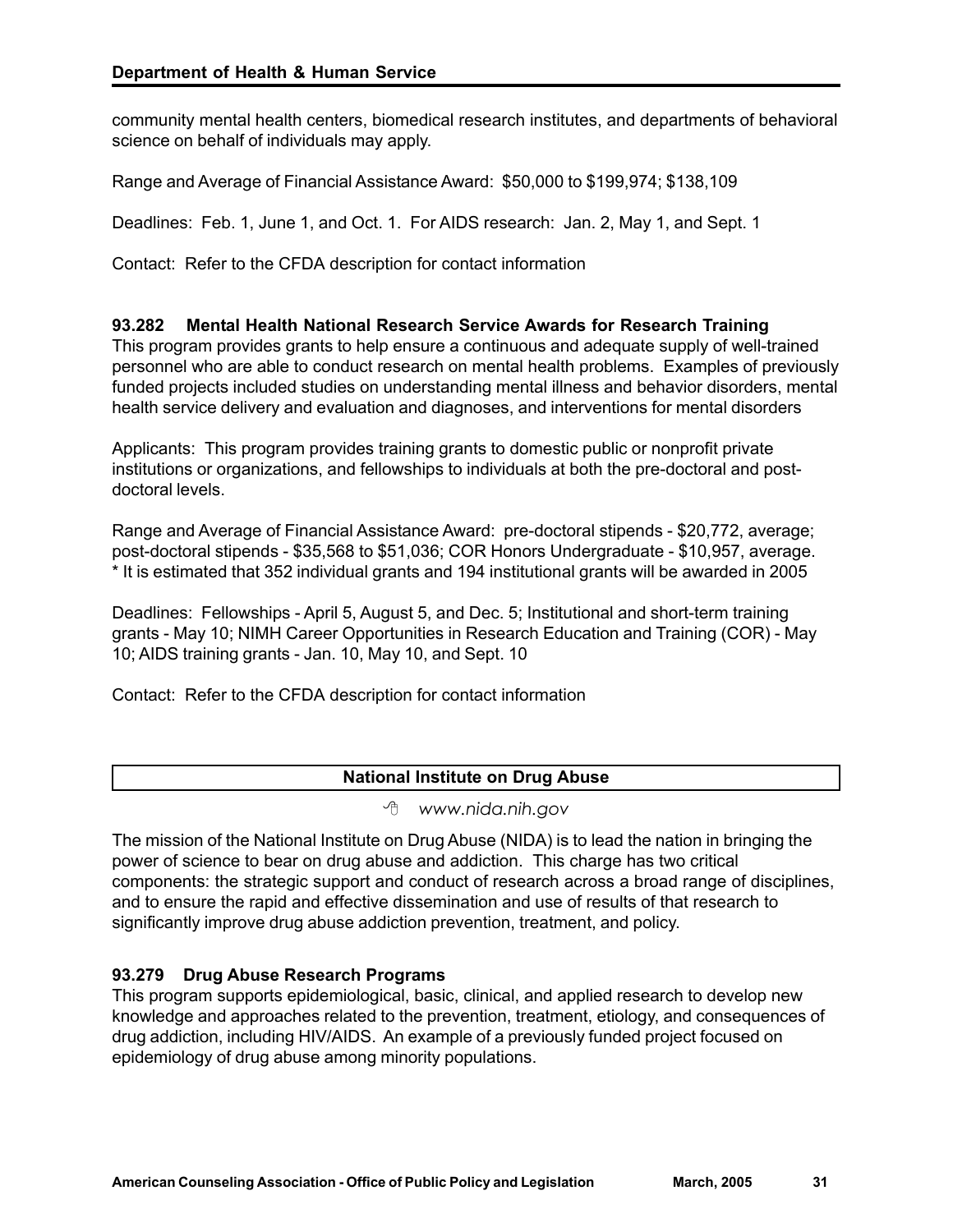Applicants: Eligible applicants include public or private and nonprofit agencies, foreign or domestic, including state, local, or regional government agencies, universities, colleges, hospitals, and academic or research institutions. Businesses may apply as well.

Range and Average of Financial Assistance Award: \$27,000 to 5,473,000: 387,000

Deadlines: Feb. 1, June 1, and Oct. 1; for AIDS research Jan. 2, May 1, and Sept. 1

Contact: Refer to the CFDA description for contact information

#### **National Institute on Alcohol Abuse and Alcoholism**

 *www.niaaa.nih.gov*

The National Institute on Alcohol Abuse and Alcoholism (NIAAA) supports and conducts biomedical and behavioral research on the causes, consequences, treatment, and prevention of alcoholism and alcohol-related problems. NIAAA funds 90% of all alcohol-related research conducted in the United States.

Information regarding NIAAA-supported extramural research is available on the agency's website at:

*www.niaaa.nih.gov/extramural/program.htm*

#### **Substance Abuse and Mental Health Services Administration**

 *www.samhsa.gov*

The Substance Abuse and Mental Health Services Administration (SAMHSA) works to improve the quality and availability of prevention, treatment, and rehabilitation services in order to reduce illness, death, disability, and cost to society resulting from substance abuse and mental illnesses. The agency is comprised of three main offices: the Center for Mental Health Services, the Center for Substance Abuse Prevention, and the Center for Substance Abuse **Treatment** 

A significant proportion of SAMHSA's budget is devoted to ongoing formula grants to states for the provision of treatment services for mental and addictive disorders. However, all three branches of the agency provide support for research aimed at improving the delivery of services to individuals with these disorders. Funding information is available on SAMHSA's website at:

*www.samhsa.gov/grants/grants.html*

#### **93.229 Demonstration Cooperative Agreements for Development and Implementation of Criminal Justice Treatment Networks**

This grant program funds integrated criminal justice treatment networks made up of a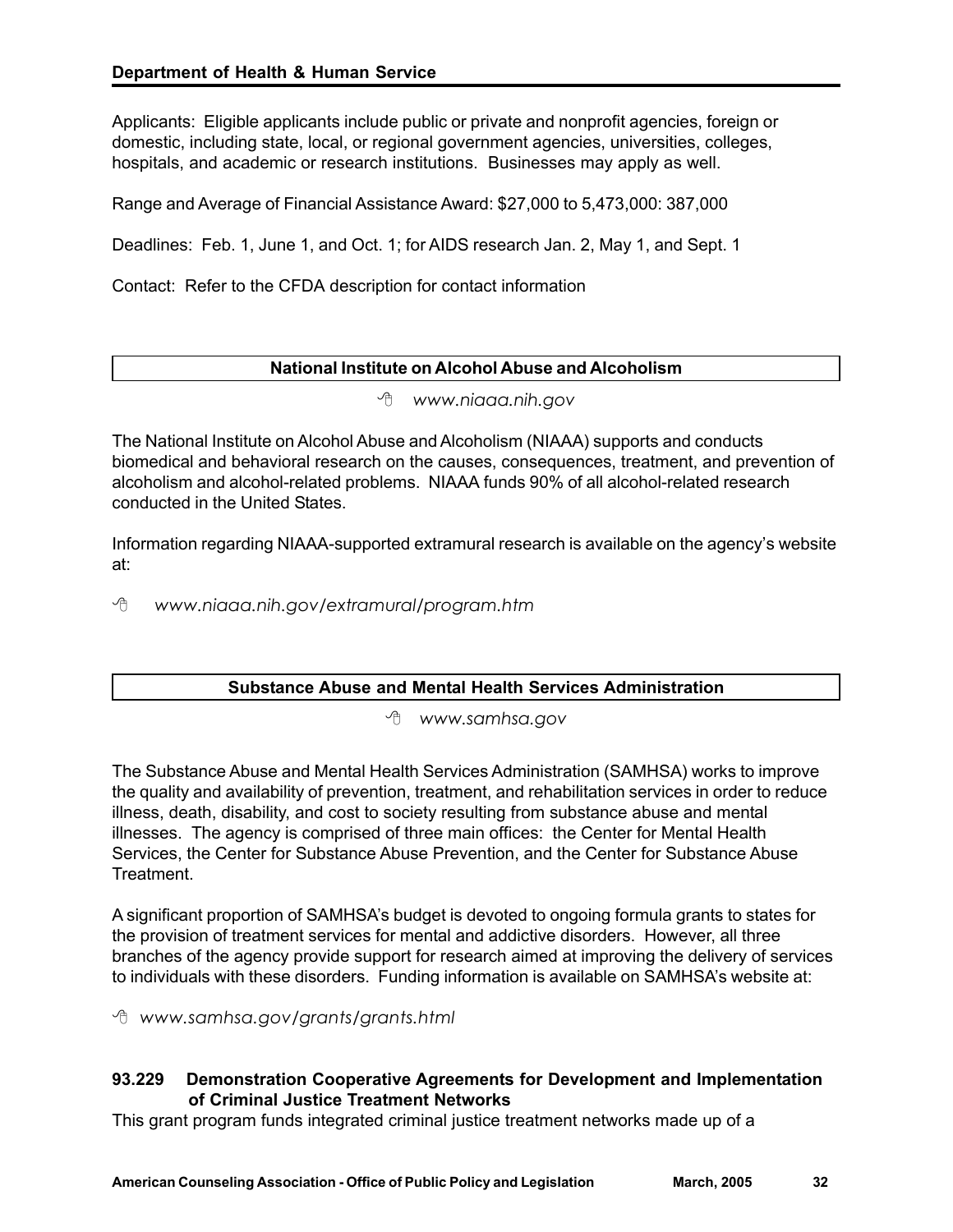consortium of criminal justice, substance abuse treatment, primary health and mental health care, and allied social services and job placement agencies in the following three offender populations: adult female offenders, juvenile justice populations and adult male offenders. Each network will develop a strategy to link existing criminal justice treatment partnerships into a comprehensive continuum of services for offenders.

Applicants: Eligible applicants are limited to state alcohol and drug abuse agencies which apply on behalf of a consortium of relevant state and local officials; public and nonprofit private entities who provide or have jurisdiction over providing treatment for substance abuse to individuals under criminal justice supervision; and public and nonprofit private entities which develop a project on behalf of a consortium.

2005 Obligation: \$1,000,000

Contact: Randy Muck at (301) 443-6533

#### **93.243 Substance Abuse and Mental Health Services: Projects of Regional and National Significance**

These SAMHSA grants seek to expand the availability of effective substance abuse treatment and recovery services available to Americans to improve the lives of those affected by alcohol and drug addictions, and to reduce the impact of these addictions on individuals, families, communities and society. Programs also address the priority mental health needs of regional and national significance and assist children in dealing with violence and traumatic events.

Applicants: Public organizations, domestic private nonprofit organizations such as communitybased organizations, universities/colleges, and hospitals may apply.

Average of Financial Assistance Award: \$1,083,333

Contact: Refer to the CFDA description for contact information

#### **93.244 Mental Health Clinical and AIDS Service-Related Training Grants**

The objectives of this program are to encourage mental health specialists to work in areas and settings where severe shortages exist; to increase the number of qualified minority personnel in the mental health professionals, and the number of mental health personnel trained to deal with the special problems of children, adolescents, the elderly, the seriously mentally ill, and rural populations; and to assure that the skills and knowledge of mental health personnel are appropriate to the needs of those they serve.

Applicants: Public or private nonprofit institutions and organizations may apply, as well as state and local government agencies for training relevant to mental health service priorities in the mental health disciplines of psychiatry, psychology, social work, psychiatric nursing, marriage and family therapy, and in specialized areas of high priority.

Range and Average of Financial Assistance Award: \$225,000 to \$300,000; \$250,000

Contact: Refer to the CFDA description for contact information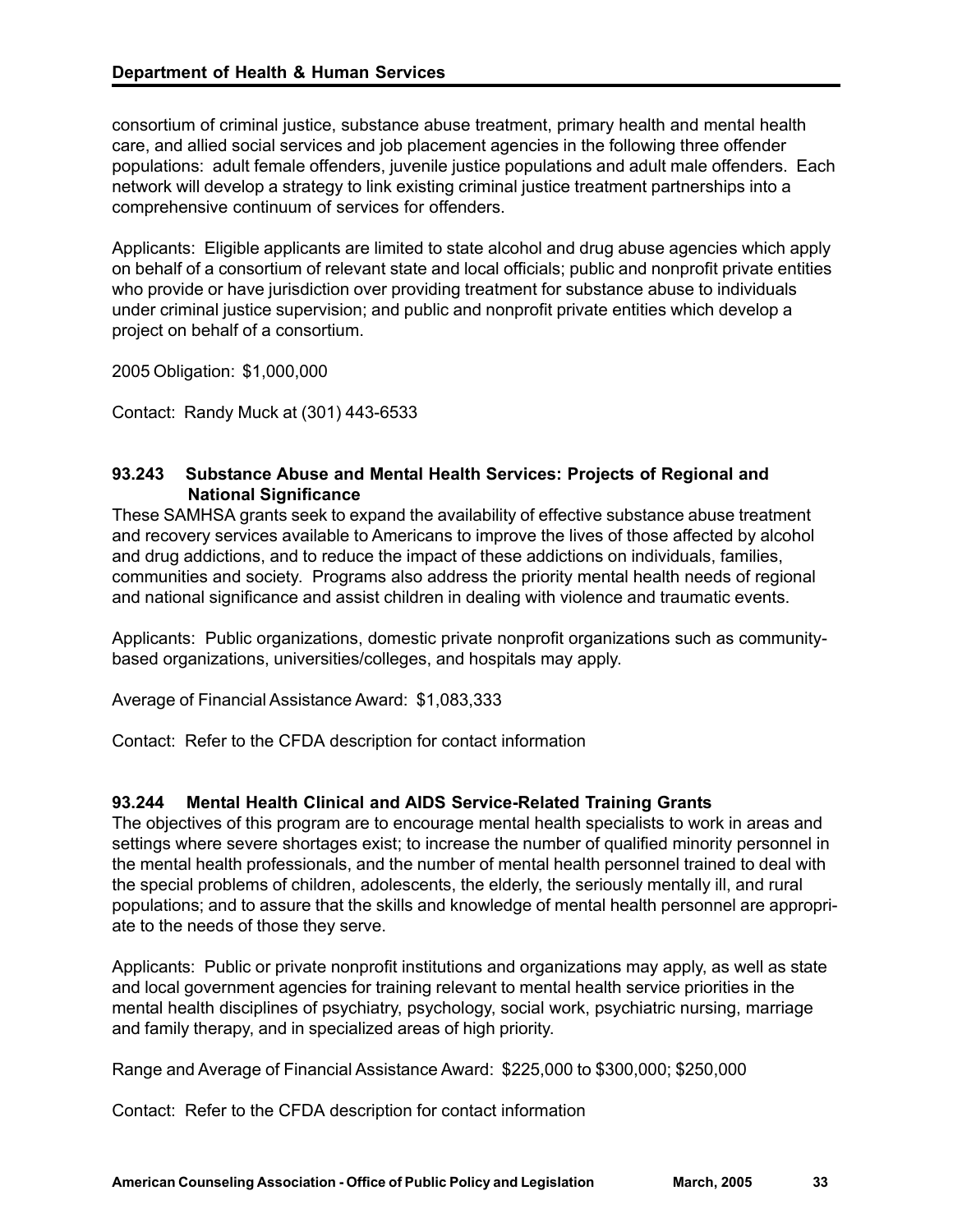# **Department of Justice**

U.S. Department of Justice 950 Pennsylvania Avenue, NW Washington, DC 20530-0001 *www.usdoj.gov/*

The Department of Justice has two offices that are primarily devoted to awarding grants. These are the Office of Justice Programs (OJP) and the Office of Community Oriented Policing (COPS). The Office of Justice Programs consists of several bureaus and offices that each execute their own grant programs ( *www.ojp.usdoj.gov/home.htm*). These include the Office for Victims of Crime, the Bureau of Justice Assistance, the Bureau of Justice Statistics, the Office of Juvenile Justice and Delinquency Prevention, and the National Institute of Justice.

#### **Community Capacity Development Office**

*www.ojp.usdoj.gov/ccdo*

The Community Capacity Development Office (CCDO), formerly the Executive Office for Weed and Seed, has the responsibility of attacking violent crime, gang activity, and drug use by targeting affected neighborhoods and improving their social and economic conditions with the combined help of law enforcement, social services, and the community itself.

## **16.595 Executive Office for Weed and Seed**

This program is a national implementation of a comprehensive, multi-disciplinary approach to combating violent crime, drug use, and gang activity in high crime neighborhoods through drug prevention programs, human service resources, and neighborhood restoration activities.

Applicants: A coalition of community residents, local, county, and state agencies, federal agencies, and the private sector may apply.

Range of Financial Assistance Award: \$175,000 to 225,000

Contact: CCDO at (202) 616-1152

#### **Office of Juvenile Justice and Delinquency Prevention**

*www.ojp.ncjrs.org*

The Office of Juvenile Justice and Delinquency Prevention (OJJDP), led by the Juvenile Justice and Delinquency Act of 1974, strives to make the juvenile justice system more effective by promoting corrections policies that focus on treatment and rehabilitation of youth offenders, implementing new programs that deal with juvenile justice issues, and researching and providing information on juvenile justice trends, programs, and new approaches. The office also strives to enable the juvenile justice system to better protect public safety, hold offenders accountable, and provide services tailored to the needs of youth and their families.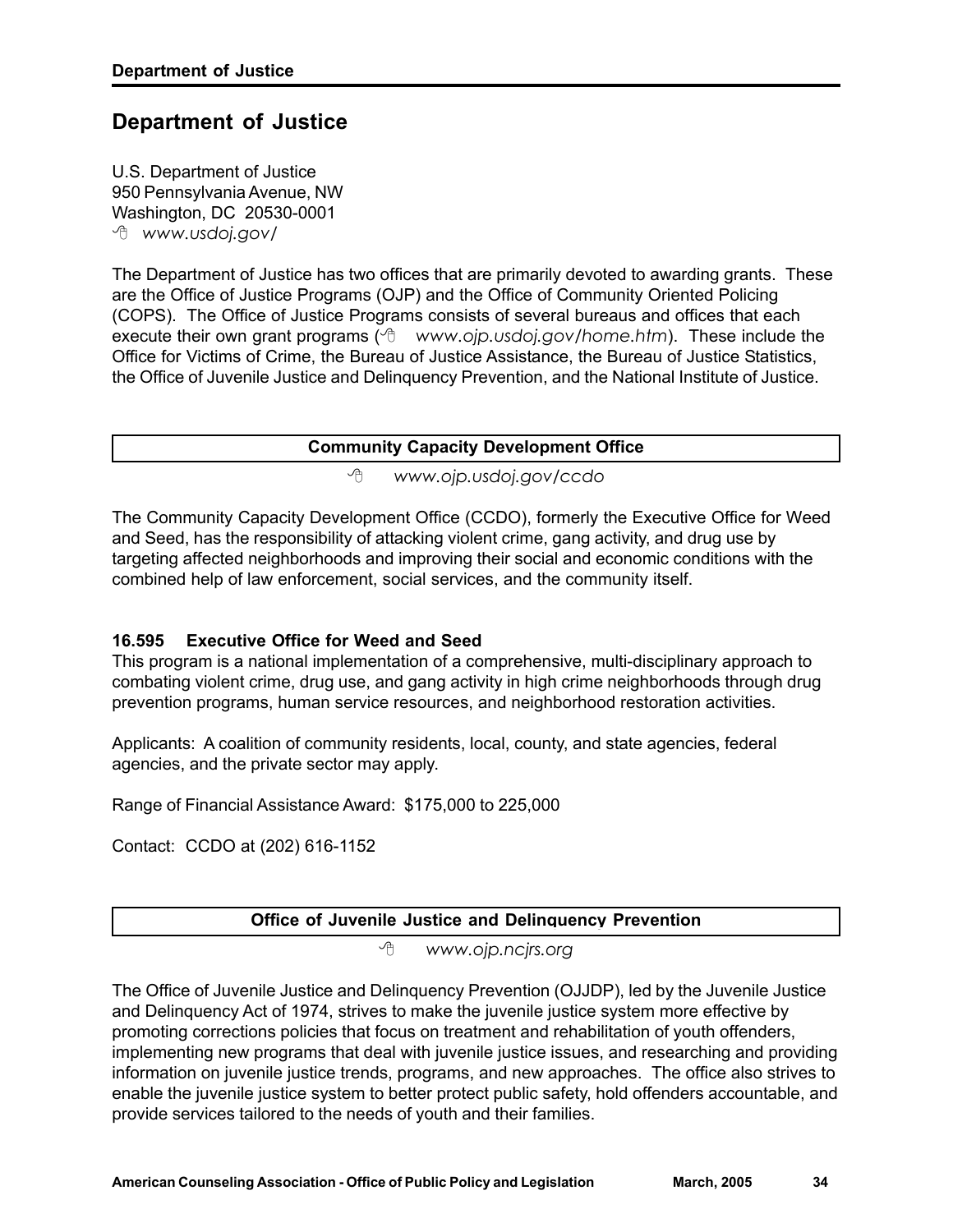#### **16.541 Developing, Testing and Demostrating Promising New Programs**

This grant program seeks to develop and implement programs that design, test, and demonstrate effective approaches, techniques and methods for preventing and controlling juvenile delinquency, such as community based- alternatives to institutional confinement, and develops and implements effective means of diverting juveniles from the traditional juvenile justice system. This program also encourages programs stressing advocacy activities aimed at improving services to youth impacted by the juvenile justice system, model programs to strengthen and maintain the family unit including self-help programs, prevention and treatment programs relating to juveniles who commit serious crimes, programs to provide aftercare and reintegration services and programs to prevent hate crimes and youth gun and gang violence.

Applicants: Public and private youth serving nonprofit agencies, organizations, individuals, State and local units of government, Indian Tribal Government and combinations of state and or local units may apply.

2005 Obligation: \$2,500,000

Contact: OJJDP's Office of Justice Programs at (202) 307-5914

**16.544 Gang-Free Schools and Communities: Community-Based Gang Intervention** This program seeks to prevent and to reduce the participation of juveniles in the activities of gangs through counseling, education, and social services; to provide treatment to juvenile gang members; and to develop and implement new innovative means to address the problems of juveniles gang members who have been convicted of gang-related crimes.

Applicants: Public or private nonprofit agencies, organizations, or individuals may apply.

2005 Obligation: \$19,799

Contact: OJJDP's Office of Justice Programs at (202) 307-5914

#### **16.726 Juvenile Mentoring Program (JUMP)**

Seeks to reduce juvenile delinquency and gang participation, improve academic performance, and reduce the dropout rate through the use of mentors for at-risk youth.

Applicants: Eligible applicants are local education agencies or public/private nonprofit organizations (both entities must collaborate with the other to implement the program).

2005 Obligation: This program has not been funded for FY 05

Contact: OJJDP's Office of Justice Programs at (202) 307-5914

#### **16.728 Drug Prevention Program**

This program is designed to reduce drug use by encouraging the promotion of multiple approaches to educating and motivating young adolescents to pursue healthy lifestyles, fostering interpersonal and decision making skills to help them choose alternatives to high risk behaviors,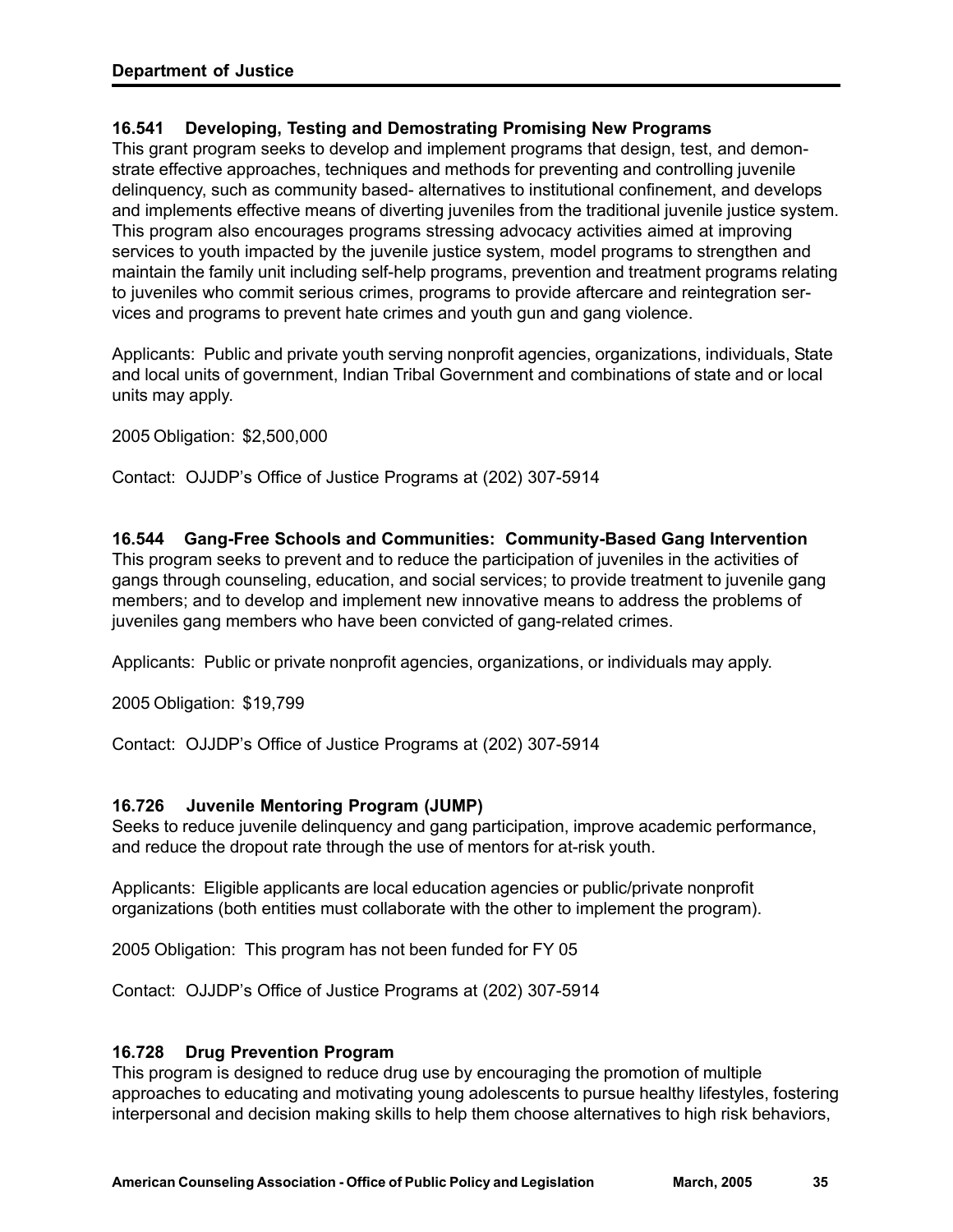and providing them with the motivation and tools to build constructive lives.

Applicants: Public and private entities, all states and territories, and local units of government.

2005 Obligation: This program has not been funded for 2005

Contact: OJJDP's Office of Justice Programs at (202) 307-5914

#### **16.729 Drug-Free Communities Support Program Grants**

This program's goal is to increase the capacity of community coalitions to reduce substance abuse, and over time, to reduce substance abuse among adults through strengthening collaboration among communities, public, and private entities and to disseminate information on practices and initiatives that have proven effective in reducing abuse among youth.

Applicants: Community coalitions that wish to apply must show that the coalition has worked together for at least 6 months on substance abuse reduction initiatives.

Range of Financial Assistance Award:Up to \$100,000 for individual grants

Contact: Douglas Dodge at (202) 307-5914

#### **National Institute of Corrections**

*www.nicic.org/*

An agency within the Federal Bureau of Prisons, the National Institute of Corrections oversees correctional practices and policies, and provides technical assistance, information services, education, training on correctional issues, and policy/program assistance to federal, state and local corrections agencies.

#### **16.601 Corrections: Training and Staff Development**

This program seeks to devise and conduct in various geographical locations, seminars, workshops, and training programs for staff who deal with the treatment and rehabilitation of criminal and juvenile offenders and to implement training teams to aid in the development of these seminars, workshops, and training programs.

Applicants: States, local government units, public and private agencies, educational institutions, organizations, and individuals involved in the development, implementation, or operation of correctional programs and services.

Range and Average of Financial Assistance Award: \$1,500 to \$300,000; \$100,000

Contact: Call NIC at (800) 995-6423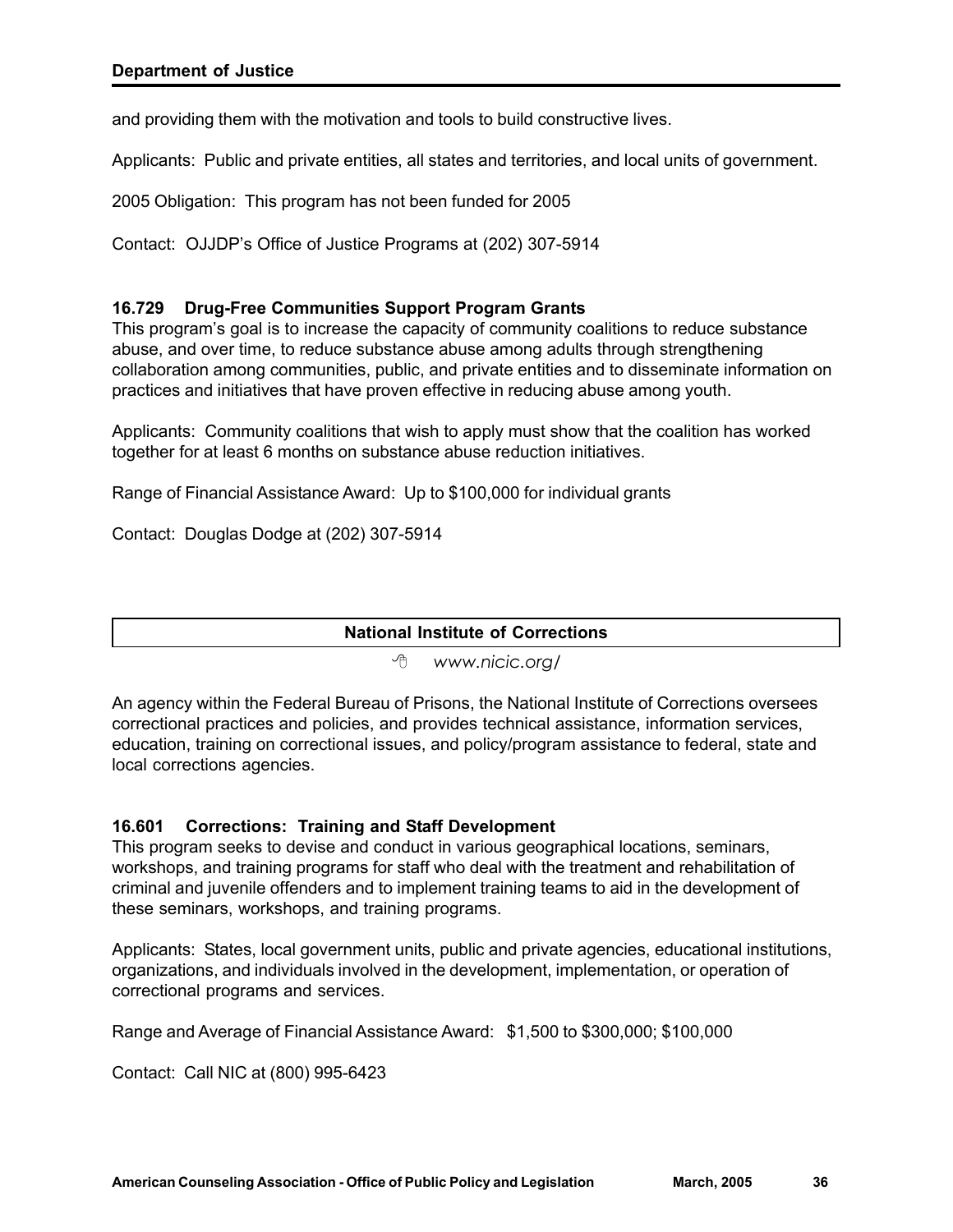### **16.602 Corrections: Research and Evaluation and Policy Formulation**

Grants are provided to conduct, encourage, and coordinate research relating to corrections including the causes, prevention, diagnosis, and treatment of criminal offenders. The program also seeks to conduct evaluation programs to study the effectiveness of new approaches, techniques, systems, programs, and devices employed in order to improve the corrections system.

Applicants: States, local government units, public and private agencies, educational institutions, and organizations and individuals involved with the development, implementation, or operation of correctional programs and services may apply.

Range and Average of Financial Assistance Award: \$1,500 to \$200,000; \$75,000

Contact: OJJDP's Office of Justice Programs at (202) 307-5914

**Office on Violence Against Women**

*www.ojp.usdoj.gov/vawo*

The Office on Violence Against Women works to end violence against women by enforcing compliance of the Violence Against Women Act (VAWA) and by influencing policy related to civil and criminal justice for women. Since 1995, OVAW has awarded over 1 billion dollars in grants to assist states, tribes, and communities improve the way criminal justice systems respond to crimes against women. These grants also help provide services for women that include counseling, advocacy, shelter, law enforcement protection, and legal aid.

**16.589 Rural Domestic Violence and Child Victimization Enforcement Grant Program** This program seeks to implement, expand, and establish cooperative efforts and projects between law enforcement prosecutors, victim advocacy groups, and other related parties to investigate and prosecute incidents of domestic violence and child abuse, to provide treatment and counseling to victims of domestic violence and child victimization, and to work in cooperation with the community to develop education and prevention strategies directed toward such issues.

Applicants: States, local and Indian tribal governments, and other public or private entities of rural states may apply.

Range of Financial Assistance Award: \$50,000 to \$500,000 for local and tribal projects; \$50,000 to \$900,000 for statewide, multi-jurisdictional, and tribal consortium projects

Contact: Call OVAW at (202) 307-6026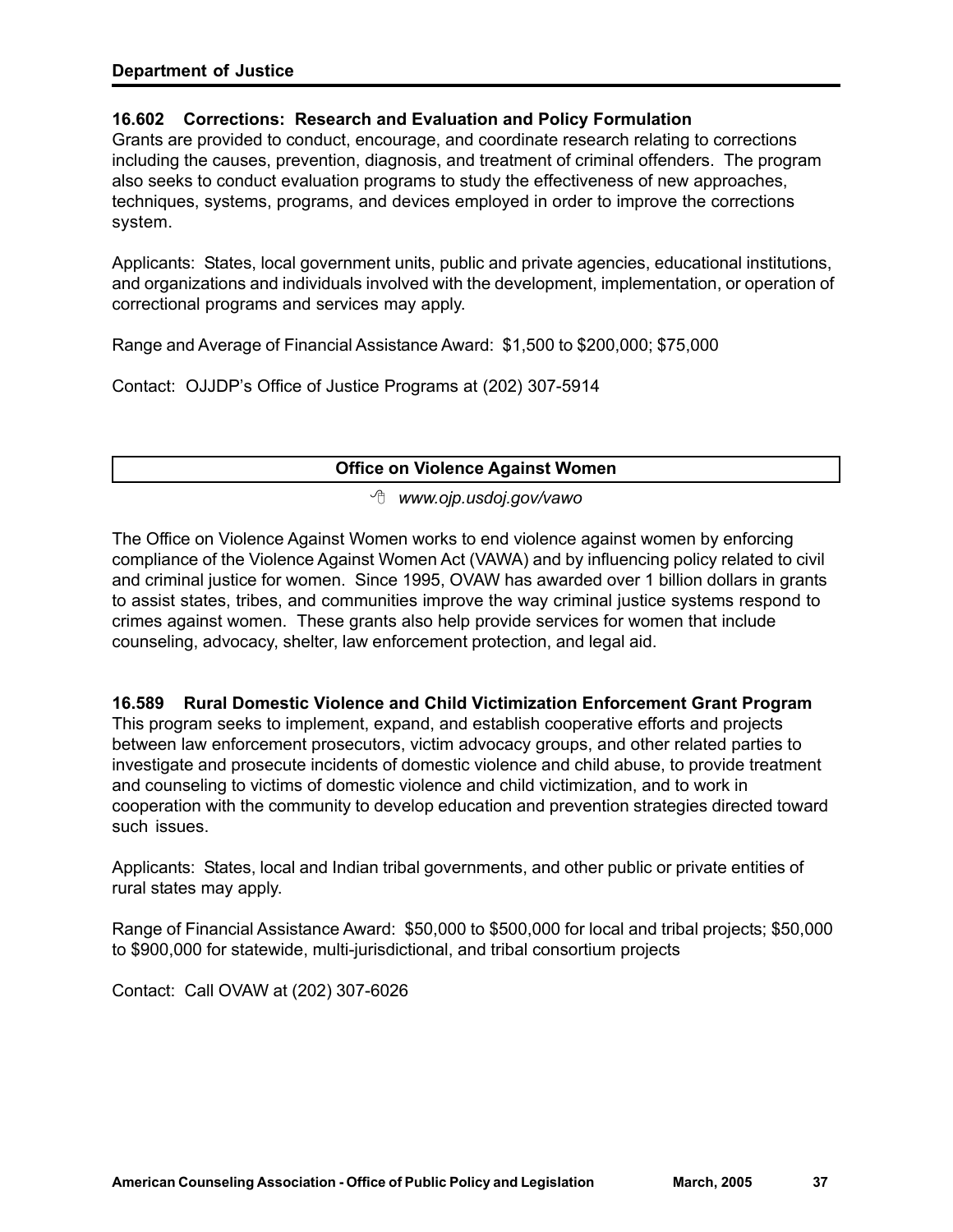# **Department of Labor**

U.S. Department of Labor 200 Constitution Avenue, NW Washington, DC 20210 866-487-2365 / TTY (877) 889-5627 *www.dol.gov/*

The Department of Labor contains several offices and agencies which provide grants. Those of interest are listed below, including selected grant programs they oversee.

#### **Employment and Training Administration**

*www.doleta.gov*

Primarily through workforce development systems, ETA provides job training, employment, information, and income maintenance services to help give all Americans the opportunity to learn valuable and necessary skills for good-paying jobs, as well as to raise the standard of living and to continually improve the U.S. labor market.

#### **17.235 Senior Community Service Employment Program**

This program was designed to provide, foster and promote part-time work opportunities, usually 20 hours per week, in community service activities for unemployed low-income persons who are 55 years of age and older and when possible, assist and promote transition of program enrollees into unsubsidized employment.

Applicants: States, public and private nonprofit agencies and organizations other than political parties, but including faith-based organizations, and U.S. territories may apply.

Range and Average of Financial Assistance Award: \$330,000 to \$86,000,000

Deadline: Set annually, contact ETA's Office of Adult Services, Division of Older Worker Programs at (202) 693-3817

#### **Veterans' Employment and Training Service**

*www.dol.gov/vets*

VETS was set up to assist veterans, reservists, and National Guard members with employment and other services based on the prevailing needs of the veteran population. They protect the rights of those eligible, provide employment and training assistance, provide transition assistance with the help of other agencies for those leaving the armed forces, and collect and distribute relevant information on and for veterans.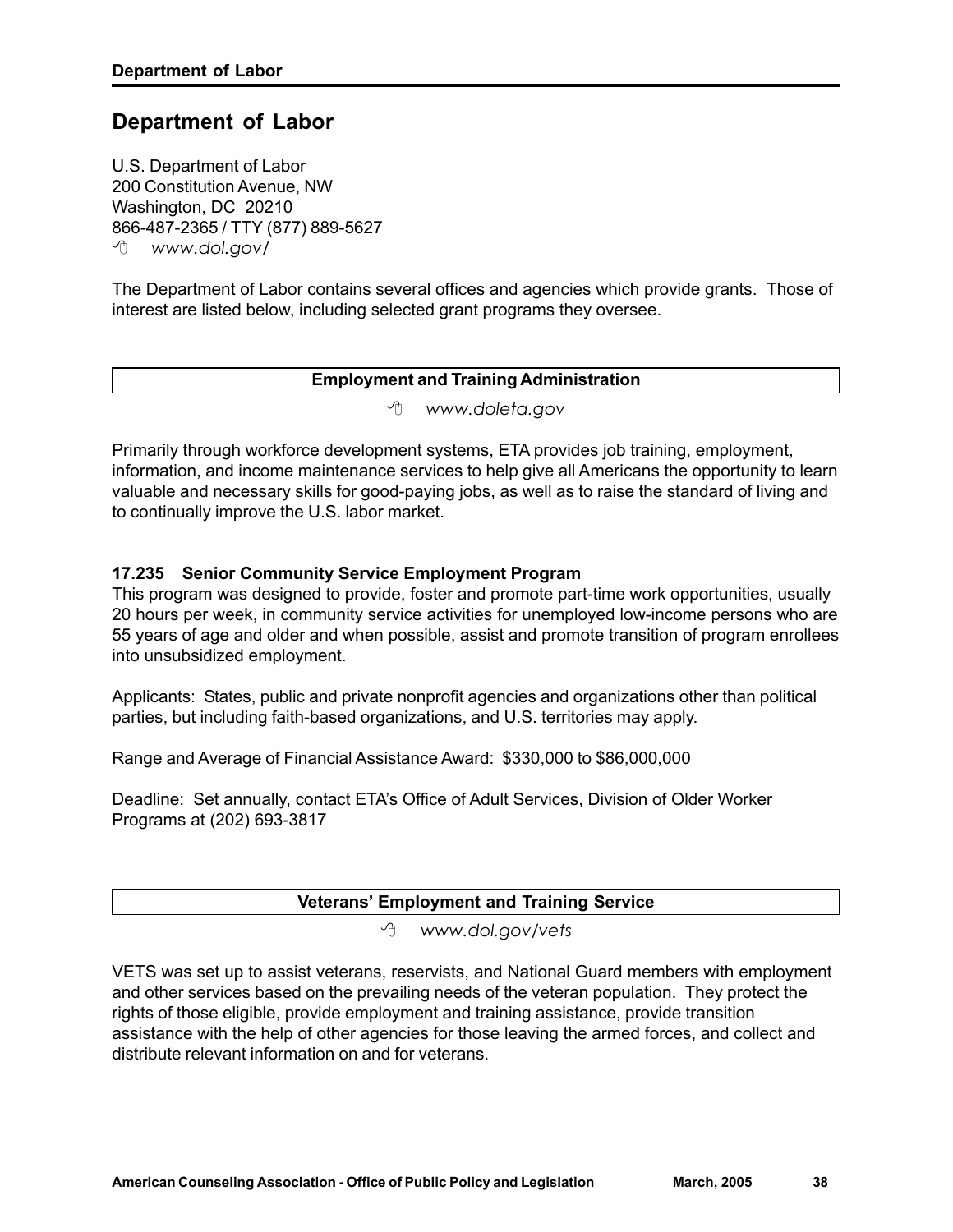### **17.801 Disabled Veterans' Outreach Program (DVOP)**

The objectives of the Disabled Veterans' Outreach Program are to develop jobs and job training opportunities for disabled and other veterans through contacts with employers; promote and develop on-the-job training and apprenticeship; provide outreach to veterans through assistance and support of community agencies and organizations; develop linkages with other agencies to promote maximum employment opportunities for veterans; and to provide employability development and vocational guidance to eligible veterans, especially disabled veterans, utilizing a case-management approach to services.

Applicants: State employment agencies designated under Section 4 of the Wagner-Peyser Act, as amended, may apply.

Range and Average of Financial Assistance Award: \$124,000 to \$12,195,000; \$236,904

Contact: Pamela Langley at (202) 693-4708

#### **17.802 Veterans' Employment Program**

Grants are provided to develop programs to meet the employment and training needs of serviceconnected disabled veterans, veterans who have significant barriers to employment, veterans who served on active duty in the armed forces during a war or in a campaign or expedition for which a campaign badge has been authorized, and veterans who were recently separated from military service.

Applicants: State governors, public agencies, private nonprofit organizations, and communitybased organizations are eligible to compete for the majority of grant funds, but discretionary funds are open to all applicants.

Range and Average Financial Assistance Award: \$200,400 to \$850,000; \$486,737

Contact: Pamela Langley at (202) 693-4708

#### **17.805 Homeless Veterans Reintegration Project**

To provide funds for demonstration programs to expedite the reintegration of homeless veterans into the labor force.

Applicants: State and local agencies, private industry councils, not-for-profit agencies, and community-based organizations may apply.

Range of Financial Assistance Award: \$100,000 to \$250,000

Contact: Robert Wilson at (202) 693-4719